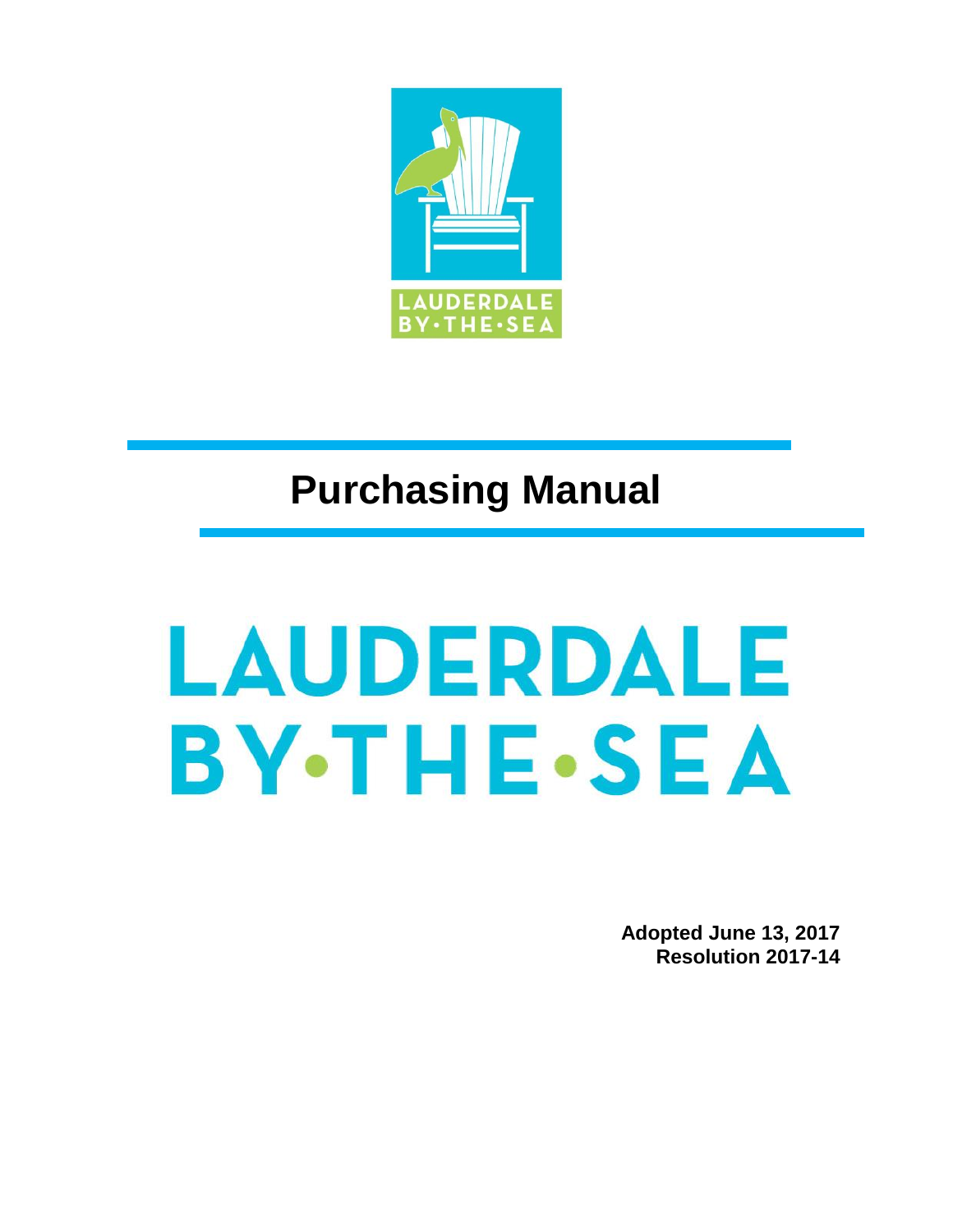## TABLE OF CONTENTS

| I.  |           |    |                                                                          |  |
|-----|-----------|----|--------------------------------------------------------------------------|--|
| II. |           |    |                                                                          |  |
| Ш.  |           |    |                                                                          |  |
|     | A.        |    |                                                                          |  |
|     | <b>B.</b> |    |                                                                          |  |
|     | $C$ .     |    |                                                                          |  |
|     |           |    |                                                                          |  |
|     |           |    |                                                                          |  |
|     |           | 1. |                                                                          |  |
|     |           | 2. |                                                                          |  |
|     |           |    | a.                                                                       |  |
|     |           |    | $\mathbf{b}$ .                                                           |  |
|     |           |    | $c_{\cdot}$                                                              |  |
|     |           |    | d.                                                                       |  |
|     |           | 3. |                                                                          |  |
|     |           |    | a.                                                                       |  |
|     |           |    | b.                                                                       |  |
|     |           |    | Requests for Clarification or Additional Information 18<br>$C_{\bullet}$ |  |
|     |           |    | Shortlist & Ranking of Responders by Evaluation Committee  18<br>d.      |  |
|     |           |    | e.                                                                       |  |
|     |           |    | f.                                                                       |  |
|     |           |    | g.                                                                       |  |
|     |           |    | 1.                                                                       |  |
|     |           |    | a. Qualified Products or Acceptable Brands List 20                       |  |
|     |           |    |                                                                          |  |
|     |           |    | c. Specification by Blueprint or Dimension Sheet 20                      |  |
|     |           |    | d. Specifications by Performance, Purpose or Use  20                     |  |
|     |           |    | e. Specification by Identification with Industry Standards 20            |  |
|     |           |    | 2.                                                                       |  |
|     |           |    | 3.                                                                       |  |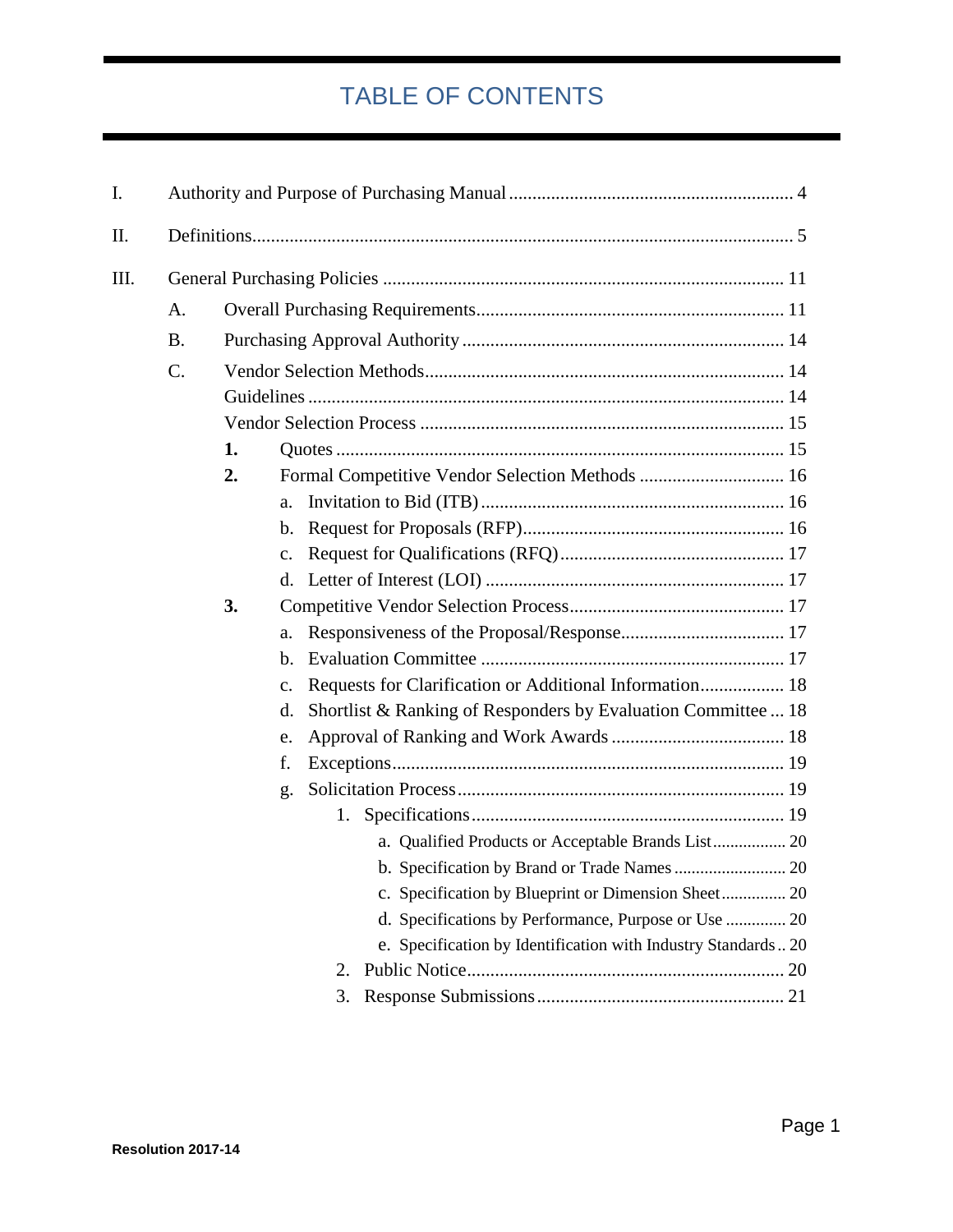## TABLE OF CONTENTS

|     |           | Cancellation or Postponement of Response Opening 22<br>5.           |  |
|-----|-----------|---------------------------------------------------------------------|--|
|     |           | 6.                                                                  |  |
|     |           | 7.                                                                  |  |
|     |           | 8.                                                                  |  |
|     |           | h.                                                                  |  |
|     |           | $\mathbf{i}$ .                                                      |  |
|     |           | $\mathbf{i}$ .                                                      |  |
|     |           |                                                                     |  |
|     |           |                                                                     |  |
|     |           | Procurements Utilizing Law Enforcement Trust Funds (LETF). 28<br>k. |  |
|     |           | 1.                                                                  |  |
|     |           | 1.                                                                  |  |
|     |           | 2.                                                                  |  |
|     |           | 3.                                                                  |  |
|     |           | 4.                                                                  |  |
|     |           |                                                                     |  |
|     |           |                                                                     |  |
|     |           | n.                                                                  |  |
|     |           |                                                                     |  |
| IV. |           |                                                                     |  |
|     | А.        |                                                                     |  |
|     | <b>B.</b> |                                                                     |  |
|     | C.        |                                                                     |  |
|     | D.        |                                                                     |  |
|     | E.        |                                                                     |  |
|     | F.        |                                                                     |  |
|     |           | 1.                                                                  |  |
|     |           | 2.                                                                  |  |
|     |           | 3.                                                                  |  |
|     |           | 4.                                                                  |  |
|     |           | 5.                                                                  |  |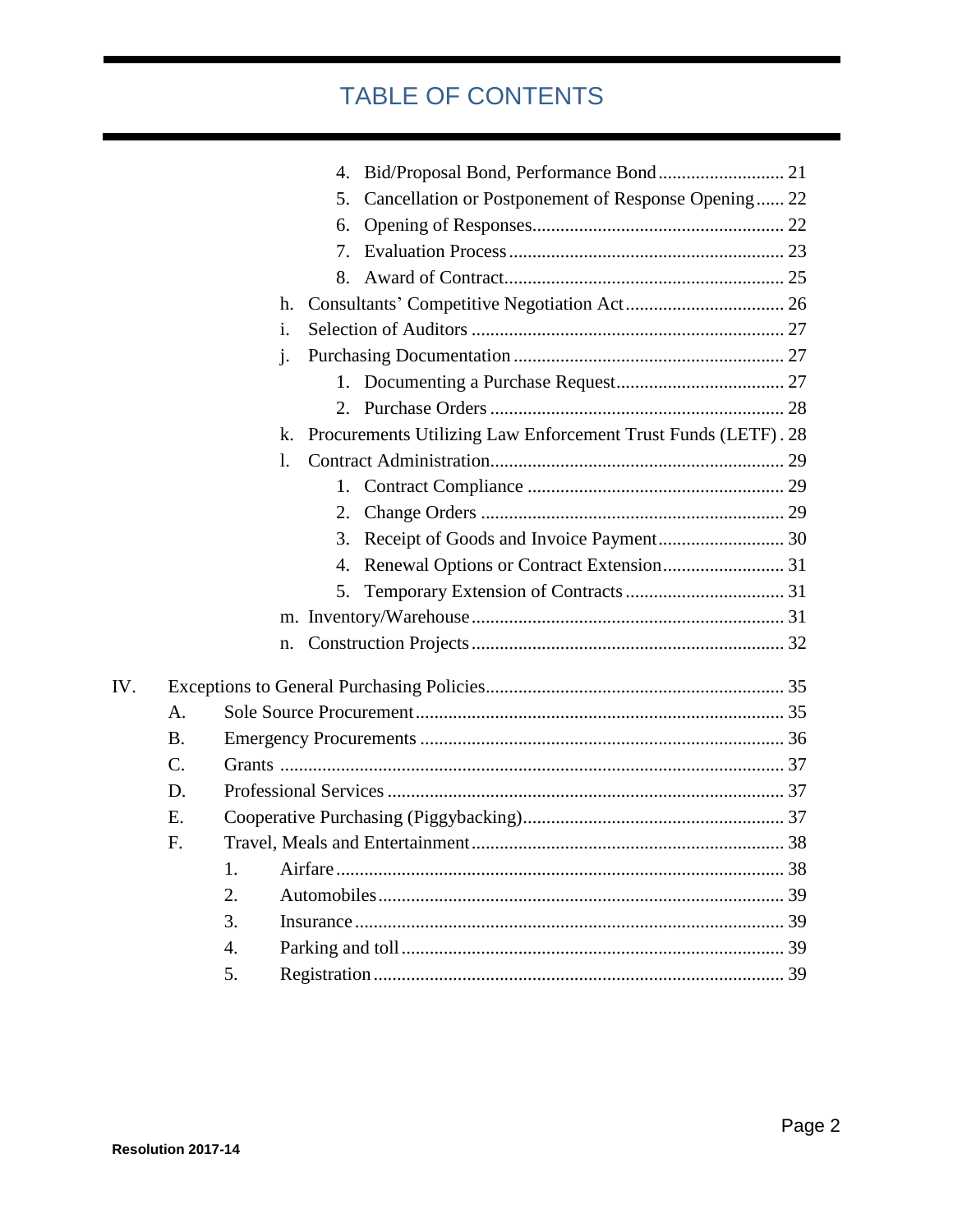## TABLE OF CONTENTS

|                 | 6.  |  |
|-----------------|-----|--|
|                 | 7.  |  |
|                 | 8.  |  |
|                 | 9.  |  |
|                 | 10. |  |
| G.              |     |  |
| H.              |     |  |
| I.              |     |  |
| J.              |     |  |
| Κ.              |     |  |
| L.              |     |  |
|                 |     |  |
| A.              |     |  |
| <b>B.</b>       |     |  |
| $\mathcal{C}$ . |     |  |
|                 |     |  |

V.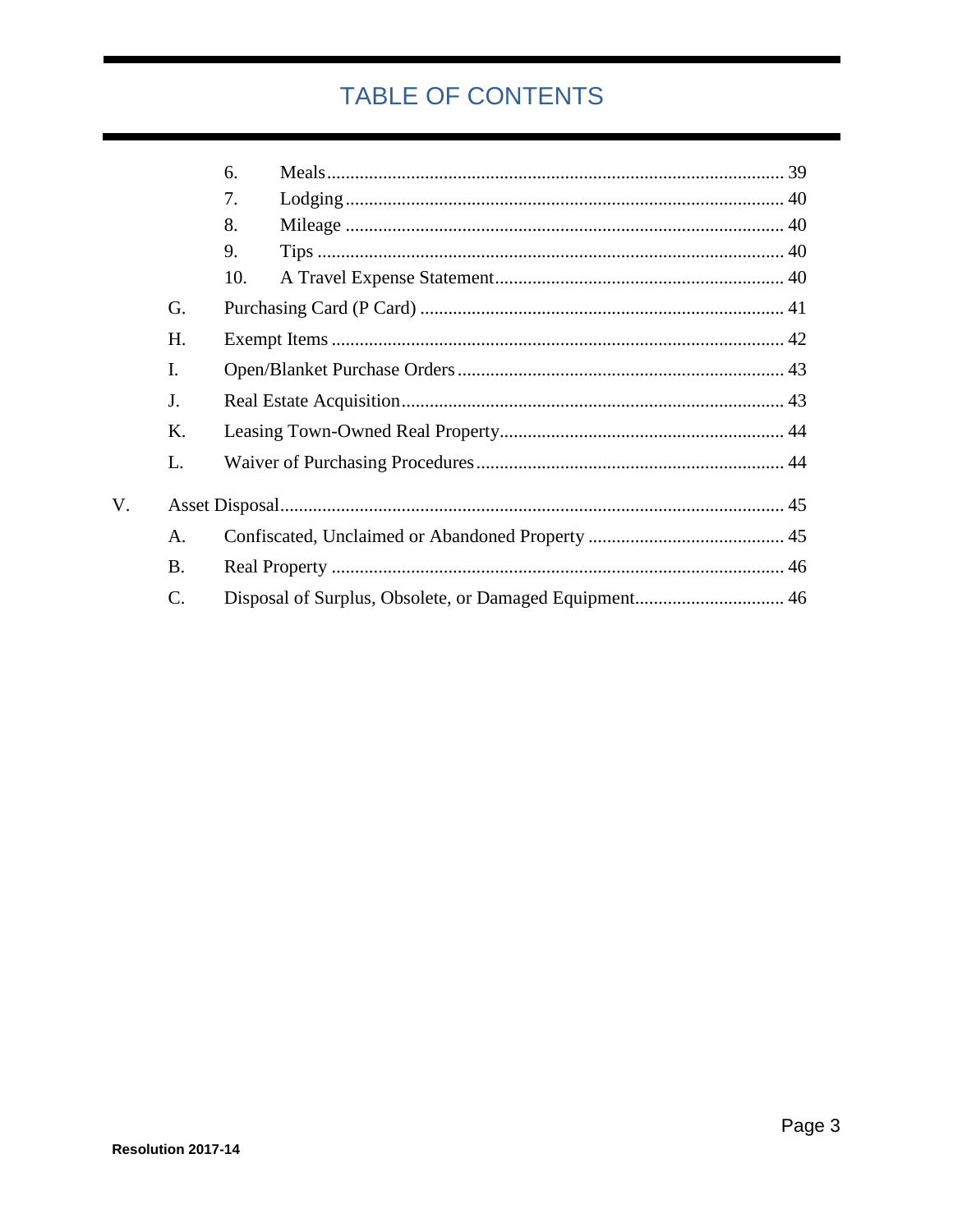# **Section** I

## **AUTHORITY AND PURPOSE OF PURCHASING MANUAL**

This Purchasing Manual sets forth the policies and procedures to be followed by Town employees whenever goods and/or services are being acquired or disposed of by the Town of Lauderdale-By-The-Sea, Florida (hereinafter "Town" or "Lauderdale-By-The-Sea"). The requirements contained in this Purchasing Manual shall be strictly adhered to. Non-compliance with the provisions of this Purchasing Manual may lead to disciplinary action.

The purpose of this Purchasing Manual is to set forth the procedures the Town employees or agents must follow to obtain the goods and services purchased by the Town while:

- complying with the legal requirements of public procurement,
- **EXEDENT** assuring vendors impartial equitable treatment,
- receiving maximum value for each public dollar expended,
- providing the proper quantity and quality of goods and/or services at the time and place required, and
- purchasing only properly authorized goods and/or services for which funds have been appropriated and not previously encumbered.

In any situation where compliance with this Purchasing Manual will place the Town in conflict with state or federal law, all Town employees shall comply with applicable federal or state law or authorized regulations that are mandatorily applicable regardless of whether they are reflected in this Purchasing Manual or are contrary to provisions of this Purchasing Manual.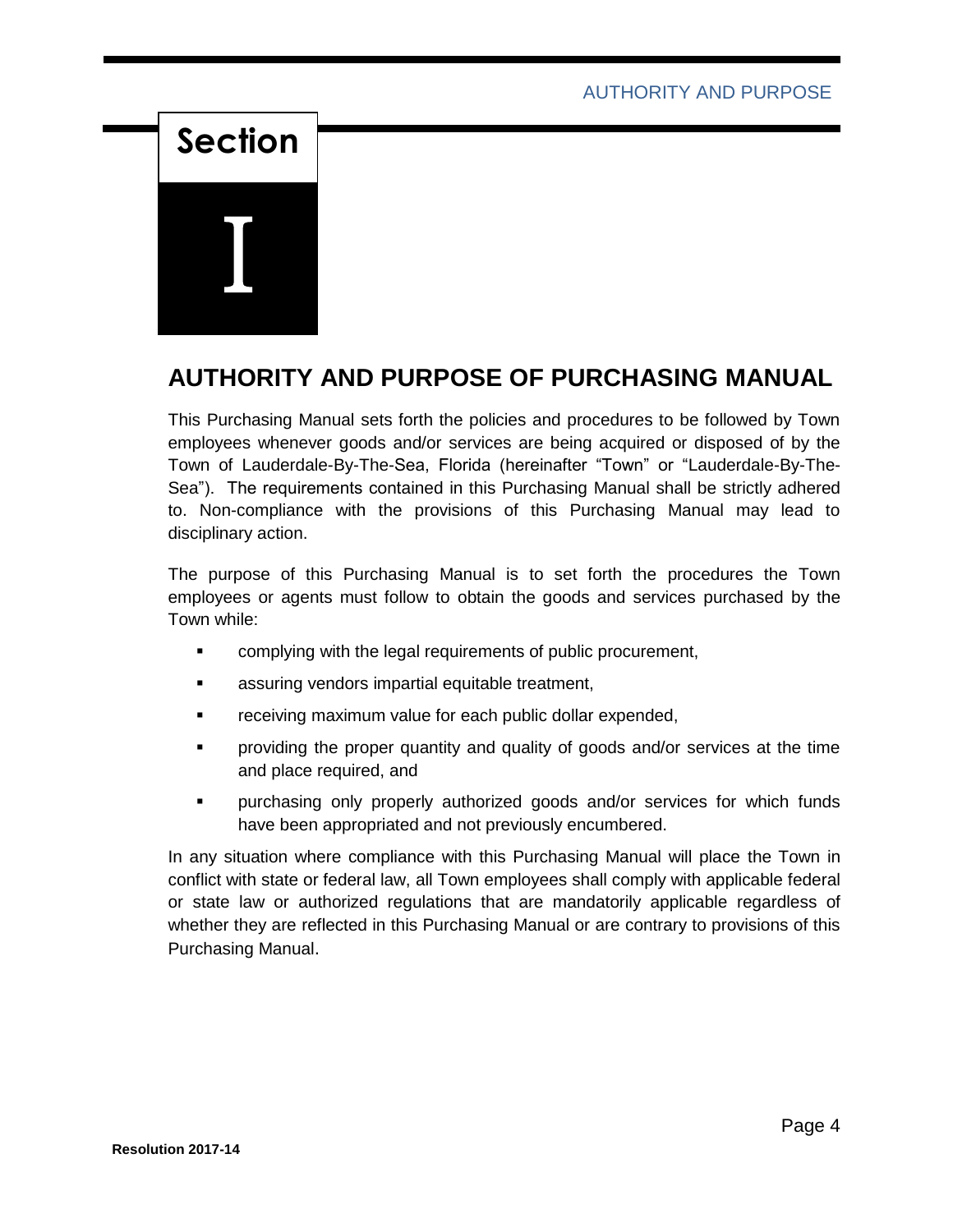

For the purpose of these procedures the following terms, phrases, words and their derivations shall have the meaning given herein. When not inconsistent with the context, words used in the present tense include the future, words in the plural numbers include the singular number, words in the masculine gender include the feminine, and words in the singular number include the plural number. The word "shall" is always mandatory and not merely directory.

#### **A. APPLICABILITY**

As used throughout this Purchasing Manual the words and terms defined in this Section shall have the meanings set forth below unless the context in which they are used clearly requires a different meaning or a different definition as prescribed for a particular Section or portion thereof.

#### **B. DEFINED TERMS**

- 1. **Addendum** means a written or graphic instrument issued prior to the opening of bids or proposals which clarifies, corrects or changes the bidding documents or contracts.
- 2. **Award** means the acceptance of a bid, offer, or proposal by the proper Lauderdale-By-The-Sea authority per Section III below.
- 3. **Best Interest of Lauderdale-By-The-Sea** means an assessment based on available information has been made by executive personnel or the Town Commission of what will result in the maximum benefit being conferred upon Lauderdale-By-The-Sea.
- 4. **Bid Bond** means a form of bid security executed by the bidder as principal and by a surety to guarantee that the bidder will enter into a contract within a specified time and furnish any required performance bond.
- 5. **Bidder** means a person or organization making a formal offer to sell or provide services to the Town in response to an Invitation to Bid, Request for Proposal (RFP), Request for Qualifications (RFQ) or request for Letters of Interest (LOI).
- 6. **Blanket Purchase Order** is a purchase order that covers the purchase of supplies of a like nature for a stipulated period of time (e.g. 12 months).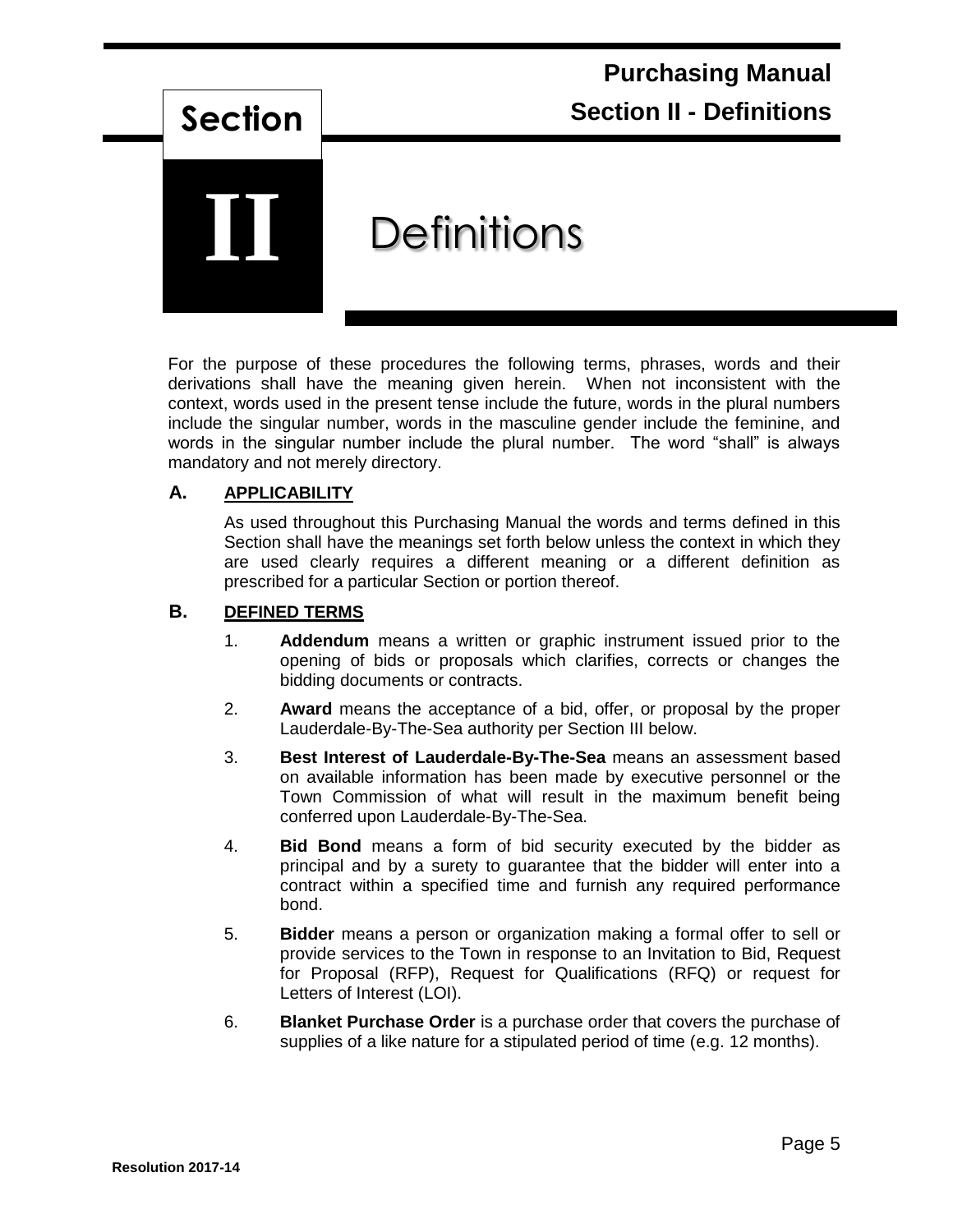- 7. **Brand Name or Equal Specification** means a specification limited to one or more items by manufacturers' name or catalog number to describe the standard of quality, performance or other prominient characteristic needed to meet Lauderdale-By-The-Sea requirements.
- 8. **Capital Purchases** means all tangible personal property having an original acquisition cost of five thousand dollars (\$5,000.00) or more per unit and a life expectancy of more than two years, including, but not limited to, the purchase of software.
- 9. **Change Order** is a written order amending a purchase order to correct errors, omissions, discrepancies, acceptable overruns, freight costs; incorporate requirements to expand or reduce the scope of goods or services ordered; or to direct other changes in contract execution to meet unforeseen field, regulatory or market conditions.
- 10. **Commodities** include but are not limited to goods, equipment, materials and printing which is purchased, leased or otherwise contracted for by Lauderdale-By-The-Sea.
- 11. **Competitive Bids or Competitive Offers** means bids or offers submitted by responsive qualified bidders or respondents.
- 12. **Construction** means the process of building, altering, repairing, improving or demolishing any structures, buildings or improvements to real property. It does not include the routine operation, repair or maintenance on existing structures, buildings or real property.
- 13. **Consultant's Competitive Negotiations Act (CCNA)** is the common name for *Section 287.055 of the Florida Statutes* concerning the procurement of Architectural, Engineering (including testing), Landscape Architecture and Registered Surveying and Mapping Services.
- 14. **Contractor** means any person or business having a contract with Lauderdale-By-The-Sea to perform a service or sell a product (aka **vendor**).
- 15. **Contractual Services** means the rendering of a contractor of their time and effort rather than the furnishing of specific commodities, materials, goods, equipment and other personal property. The term applies only to those services rendered by individuals and/or firms who are independent contractors, other governmental agencies or non-profit organizations who provide services on a contractual basis such as the Florida League of Cities, counties or municipalities.
- 16. **Cooperative Purchasing** means procurement activities and contracts conducted by, or on behalf of, more than one governmental entity.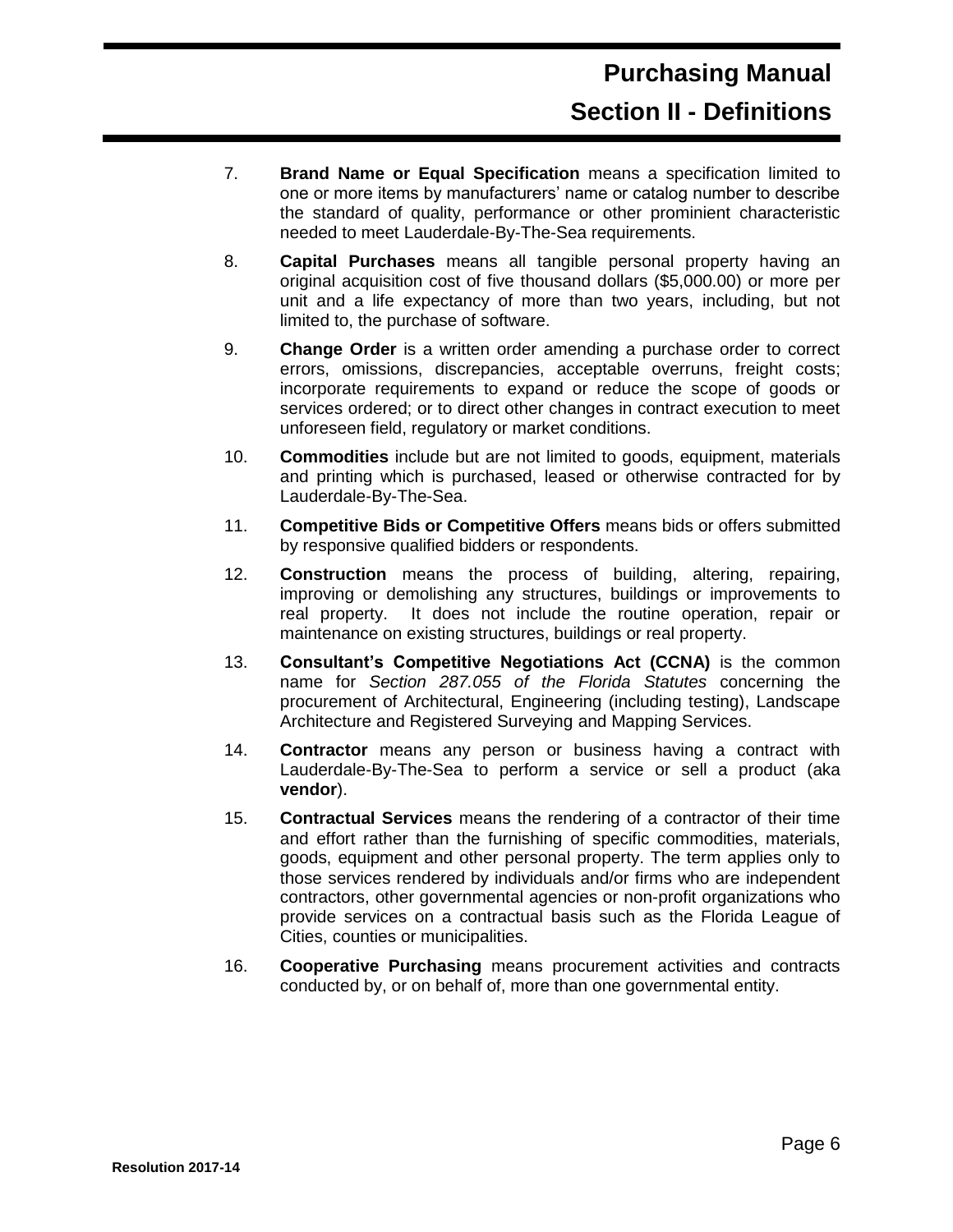- 17. **Debarment or Suspension** means the disqualification of a business or person from receiving or responding to invitations for bids, requests for proposals or the award of contracts by Lauderdale-By-The-Sea because of previous illegal or irresponsible action or the failure or the inadequacy of performance.
- 18. **Designee** means a duly authorized representative of a person holding a management position.
- 19. **Emergency Purchase** means a purchase made to alleviate a situation in which there is a threat to health, welfare, property, or safety that does not allow for the normal, competitive purchasing procedures under certain conditions defined as an emergency by theTown .
- 20. **Environmentally Preferable Purchasing** means considering factors of sustainability and environmental impact, i.e. the use of natural products, energy savings potential, the durability of the product in the Town's coastal environmental conditions in making procurement decisions and awards.
- 21. **Governmental Agency** means any agency of the Federal, State, or any local government or local governmental entity.
- 22. **Invitation to Bid** means a written solicitation for competitive sealed bids with the title, date, and hour of the public bid opening designated and specifically defining the commodities or contractual services for which bids are sought. The invitation for bid will be used when Lauderdale-By-The-Sea is capable of specifically defining the scope of work for which a contractual service is required or is capable of establishing precise specifications defining the actual commodities required. The invitation to bid will include instructions to bidders, plans, drawings and specifications, if any, a bid form and other required forms and documents to be submitted with the bid.
- 23. **Lauderdale-By-The-Sea** means the Florida Municipal Corporation known as the Town of Lauderdale-By-The-Sea.
- 24. **Letter of Interest (LOI):** a method of selecting a vendor whereby all vendors are invited to submit a summary of their qualifications and state their interest in performing a specific job or service.
- 25. **Mandatory Bid Amount** means the dollar threshold at which the formal bid process is required. The acquisition of any commodity or service may not be divided to circumvent the requirement of the Mandatory Bid Amount.
- 26. **Negotiations for Professional Service** means the act of determining terms, conditions and prices for the performance of professional services.
- 27. **Notice of Award** means the written notice by Lauderdale-By-The-Sea to the apparent, successful bidder or offeror.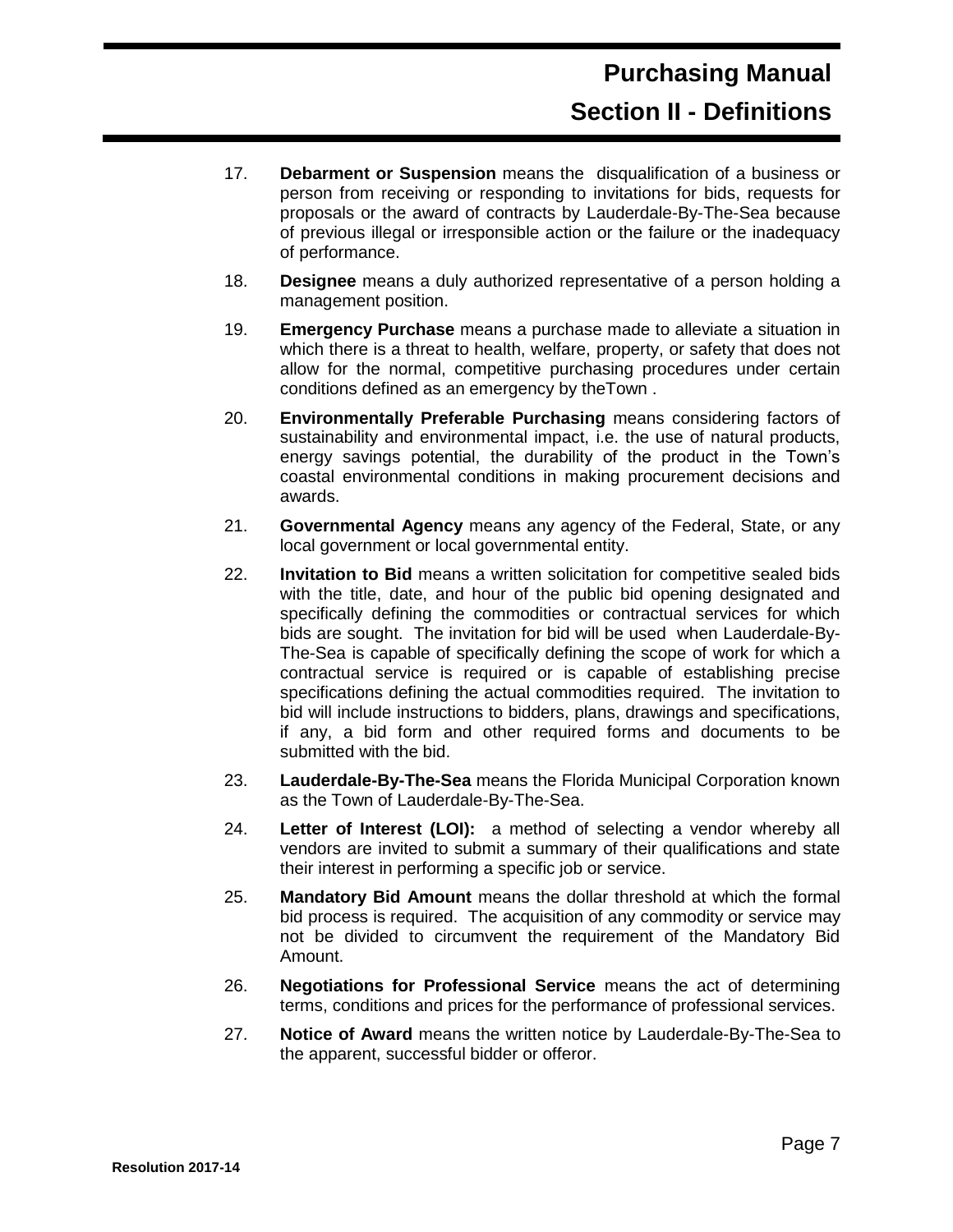- 28. **Open-End Contract** means a funded contract whereby an indefinite quantity of supplies, services, or constructions are to be procured over an identified time span when needed.
- 29. **Open-End Purchase Orders** means a purchase order whereby a vendor provides supplies, services, or construction on demand or on a prescribed schedule. An Open-End Purchase Order may be used as a release and encumbrance document to authorize procurement of any predetermined amount from an open-end contract on an as-needed basis.
- 30. **Performance/Construction Bond** means a bond of a contractor/vendor in which a surety guarantees to Lauderdale-By-The-Sea that the work/services of that contractor or vendor will be performed in accordance with the contract documents. At the discretion of Lauderdale-By-The-Sea, where not prohibited by other law, an irrevocable letter of credit issued by a financial institution may substitute for a performance/construction bond.
- 31. **Procurement** is the buying, purchasing, renting, leasing or otherwise obtaining any commodities, services, construction or any other item(s) including description of requirements, selection and solicitation of sources, preparation and award of contracts and all phases of contract administration.
- 32. **Professional Services** means any services where Lauderdale-By-The-Sea is obtaining advice, instruction or specialized work from a person or firm. Professional services may include an oral report or written advice. Because the main thrust of the service is not considered labor, but the exercise of intellectual ability, the procurement of professional services does not lend itself to normal competitive bidding and price competition alone. These services may be procured by Requests For Proposals, Letters of Interest, or Requests for Qualifications and selected through Competitive Selection and Negotiation or at the Town Manager's discretion on an as-needed basis.
- 33. **Purchase** Order means a Lauderdale-By-The-Sea document to formalize a purchase transaction with a vendor conveying acceptance of a vendor's proposal. The purchase order should contain statements as to quantity, description and price of the supplies, services or construction ordered and applicable terms as to payment, discounts, date of performance, transportation, insurance and other factors.
- 34. **Purchasing Administrator** means the principal Lauderdale-By-The-Sea purchasing official designated by the Town Manager as responsible for the procurement, management, and disposal of commodities in accordance with the policies contained in this Purchasing Manual.
- 35. **Quotation** means an informal (verbal) or formal (written) notice by a vendor to Lauderdale-By-The-Sea stating the prices, terms and conditions under which they will furnish certain goods or services.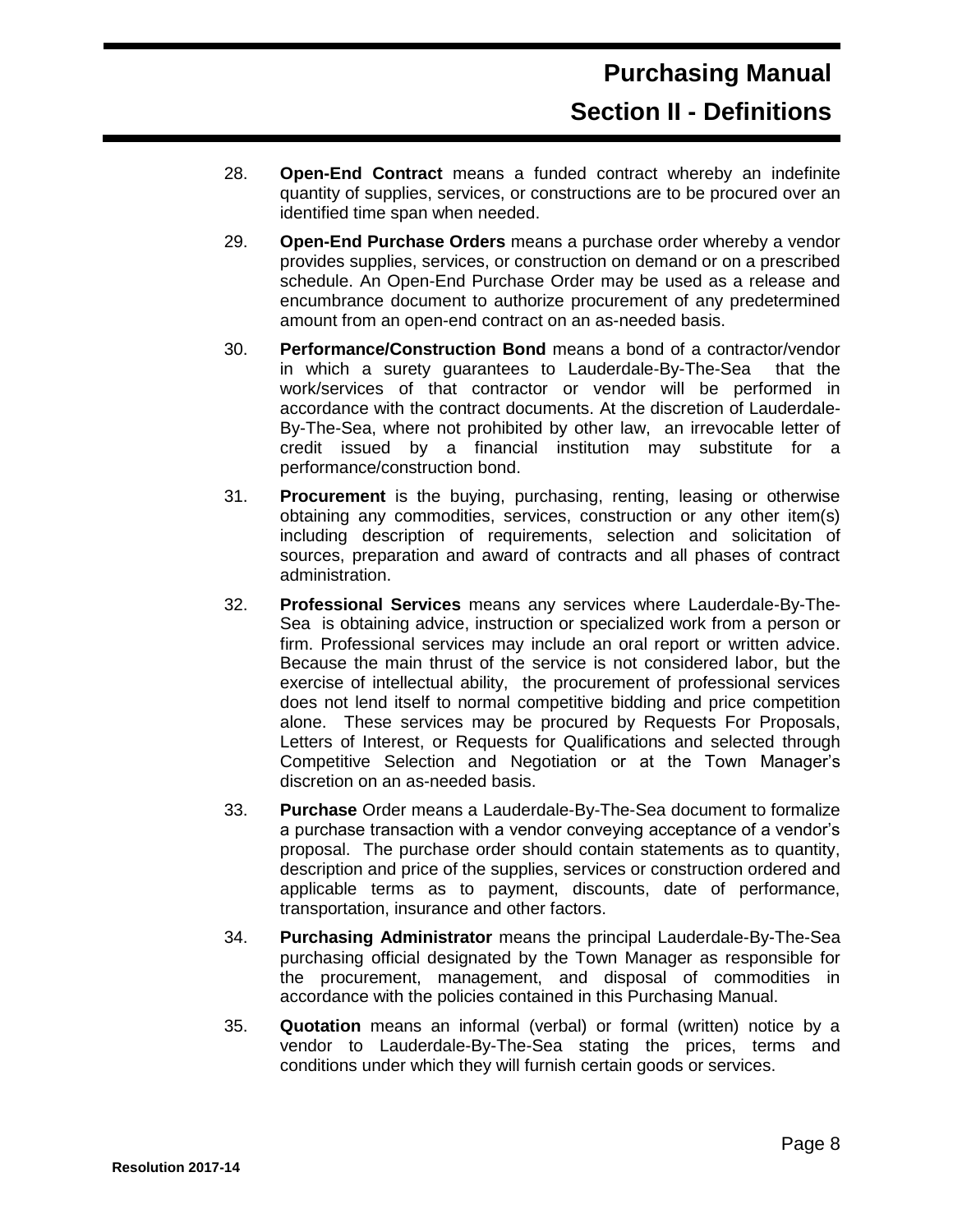- 36. **Request for Proposals (RFP)** means all documents whether attached or incorporated by reference for soliciting sealed proposals, including any addenda. An RFP is characterized by a description of the desired product or service and a description of the process for evaluating vendor responses.
- 37. **Request for Qualifications (RFQ) –** Formal invitation from Lauderdale-By-The-Sea to vendors to submit a statement of qualifications. The RFQ identifies the desired minimum qualifications of the individual(s) or firm(s), a scope of work statement, and any project requirements, and indicates selection criteria that will be used in compiling the short list of prospective firms for further consideration.
- 38. **Responsible Bidder or Responsible Offeror** means an individual or firm who has submitted a bid that conforms in all material repects to the invitation to bid or request for proposals and who has the capability in all respects to perform fully the contractual requirements and the tenacity, perseverance, integrity, experience, ability, reliability, capacity, facilities, equipment, financial resources and credit which will give reasonable expectation of good faith performance.
- 39. **Selection and Negotiation Committee** is a group of persons appointed by the Town Manager to rank in preferential order those professional firm(s) or individual(s) interested in providing services on a particular project and/or to negotiate a final contract with the highest ranked firm.
- 40. **Services** means the furnishing of labor, time and effort by a contractor not involving the delivery of a specific end product other than reports which are merely incidental to the required performance. This term shall not include employment agreements or collective bargaining agreements.
- 41. **Short Listing** is a process by which the number of responsive candidates or firms is reduced to a manageable number for more detailed evaluation by a ranking of the candidates or firms by an evaluation committee. **Short List** means the names of candidates or firms that have been selected for further consideration for award of the contract from a considerably longer list of responsive offerers.
- 42. **Specification** means any description of the physical or functional characteristics or of the nature of a supply, service or construction item. It may include a description of any requirement for inspecting, testing or preparing a supply, service or construction time for delivery. Specifications may also contain provisions for inclusion of factors which will lead to the ultimate calculation of the lowest total cost. All specifications shall seek to promote overall economy for the purpose intended and encourage competition in satisfying Lauderdale-By-The-Sea's needs and shall not be unduly restrictive.
- 43. **Sole Brand** means the only known brand capable of fulfilling Lauderdale-By-The-Sea's needs.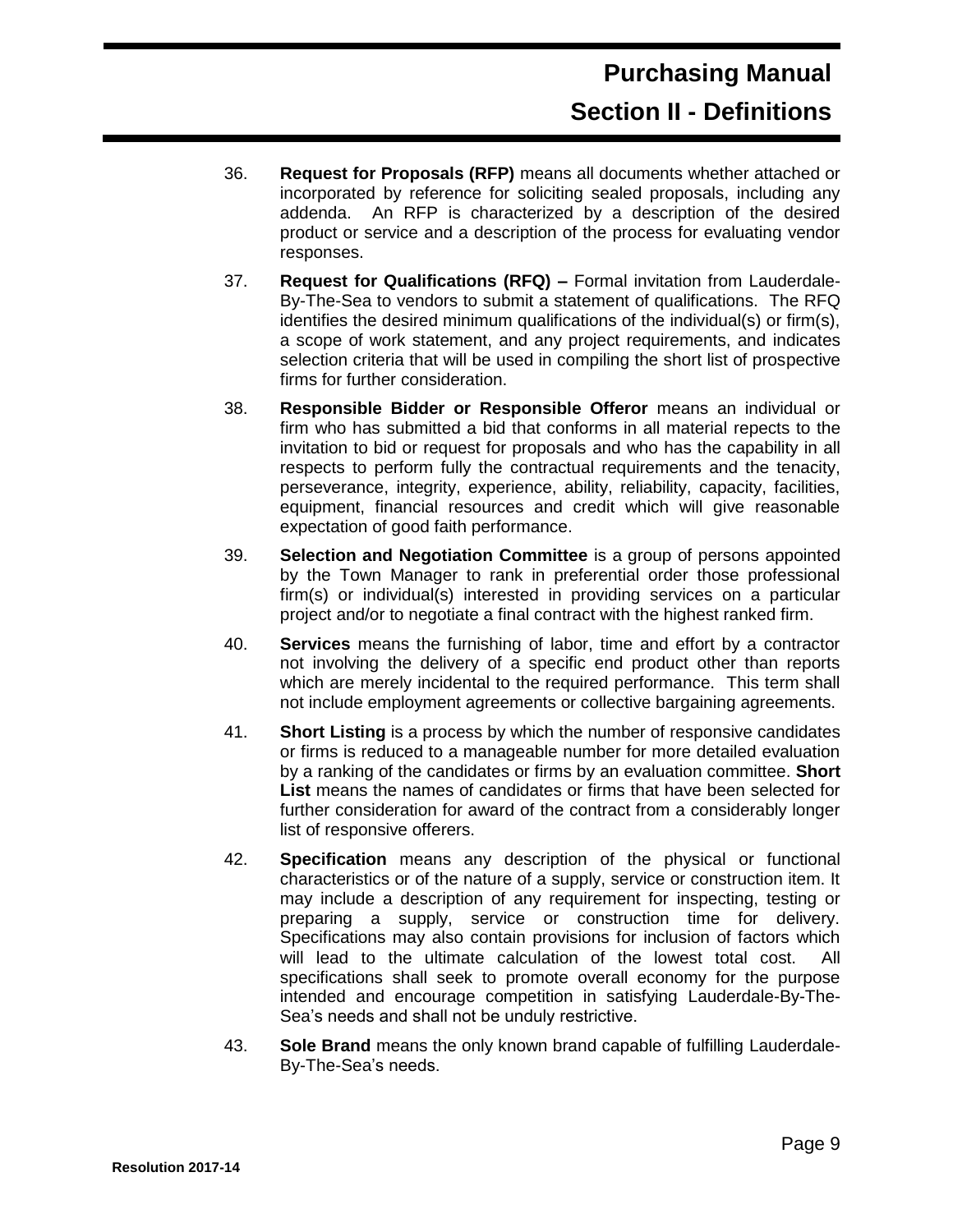- 44. **Sole Source** means only one vendor possesses the unique and singularly available capability to meet the requirements of the solicitation, such as technical qualifications, ability to deliver at a particular time, services from a public utility or a situation where a particular supplier or person is identified as the only qualified source available to the requisitioning authority.
- 45. **State Contracts** are term contracts released by the State of Florida Department of Management Services' Purchasing Division or any other State of Florida Agency (such as Department of Highway Safety and Motor Vehicles, or a state university) that may be utilized at the option of local government agencies.
- 46. **Surety** means an organization which, for consideration, promises in writing to make good the debt or default of another. The surety must hold a certificate of authority as an acceptable surety on federal bonds published in the current Circular 570, United States Department for the Treasury and the Federal Register effective July 1 annually, as amended.
- 47. **Surplus Property** means any property belonging to Lauderdale-By-The-Sea, which is capable of being used, but is in excess of the normal operating requirements of Lauderdale-By-The-Sea. This property may be disposed of by auction or other means which proves to be the most beneficial to Lauderdale-By-The-Sea as determined by Section V. below.
- 48. **Town** means the Lauderdale-By-The-Sea municipal government.
- 49. **Town Manager** means the individual appointed by the Town Commission as the administrative head of the Lauderdale-By-The-Sea municipal government.
- 50. **Town Commission** means the elected legislative body of the Lauderdale-By-The-Sea municipal government.

**End of Section II**

\_\_\_\_\_\_\_\_\_\_\_\_\_\_\_\_\_\_\_\_\_\_\_\_\_\_\_\_\_\_\_\_\_\_\_\_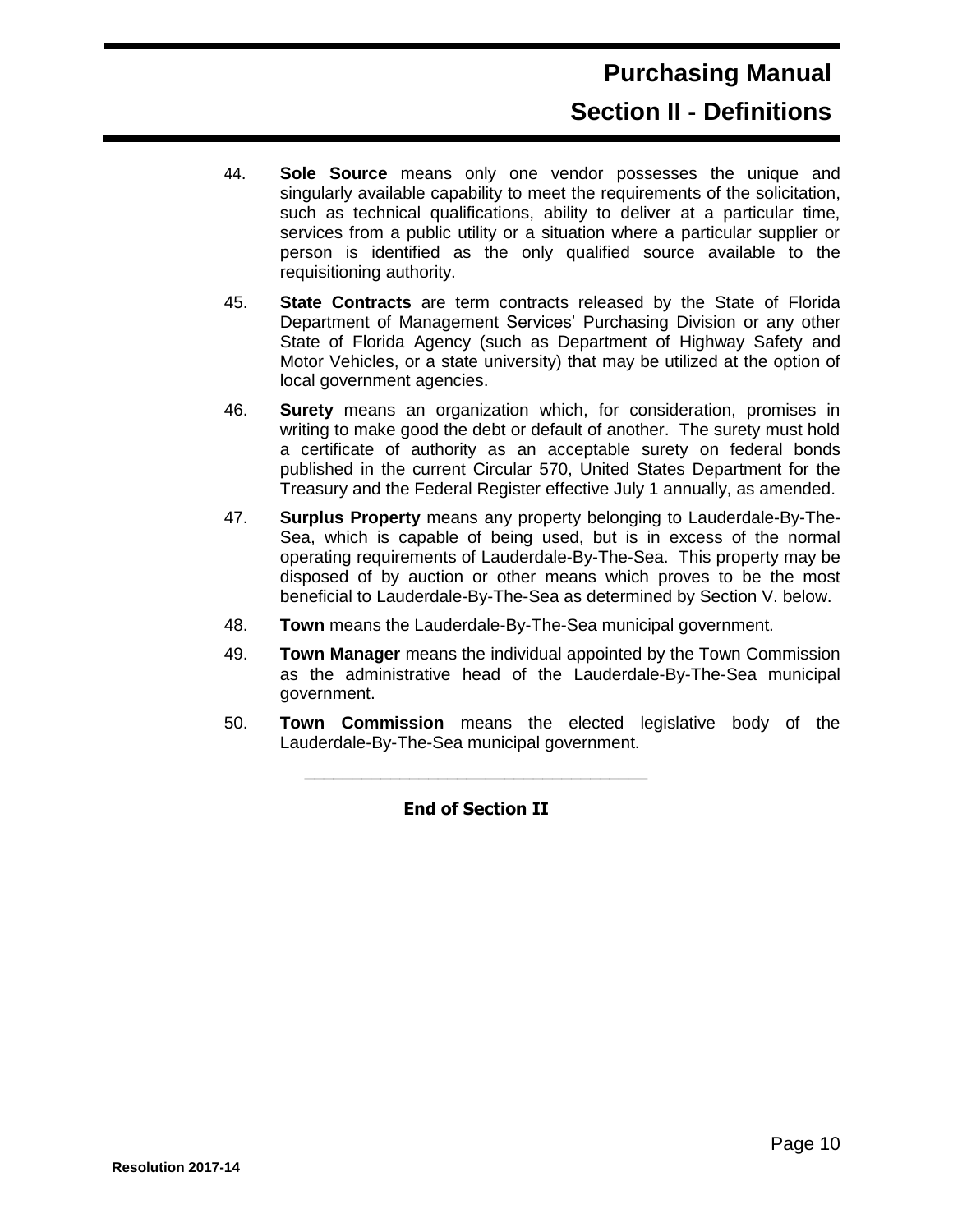

#### **A. OVERALL PURCHASING REQUIREMENTS**

- 1. General Purchasing Policies apply to all procurement of goods, construction, and/or services by the Town unless specifically excluded as described under Section IV of this manual.
- 2. *The known or anticipated annual purchasing requirements shall not under any circumstances be subdivided into smaller quantities to circumvent the purchasing authority thresholds, the appropriate vendor selection process or any other provision of this Purchasing Manual.*
- 3. Vendors may not attempt to secure favoritism in the expenditure of public funds by offering bribes, gifts or providing entertainment to Town employees/officials having the ability to influence vendor selection decisions.

Town employees/officials or their spouse, dependent, partner, or a subordinate of any Town employee/official shall not, at any time, accept any compensation, payment, or thing of value when such officer or employee knows, or, with the exercise of reasonable care, should know, that it was given to influence a vote or other action in which the Town officer/employee was expected to participate in his or her official capacity.

There shall be inserted in all contracts, and Town contractors shall be required to insert in all subcontracts, the following provision: "No officer or employee of the Town during his or her term of employment or for one year thereafter, shall have any interest, direct or indirect, in this contract or the proceeds thereof."

4. The Town shall not knowingly acquire goods, property, and/or services from vendors who have been found guilty of a "public entity crime" as defined in *Section 287.133 of Florida Statutes*. Accordingly, vendors covered by *Section 287.133 of Florida Statutes* will provide to the Town a sworn statement as required by that statute.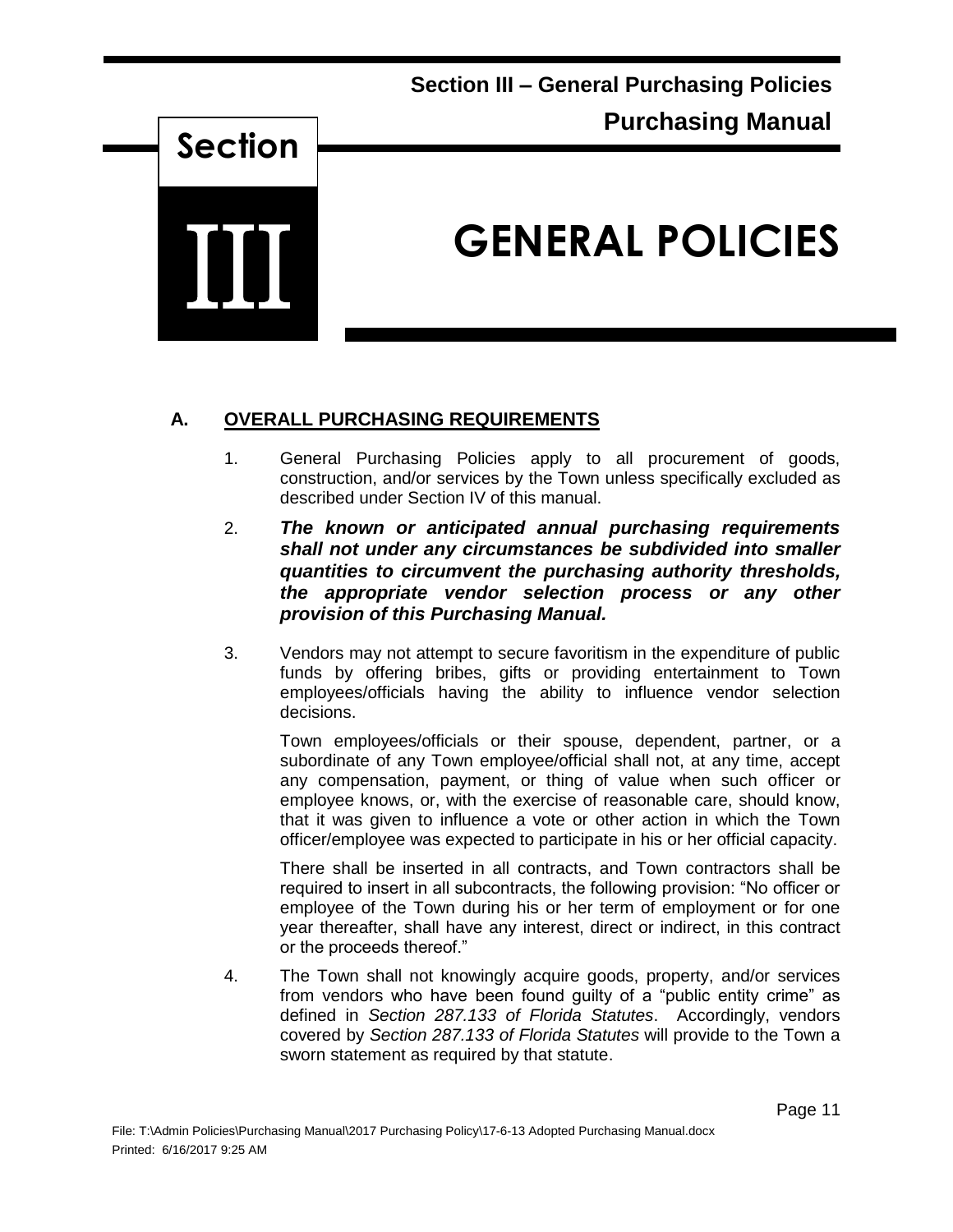- 5. Procurements for the personal use or benefit of Town officials/employees are prohibited. Town officials/employees are also prohibited from using the Lauderdale-By-The-Sea name or the official's/employee's position to obtain special consideration in personal purchases, however this prohibition shall not apply to discounts or offers extended to government employees and officers in general (e.g. discounts offered at amusements parks or hotels).
- 6. The Town is exempt from paying all local and state sales taxes, as well as Federal Excise taxes. The Town's Finance Director will provide the necessary exemption documents to any vendor upon request. Thus, Town officials/employees should make every effort to ensure that sales/excise taxes are not charged by the vendor.
- 7. If an item covered by a properly authorized Purchase Order cannot be supplied by the selected vendor in the required timeframe, the substitution of a suitable equivalent item may be approved using the Change Order procedures described in Section III.
- 8. Should the selected vendor fail to meet any specified requirement of a procurement, the vendor can be cited for non-performance. The seriousness of non-performance must be evaluated, in coordination with the Town Attorney, based on the circumstances surrounding each violation. However, there should always be some recourse for the Town when a vendor fails to perform in accordance with the terms and conditions.

These recourses include, but are not limited to:

- a. The Town may exercise its rights under a liquidated damage clause or under the terms of a performance bond.
- b. The Town may obtain the needed items from another source and charge the delinquent vendor the excess difference in cost.
- c. The Town Manager or designee may terminate the contract for default if it is in the best interest of the Town.
- 9. Whenever two or more bids, proposals, or replies that are equal with respect to price, quality, and service are received by the Town for the procurement of commodities or contractual services, a bid, proposal, or reply received from a business that certifies in accordance with *Florida Statutes Section 287.087* that it has implemented a drug-free workplace program shall be given preference in the award process.

Additionally, if two (2) or more vendors are tied as to quality, delivery times, and price, the tie may be broken and the vendor selected based on the location of the vendor's actual operations. The local preference shall favor first vendors conducting actual business operations from a facility/office physically located within the municipal boundaries of the Town.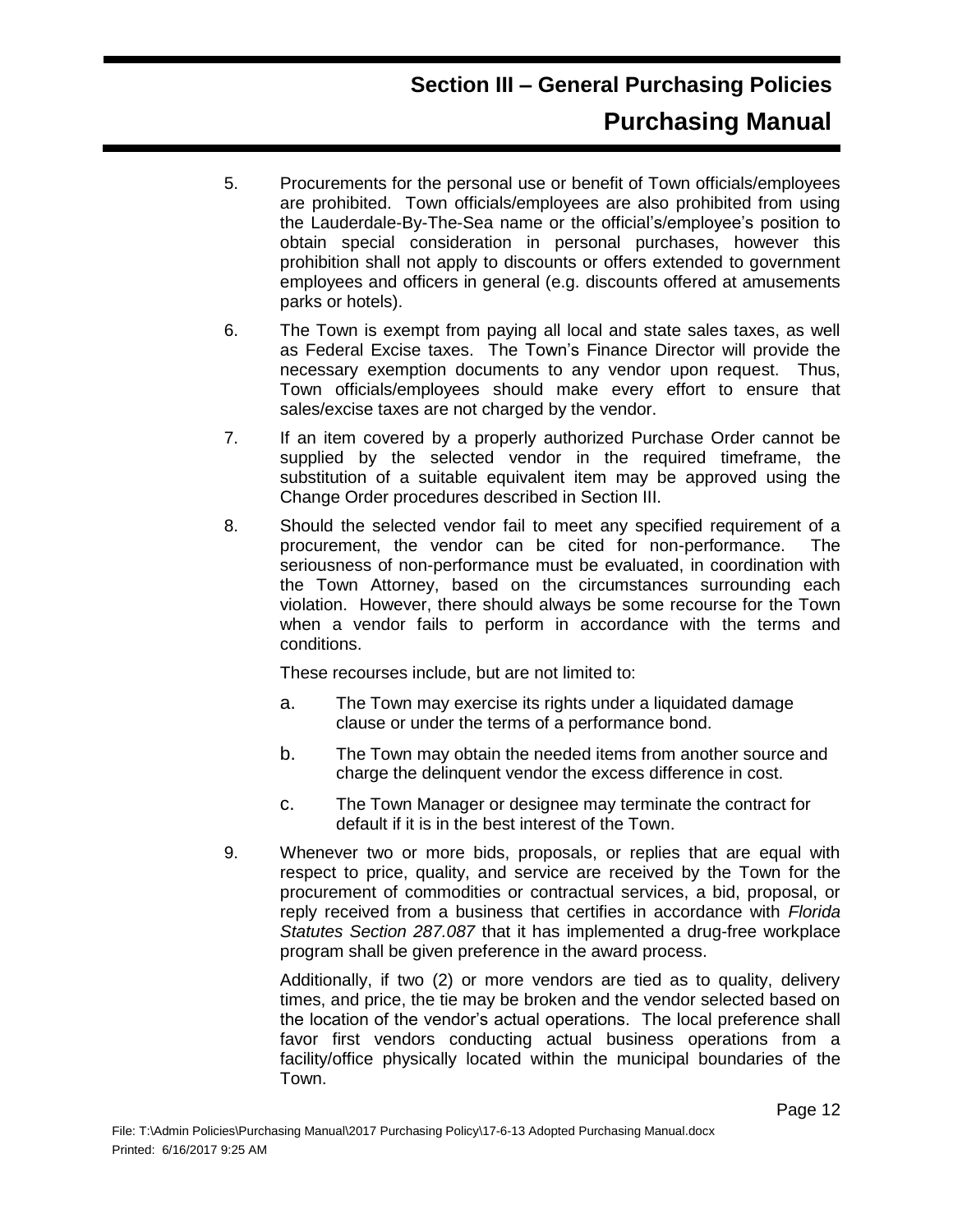If none of the vendors so qualifies, then favor shall be shown to vendors conducting actual business operations from a facility/office physically located within Broward County.

If none of the vendors so qualifies, then favor shall be shown to vendors conducting actual business operations from a facility office physically located within the State of Florida. Preference for Florida-based vendors is required by *Florida Statutes Section 255.04* when erecting or constructing any public administrative or institutional building. Preference for Florida-based vendors of commodities is provided for in *Florida Statutes Sections 287.082, 287.084, and 287.092*. However, the Town shall not show preference to vendors solely on the basis of being minority business enterprises under *Florida Statutes Sections 287.093 and 287.0931.*

- 10. No obligations for expenditures of Town funds may be incurred except pursuant to, and only to the extent of, a specific appropriation of funds in the Town Commission-Adopted Town budget. This provision shall apply, without being limited to, any formal or informal contractual obligation (e.g., Purchase Order) for the purchase or lease of supplies, services or equipment. No money may be drawn from the Town treasury, nor may the appropriate Town officials execute any check, draft, warrant, note, contract or other negotiable instrument, except pursuant to, and only to the extent of, a specific appropriation of funds in the budget to be used for such payment or procurement. Accordingly, the availability of funds must be approved by the Finance Director or designee before the Town is contractually obligated to any procurement.
- 11. The Broward County Code of Ethics, Section 1-19 of the Broward County Code of Ordinances generally prohibits Town Commissioners from receiving gifts from vendors, contractors, lobbyists and potential suppliers of goods and services to the Town, and from being involved in procurement matters. Anyone seeking to lobby the Town on any matter must register as a Town lobbyist pursuant to Section 2-1 of the Town's Code of Ordinances, and follow the other regulations and prohibitions of that section of Code. Anyone who seeks to do business with the Town must conform to all of the detailed requirements of these County and Town ethics regulations.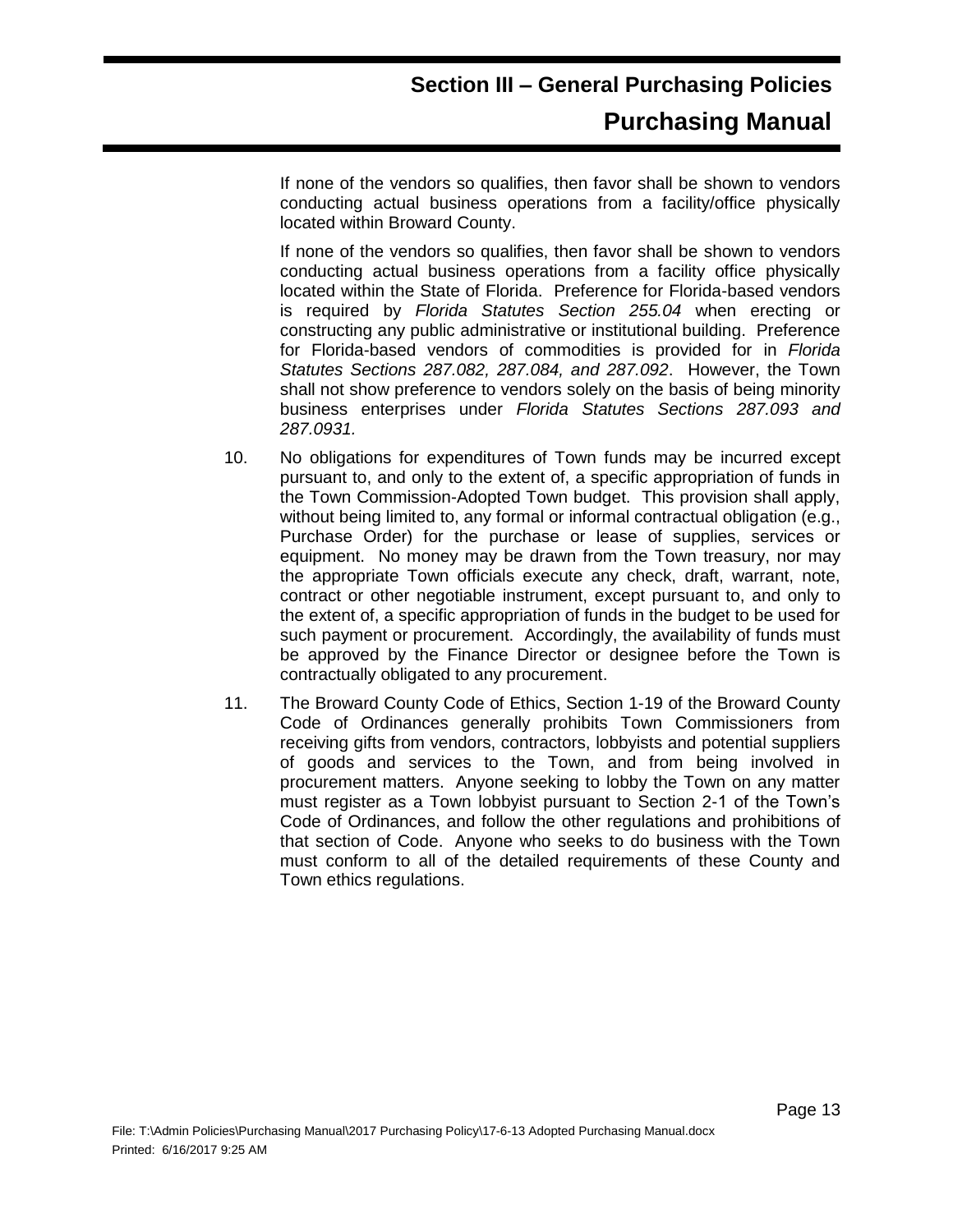#### **B. PURCHASING APPROVAL AUTHORITY**

The approval authority established by the Town Commission to procure goods or services is based on the estimated cost of the goods and services as follows:

| <b>APPROVAL</b>                            | <b>DOLLAR THRESHOLD</b> |
|--------------------------------------------|-------------------------|
| <b>Department Director</b>                 | Up to \$5,000.00        |
| Finance Director or Assistant Town Manager | Up to \$10,000.00       |
| <b>Town Manager</b>                        | Up to \$15,000.00       |
| <b>Town Commission</b>                     | \$15,000.01 and above   |

*Purchases shall not be artificially divided for the purpose of avoiding having the correct person authorize the purchase.*

#### **C. VENDOR SELECTION METHODS**

#### **Guidelines**

There are five vendor selection methods used by the Town:

- ➢ Quotes,
- ➢ Invitations to Bid (**ITB**),
- ➢ Requests for Proposals (**RFP**),
- ➢ Requests for Qualifications (**RFQ**), and
- ➢ Letters of Interest (**LOI**).

The use of a particular vendor selection method depends on the dollar amount of the purchase, the procurement goals of the Town and any applicable state law requirements. Exceptions to the required vendor selection methods are permitted in specific instances (See Section IV of this manual) or when pre-approved by the Town Manager in emergency situations.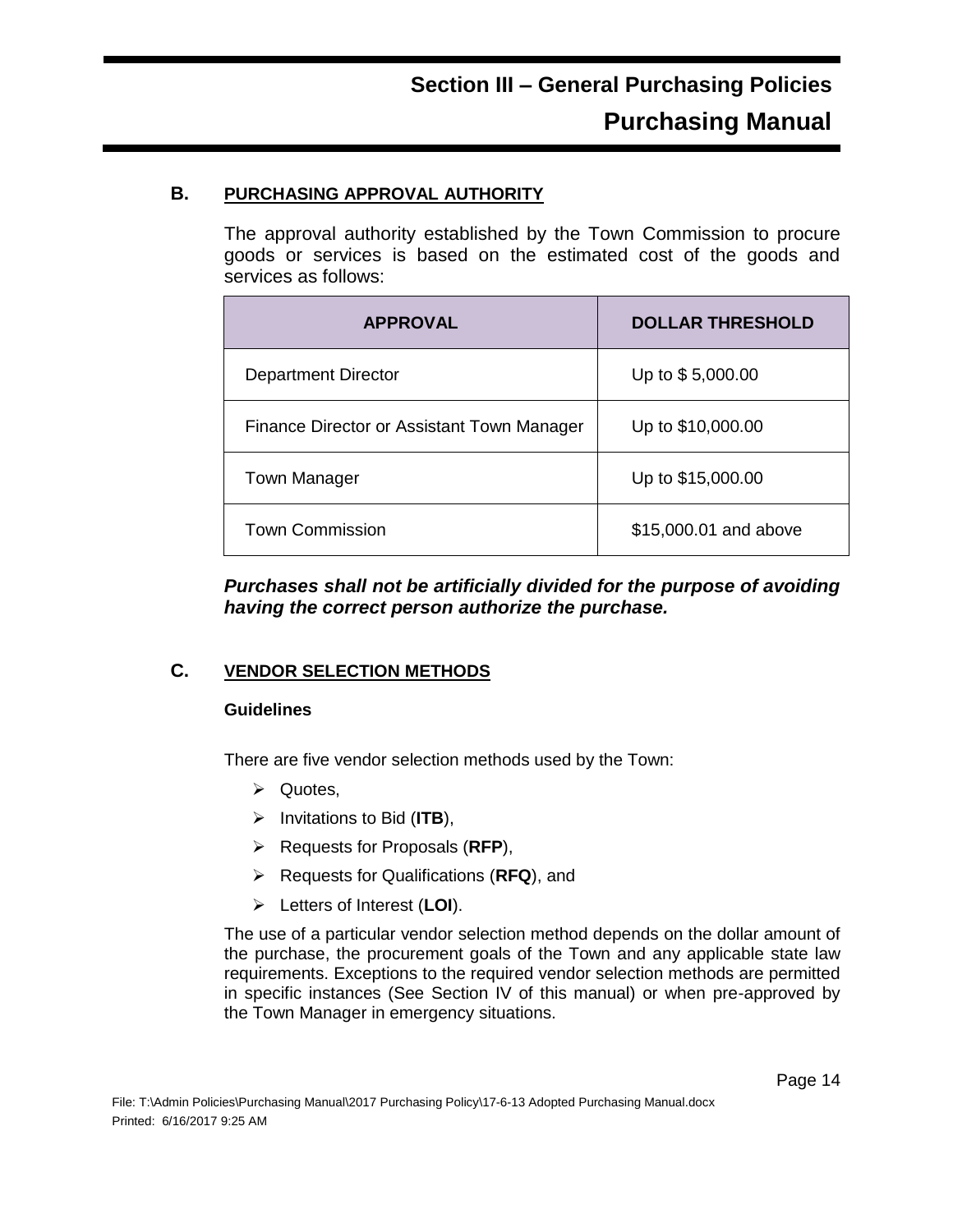| <b>VENDOR SELECTION PROCESS</b>                                                                                     |                          |                                    |
|---------------------------------------------------------------------------------------------------------------------|--------------------------|------------------------------------|
|                                                                                                                     | <b>AMOUNT</b>            | <b>REQUIRED DOCUMENTATION</b>      |
|                                                                                                                     | Up to \$2,000.00         | Not subject to bids/quotes         |
| Quotes                                                                                                              | \$2,000.01 to \$4,999.99 | Two verbal documented quotes. (1)  |
|                                                                                                                     | \$5,000 to \$9,999.99    | Three verbal documented quotes (1) |
|                                                                                                                     | \$10,000 to \$20,000.00  | Three written quotes               |
| Formal<br>Competitive<br>Selection                                                                                  | Above \$20,000.00        | ITB, RFP, RFQ, LOI                 |
| (1)<br>The vendor selected must confirm their verbal quote in writing prior to<br>the issuance of a purchase order. |                          |                                    |

- **1. QUOTES** are normally used when the expected cost of goods or services is twenty thousand dollars (\$20,000) or less.
	- a. Printed documentation from a website can be utilized as a written or verbal quotation of pricing for items that can be procured through the internet.
	- b. Shipping costs should be included in the determination of the lowest quote.
	- c. If the Town has requested quotes from multiple companies that can supply the required product but, despite at least two requests, the required number of vendors do not respond with a quote, the attempts to obtain additional quotes shall be documented. In such cases, the Town Manager may waive the requirement for a minimum number of quotes.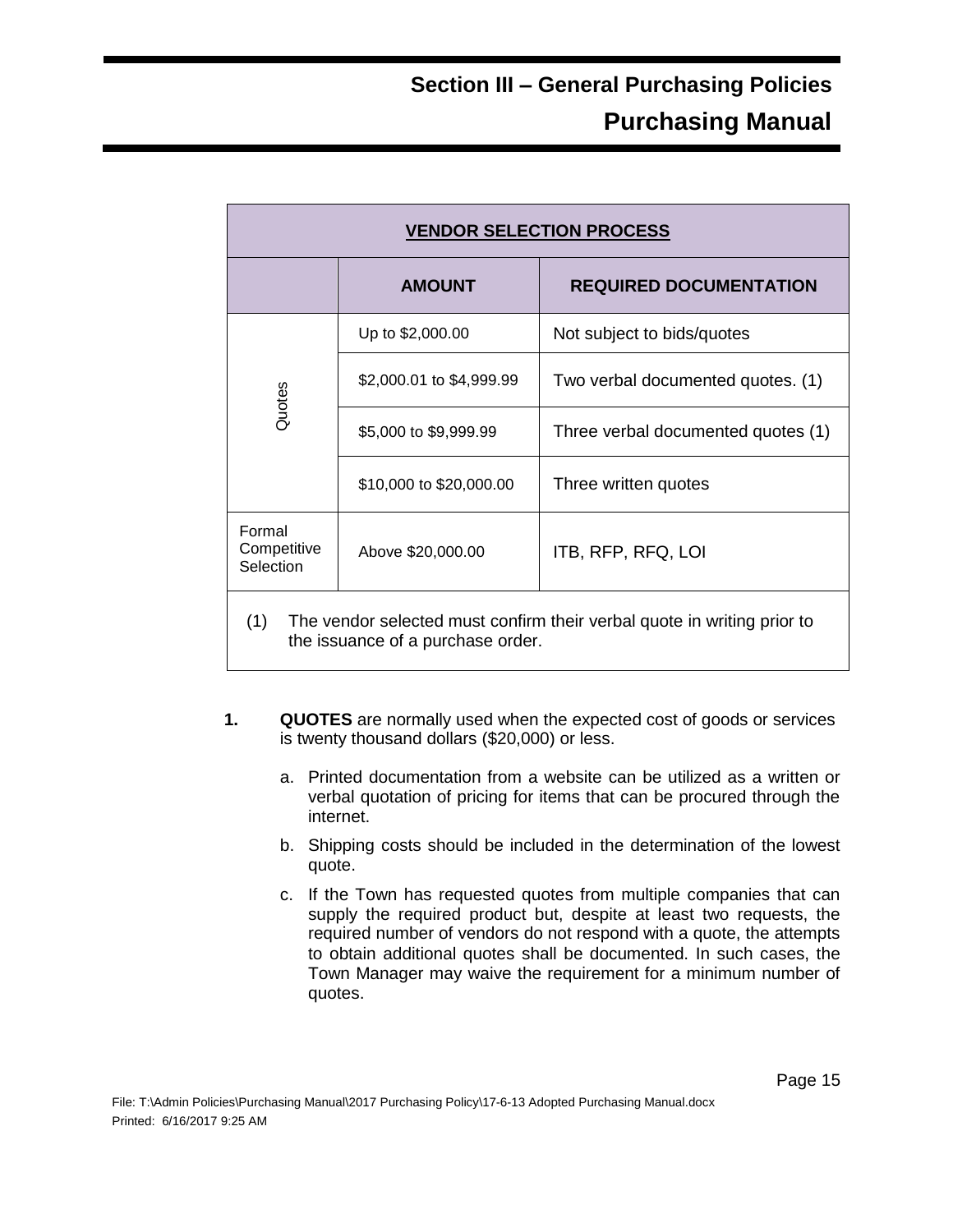d. If quotes were obtained for an item within the preceding twelve months, subsequent purchases can be made of that item from the winning supplier without obtaining additional quotes if the price has not increased. For any procurement, the Town Manager has the discretion to impose additional purchasing requirements.

#### 2. **FORMAL COMPETITIVE VENDOR SELECTION METHODS**

Unless waived by the Town Commission, procurements above twenty thousand dollars (\$20,000) shall be made through a formal competitive selection process.

#### **Pre-Release Requirements.**

*Prior to the release of any ITB, RFP, RFQ, or LOI that the Town staff anticipates will result in a purchase in excess of the Town Manager's purchasing authority, a draft copy of the document(s) shall be sent to the Town Clerk for distribution to the Town Commission no less than one week in advance of publication of the solicitation.*

The Purchasing Administrator will determine, after consultation with the user department, which formal competitive vendor selection method will be used. Methods include:

#### a. **Invitation to Bid (ITB)**

An ITB is used when specifications are well-defined. The ITB shall include instructions to bidders, plans, drawings and specifications if any, a bid form, and other required forms and documents to be submitted with the bid. Under this type of solicitation, the recommendation of award is normally to the lowest responsive and responsible bidder. Life cycle costs of the commodity or equipment to be purchased can be used in evaluating which vendor is lowest responsive and responsible bidder.

#### b. **Request for Proposals (RFP)**

An RFP is a written request to vendors to submit proposals that describe the methodology the respondent will utilize to provide analysis, design or other professional services, design/build services, or operational services on an issue or a need the Town has specifically identified.

In most cases, and except when prohibited by State Statute, prices for the services will also be requested. The vendor's experience and qualifications, together with the proposed methodology, are evaluated and may take precedence over price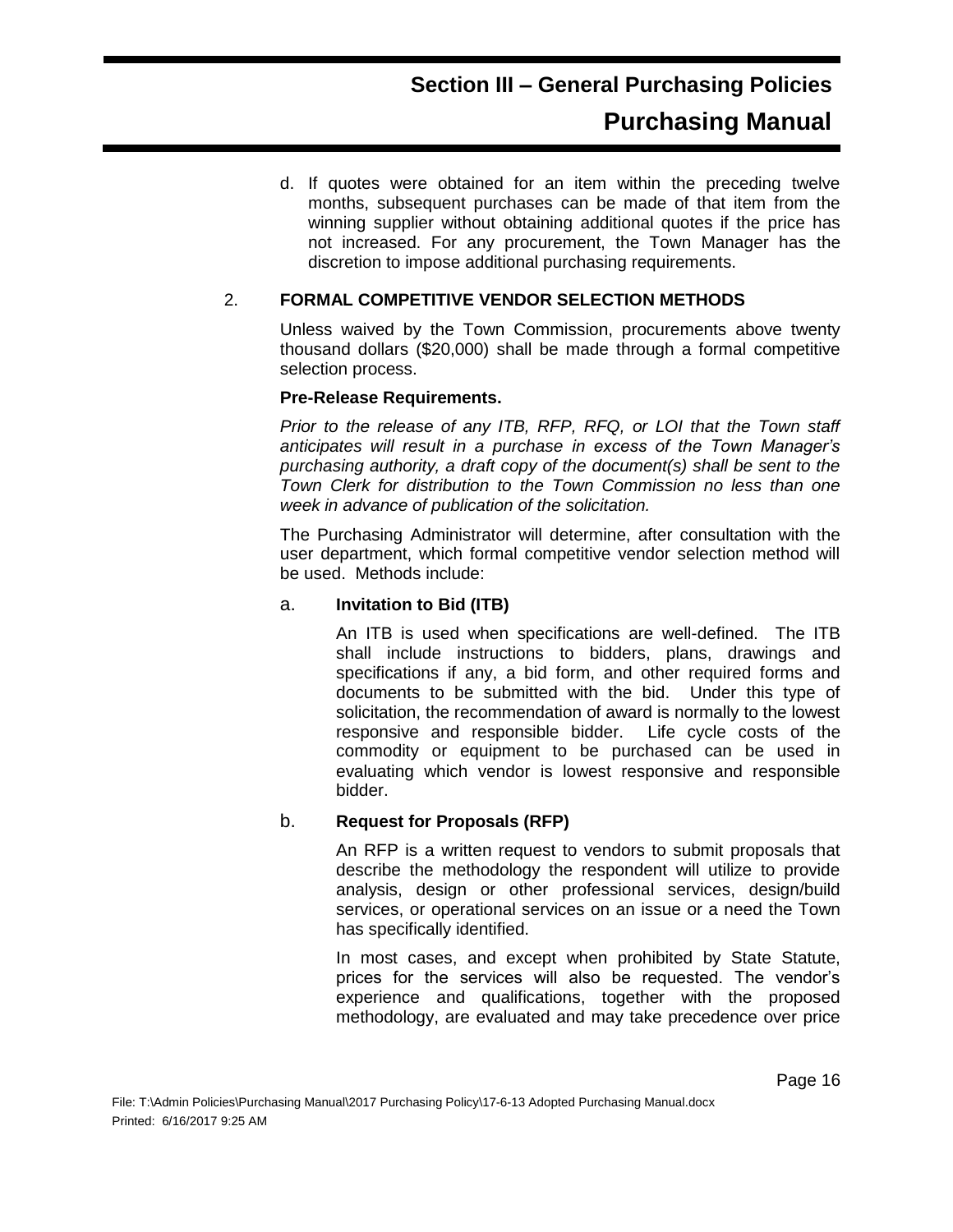in the procurement decision in this selection method. RFPs will generally, but not always, state the relative importance that price and any other evaluation criteria will be accorded in the vendor selection process.

#### c. **Request for Qualifications (RFQ)**

An RFQ is a formal invitation to vendors to submit a statement of their experience, education, certifications, etc. that qualify them to perform work for the Town. This approach differs from an RFP in that it places greater emphasis on the qualifications of the potential respondents, and their track record of quality performance, rather than a specific methodology they utilize. The RFQ identifies the desired minimum qualifications of the respondents, a scope of work statement, project requirements, and states the selection criteria that will be used in compiling a short list of prospective respondents for further consideration.

#### d. **Letter of Interest (LOI)**

An LOI is a formal invitation to vendors to submit a proposal. It identifies, in general terms, the work required and directs the respondents to provide a letter regarding the respondent's interest in working with the Town on the particular project(s). Respondents provide a statement of experience and qualifications of key personnel. Costs or fees are not part of the response. Architectural and engineering services that are outside the scope of the CCNA are examples of services for which this type of solicitation is sometimes used.

#### **3. COMPETITIVE VENDOR SELECTION PROCESS**

#### **a. Responsiveness of the Proposal/Response**

The Purchasing Administrator will first review the proposals to determine if each proposal is responsive to the requirements of the solicitation. The Purchasing Administrator has the authority to notify the responder of non-substantive omissions in their proposal and give them a short deadline to correct those omissions. The Purchasing Administrator will determine which proposals are deemed non-responsive and those respondents will be notified in writing of the Purchasing Administrator's decision.

#### **b. Evaluation Committee**

Evaluation of the responsive proposals will normally be completed by an evaluation committee that is composed of individuals who have knowledge of, or experience with the project, issue or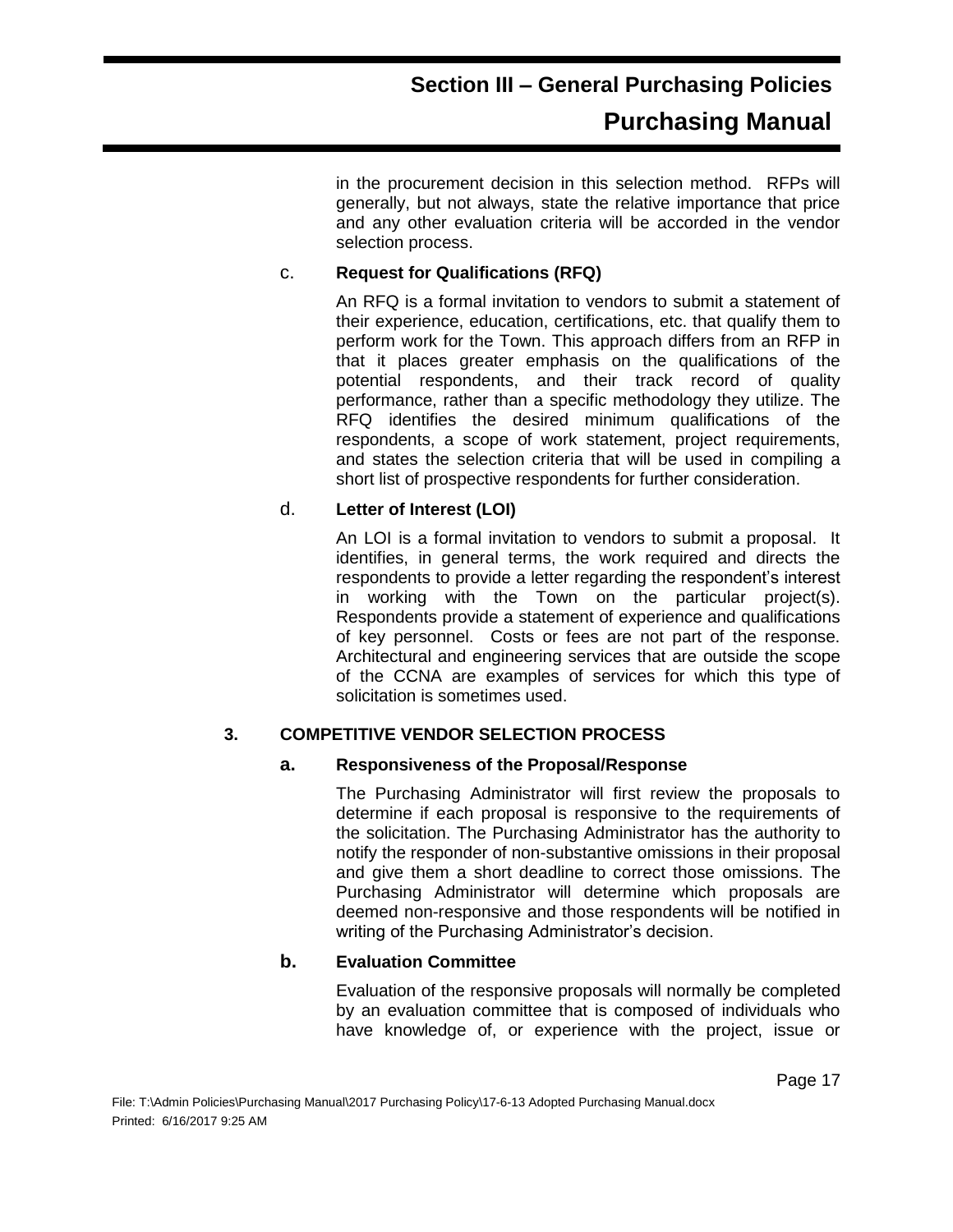profession that is the subject of the procurement. The evaluation committee members are appointed by either the Town Manager or Assistant Town Manager. The Purchasing Administrator facilitates the evaluation process, but is normally not a voting member of the evaluation committee.

Because the Town has a very small staff, there may be circumstances where it is appropriate for the Purchasing Administrator to be a member of the evaluation committee. In such cases, the Town Manager shall appoint another staff member to fulfill the facilitation and communication with respondents roles normally carried out by the Purchasing Administrator.

#### **c. Requests for Clarification or Additional Information**

During the evaluation process, the Purchasing Administrator or members of the Evaluation Committee may need or be assigned to communicate with respondents for the purpose of clarification to assure full understanding of the proposals and conformance to the solicitation requirements.

#### **d. Shortlist & Ranking of Responders by Evaluation Committee**

Depending on the number of responses received, the Town may short-list respondents in order to facilitate more in-depth analysis of a manageable number of responses. These short-listed respondents may or may not be interviewed by the evaluation committee. The short-listed firms may either:

- i. Be ranked in order of the committee's evaluation of the respondents' experience, qualifications and, in some cases, the quality of their presentation to, or discussions with, the committee.
- ii. Be ranked as a group, all of which are determined to be qualified to perform work for the Town.

In certain circumstances such as where continuing agreements are sought, multiple firms may be determined to be qualified and are placed on a qualified vendors list for the types of services identified in the solicitation.

#### **e. Approval of Ranking and Work Awards**

This ranking is presented for approval to the appropriate authority (Commission or Town Manager). Once approved, staff will negotiate a contract with the number one ranked respondent(s) or,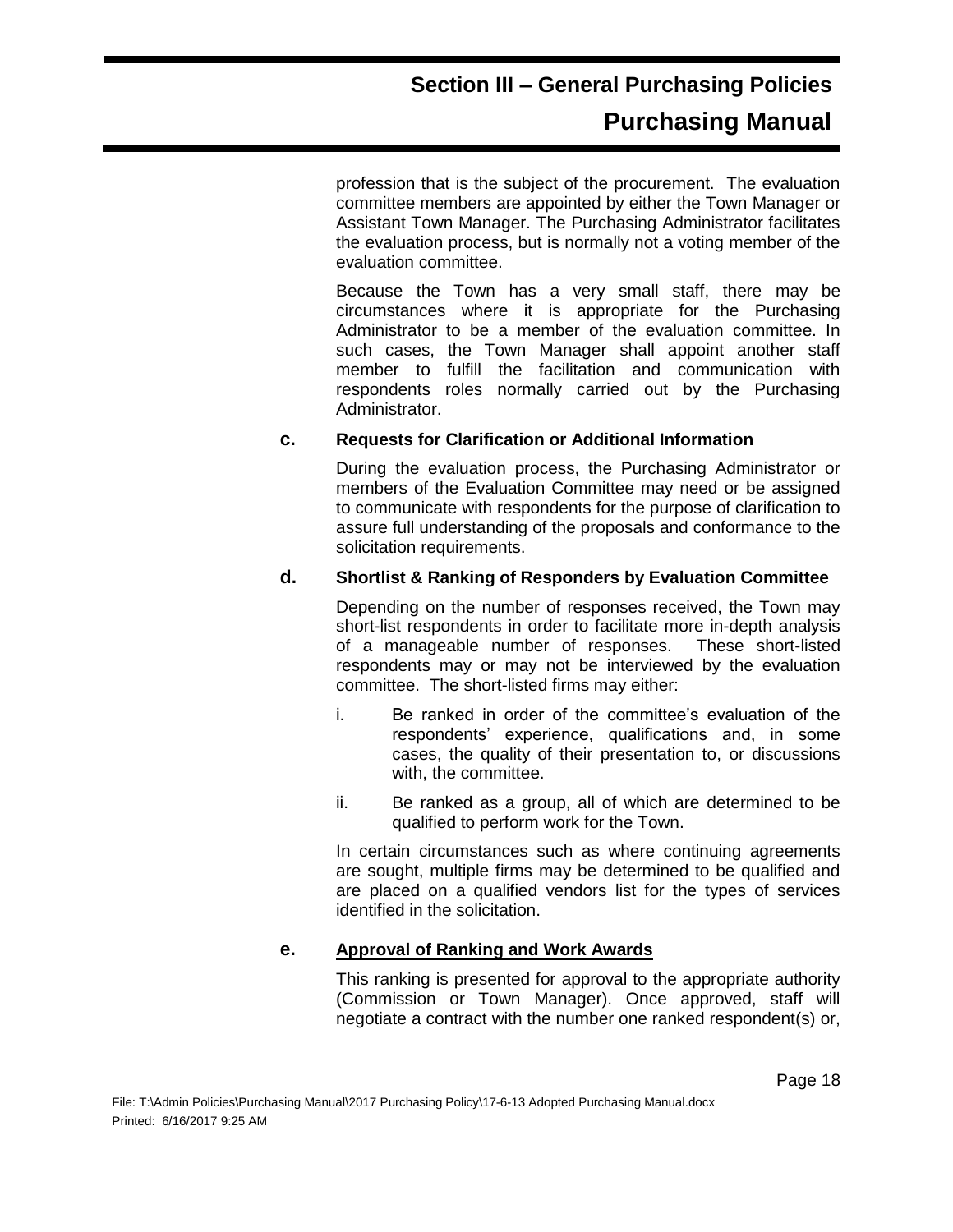failing to reach agreement, with the next ranked respondent and then submit the agreement for execution by the appropriate authority.

#### **F. EXCEPTIONS**

Exceptions to these purchasing policies and goods and services that are exempt from the requirement for competitive vendor selection processes are detailed in Section IV of this Purchasing Manual.

#### **G. SOLICITATION PROCESS**

#### 1. **Specifications**

In appropriate circumstances, the specification of goods/services/property to be procured by the Town should be drafted to encourage vendors to propose reasonably comparable alternatives that ensure the Town obtains the best possible price while avoiding terms that are vague or subject to varying interpretations.

The Purchasing Administrator shall strive to assure that all specifications issued by the Town provide for free and open competition among all vendors and preclude lock-in of any vendor or brand, unless items are purchased under approved sole source or sole brand provisions. Any specification may eliminate some vendors or brands if the vendor or brand does not meet the legitimate needs of the Town.

The Purchasing Administrator, Town Manager, or Assistant Town Manager will ensure the solicitation documents include specifications that are well-defined. The user department is responsible for developing specifications, such as bid specifications, scope of service and evaluation criteria. As the prime user, the department is best aware of any special characteristics or any new developments in the field, as well as the technical specifications of the product or service. The Purchasing Administrator may review specifications and make suggestions, such as alternate products, when appropriate.

There are many different types of specifications; however, all specifications regardless of the type must be clear and complete. The specification must clearly and completely express the needs of the Town in such a manner that the vendor will have the same understanding as that of the Town in what is required. The following are some of the more common type of specifications: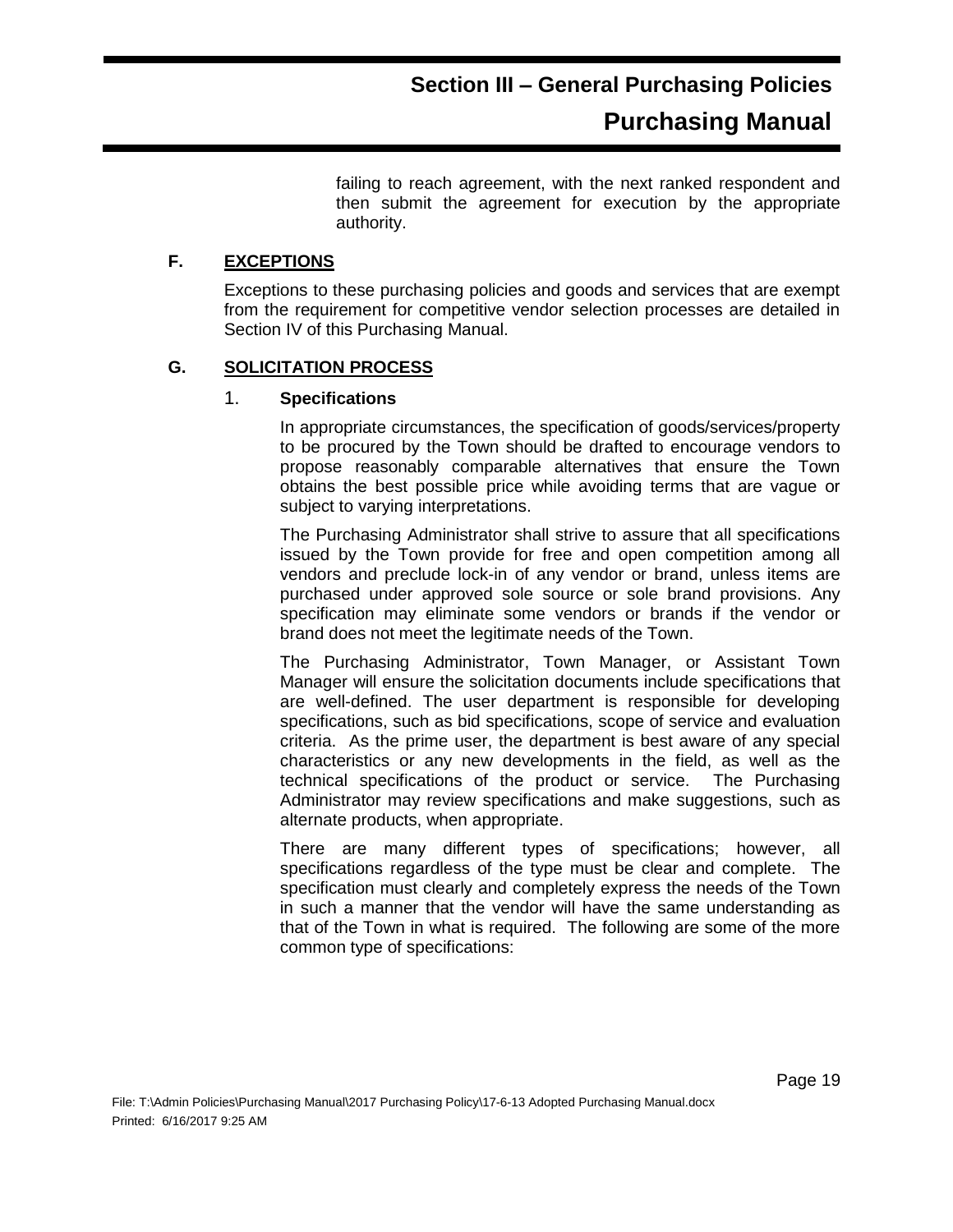- a. *Qualified Products or Acceptable Brands List*. These lists are developed only where it is not possible to write specifications adequate to identify the quality and performance required of the goods or services to be purchased. Acceptable brand lists are also used when tests necessary to determine compliance with technical specifications are lengthy, costly or require complicated technical equipment.
- *b. Specification by Brand or Trade Names. Brand or trade names may be used where brand name products have been found to be superior to others for the purpose intended, or when their composition is secret, unknown or patented. The use of brand names establishes a quality standard but is not intended to limit or eliminate competition. Whenever this method of establishing specifications is used, the specifications should explicitly provide for equivalents. It is incumbent on a vendor offering equivalent goods/services to those specified to document that the goods or services are, in fact, equivalent.*
- c. *Specification by Blueprint or Dimension Sheet*. Specifications of construction projects (such as buildings, streets, custom-built cabinets, furniture, machines, or other equipment) should be written to reference the blueprints or dimension sheets prepared by the project's engineer, architect, designer or equivalent. Such specifications shall provide an appropriate method of evaluating all bids, and later of verifying the quality of the construction work or the equipment or fixtures delivered.
- *d. Specifications by Performance, Purpose or Use. Specifications that include a set of performance criteria for the goods or services required are appropriate as they will provide flexibility for vendors to design products or programs specifically aimed at meeting the purpose or performance standards the Town has established.*
- e. *Specification by Identification with Industry Standards*. Specifications will often refer to industry-wide standards or to standards set by other public jurisdictions. Some examples of these would be lumber grading, standards set by the asphalt or concrete industries, or by referencing standard specifications of the Florida Department of Transportation or other State or Federal agencies.

#### 2. **Public Notice**

Public notice of the ITB, RFP, RFQ or LOI shall be given not less than ten (10) calendar days prior to the date set forth in the notice for the opening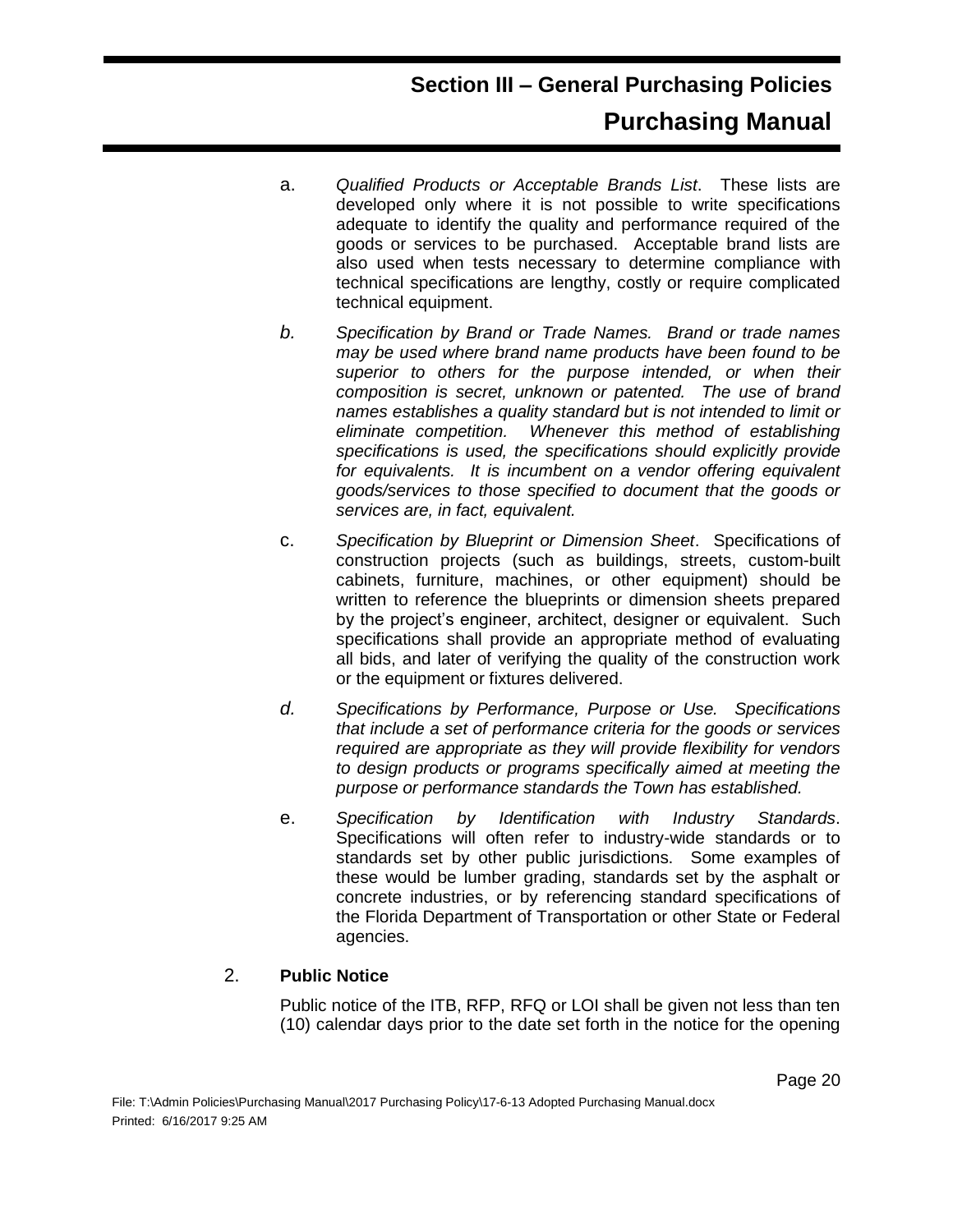of the responses. The Town will publicly advertise the procurement in the manner best suited for the particular commodity or service being acquired and in accordance with State law. Being listed on the Town's website is considered public notice for these purposes. The notice shall state the place, date, and time of the opening of the responses.

When, in the sole discretion of the Town Manager, the available RFP specifications do not promote/permit full and free competition among potential vendors without prior technical evaluation and discussion, a twostep process may be used. In the first step, the Town would issue an RFP to which interested potential vendors respond with necessary information and/or non-priced technical offers. Then, those potential vendors who are determined by the Town to have submitted technically acceptable offers are invited to submit sealed prices based on their technical offers.

#### 3. **Response Submissions**

All responses shall be submitted in sealed envelopes which shall be clearly identified with the name and number of the solicitation and the respondent's name on the exterior of the envelope and delivered to the Town Clerk's office.

#### 4. **Bid/Proposal Bond, Performance Bond**

Bid bonds (also known as proposal bonds) may be required in conjunction with responses to guarantee the responders will not withdraw their bids for a specified time period. Should the respondent withdraw their bid, they may be required to forfeit the bond amount.

Bid bonds shall be required for all construction projects when the total contract price is estimated to exceed seventy-five thousand dollars (\$75,000). In all other cases the Town reserves the right to require a bid or proposal bond when deemed necessary by the Purchasing Administrator. The successful bidder may be required to submit a performance bond in the amount of One Hundred Percent (100%) of the contract amount awarded within ten (10) days after being notified the contract has been awarded.

Bid bonds shall be by cash, a certified or cashier's check, a surety bond or an irrevocable standby letter of credit in an amount not less than five percent (5%) of the amount of response. If a surety bond is provided, the surety company must be authorized to do business as a surety in Florida.

Per *Florida Statutes Section 255.05*, a payment bond and a performance bond with any surety insurer authorized to do business in Florida or prescribed alternative collateral will be required by the Town whenever a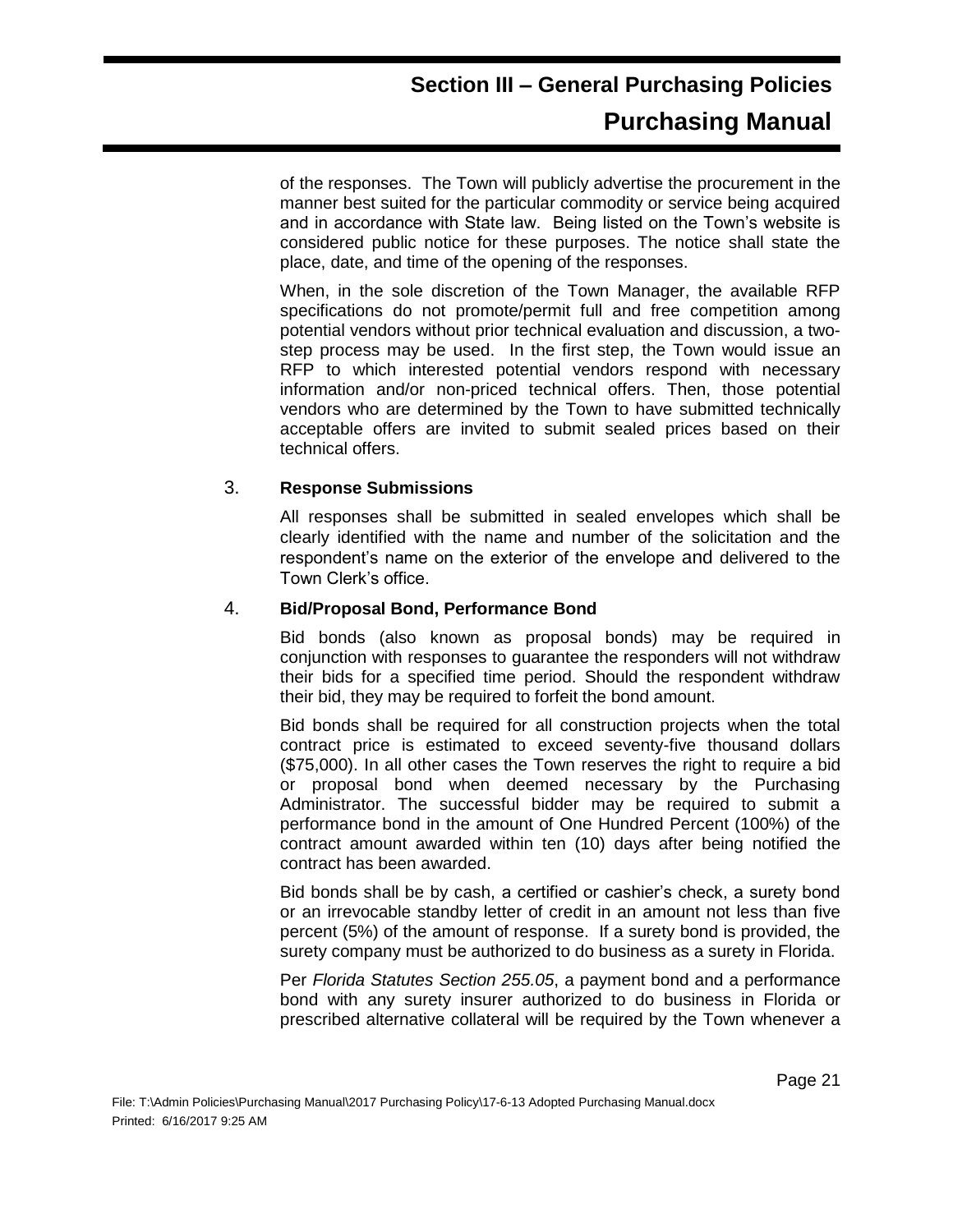contract for the construction of a public building exceeds two hundred thousand dollars (\$200,000).

Additional qualifications for surety bond insurers for certain constructionrelated consultants are set forth in *Florida Statutes Section 287.0935* and must be complied with, if applicable.

#### 5. **Cancellation or Postponement of Response Opening**

Any time prior to the bid opening date and time, the Purchasing Administrator may cancel or postpone the bid opening or cancel the bid document in its entirety.

#### 6. **Opening of Responses**

Responses shall be opened by the Purchasing Administrator/designee at the time and place designated in the public notice. The opening shall be witnessed by the Town Clerk or designee. No late responses shall be accepted or opened if received after the date and time specified in the public notice. All late responses shall be returned unopened to the bidder.

For RFP, RFQ and LOI responses, a list of the names of all responders shall be read aloud by the Purchasing Administrator/designee or the Town Clerk.

All response documents shall become the property of the Town and will not be returned to the responders. When the contract is awarded, all documentation produced as part of the contract shall become the exclusive property of the Town.

For an RFP, RFQ or LOI response, the Purchasing Administrator or designee, may, at the evaluation committee's request and within a reasonable time period after the response opening, request additional or corrective information of the responders concerning his/her responsibility to perform, and the responder may voluntarily, after bid opening, provide additional or corrective information concerning his/her responsibility as a vendor.

It shall be the practice of the Town that ITB submittals shall be publicly opened in the presence of witnesses and read aloud to include the name of the bidder, their city and state, the ITB number, and total price bid.

The Town reserves the right to accept or reject any or all bids or parts of bids, to waive irregularities and technicalities, and to request rebids on required goods or services. The Town also reserves the right to award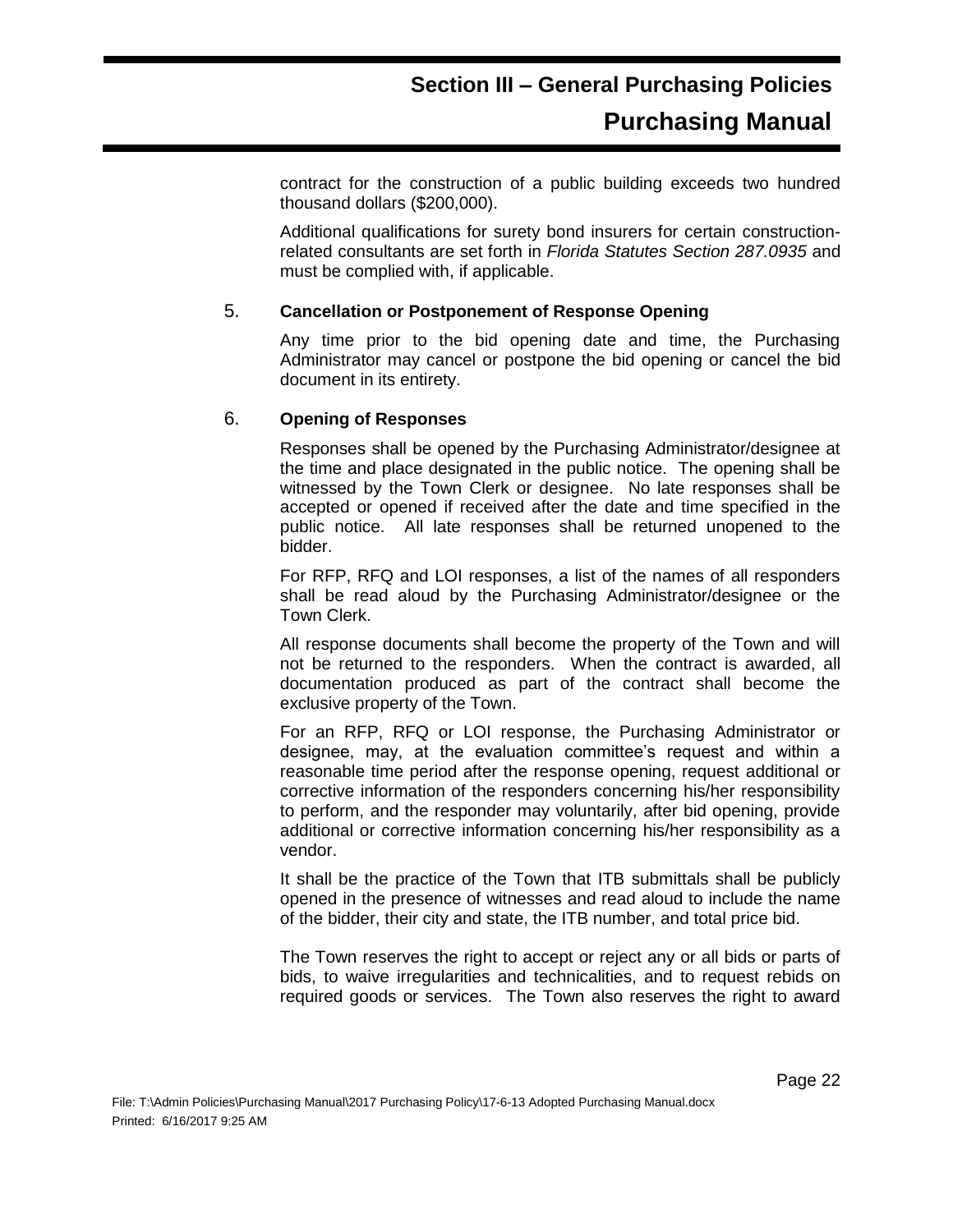the contract on such goods or services the Town deems will best serve its interests or to elect not to proceed with procuring the goods/services.

#### 7. **Evaluation Process**

- a. Bids shall be unconditionally accepted without alteration or correction, except as described below. Bids shall be evaluated based on the requirements set forth in the bid document, which may include criteria to determine acceptability, such as inspection, testing, quality, workmanship, delivery, service, price, completion date, and/or suitability for a particular purpose.
- b. Corrections or withdrawal of inadvertently erroneous bids shall be permitted up to the time of bid opening. After bid opening, no changes in bid prices or other provisions shall be permitted; provided however, the Purchasing Administrator shall have the authority to waive minor irregularities as provided by law or correct obvious calculation errors.
- c. Those criteria that will affect the bid price and be considered in evaluation for award, excluding cash discounts, shall be objectively measurable, such as trade discounts, transportation costs, and total or life cycle costs. The bid document shall set forth the evaluation criteria to be used. No criteria may be used in bid evaluations that are not set forth in the bid document.
- d. All quotations and proposals must be signed with the vendor name and by an officer or employee having the authority to bind the vendor with that signature. Bids having any erasures or corrections must be initialed by the bidder in ink. Bids shall be typewritten or written with pen and ink. Signatures must be original and in ink.
- e. This signed bid shall be considered an offer on the part of the bidder, which offer shall be deemed accepted upon authorized approval by the Town. In case of default on the part of the bidder after such acceptance, the Town may take such action as it deems appropriate including legal action for damages or specific performance.
- f. The successful bidder shall NOT assign, transfer, convey, sublet or otherwise dispose of said contract, or his right, title or interest in or to same, or any part thereof, without previous consent in writing from the Town.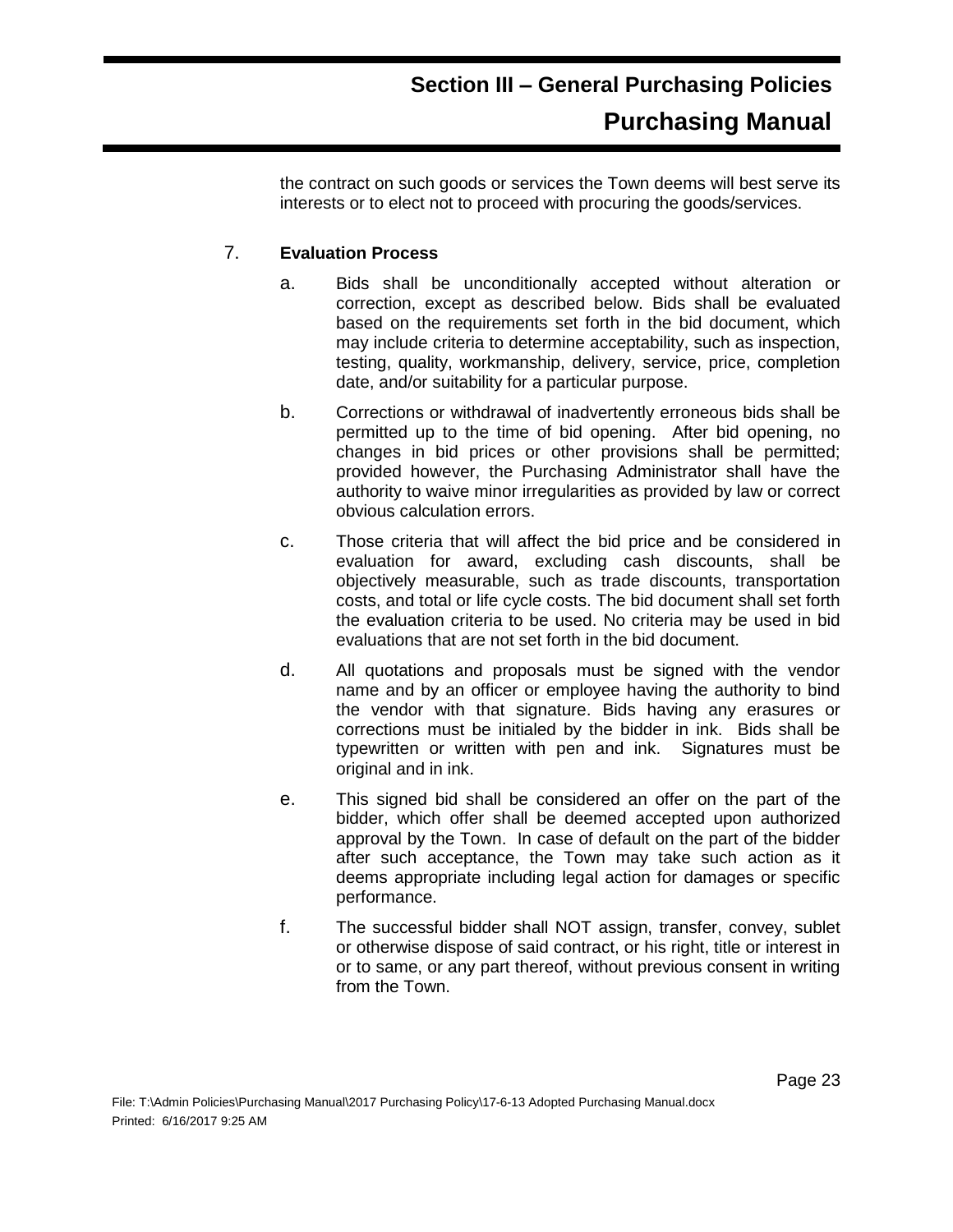- g. Bids on individual items must include unit prices as well as total prices. Where a variance exists on the bid form between the unit price and the extension or whenever other discrepancies are noted between prices on the bid form and prices quoted elsewhere in the bid package, the unit price quoted on the bid form shall prevail. Numbers that are spelled out shall have precedence over numerals.
- h. Unless otherwise stated, the quantities or usage shown in the bid document are estimated only. No guarantee or warranty is given or implied by the Town to the total amount that may be or may not be purchased from any resulting contracts. These quantities are for bidder information only and will be used for tabulation and presentation of bid and the Town reserves the right to increase or decrease quantities as required.
- i. Bidder warrants by virtue of bidding that prices and terms and conditions in the bid will be firm for acceptance and will not be withdrawn for a period of ninety days (90) from the date of the bid opening or for the period specified in the solicitation document, whichever is greater. Prices shall be firm with no escalator clauses.
- j. The Town is exempt from sales taxes imposed by the State or Federal Government, as provided by law. Exemption certificates will be supplied upon request.
- k. Whenever materials or equipment are specified or described in the bid document by using the name of a proprietary item or the name of a particular supplier, the naming of the item is intended to establish the type, function and quality required. The bidder will be required to submit sufficient information to allow the Town to determine that the material or equipment proposed is equivalent to that name. The Town will be the sole judge concerning the merits of proposed material or equipment.
- l. All goods or equipment bids shall comply with all applicable Federal, State and local laws relative thereto including all safetyrelated items as required by the Federal Occupational Safety and Health Act (OSHA).
- m. Generally, all contracts awarded by the Town shall include the requirement that the successful bidder shall defend actions or claims brought and hold the Town harmless from loss, cost or damage by reason of actual or alleged violations of Federal, State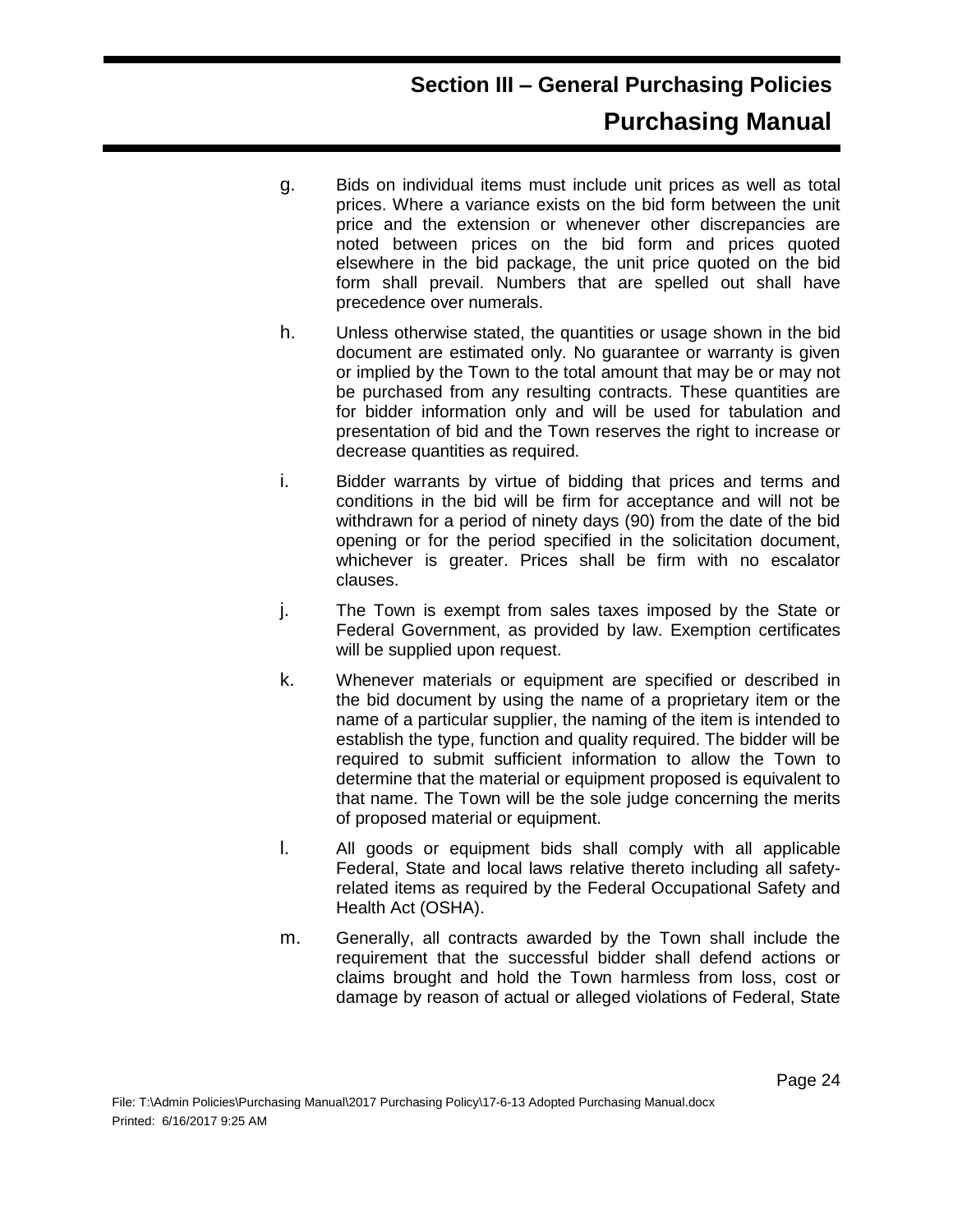or local law in the design or manufacturing of equipment and/or materials.

#### 8. **Award of Contract**

Contracts shall be awarded to the lowest, responsive, responsible Bidder. In determining the "lowest responsive, responsible Bidder," in addition to price, the Town may consider:

- a. The ability, capability and skill of the Bidder to perform the contract or provide the service required. Providing the required service includes, but is not limited to, an adequate amount of insurance coverage as set by the Purchasing Administrator. Documentation of coverage is through the Purchasing Administrator's acceptance of the Certificate of Insurance.
- b. Whether the Bidder can perform the contract or provide the service promptly or within the time specified, without delay.
- c. The character, integrity, reputation, judgment, experience and efficiency of the Bidder.
- d. The quality of performance of previous contracts or services with the Town and with other entities.
- e. The previous and existing compliance by the Bidder with laws and ordinances relating to the contract or service.
- f. The sufficiency of the financial resources and ability of the bidder to perform the contract to provide the service.
- g. The quality, availability and adaptability of the supplier, or proposed contractual services to the particular use required.
- h. The ability of the Bidder to provide future maintenance and service for the use of the subject of the contract and the associated maintenance cost.
- i. The number and scope of conditions attached to the bid or quote.
- j. Bidder's history of default on prior public contracts.
- k. Bidder's history of litigation or arbitration.
- l. Life cycle costs of the equipment or product bid compared to the life cycle cost of equipment or products bid by other Bidders.
- m. Durability of, safety or security of, and warranties for the equipment or product bid or quote compared to those same traits of equipment or products of other Bidders.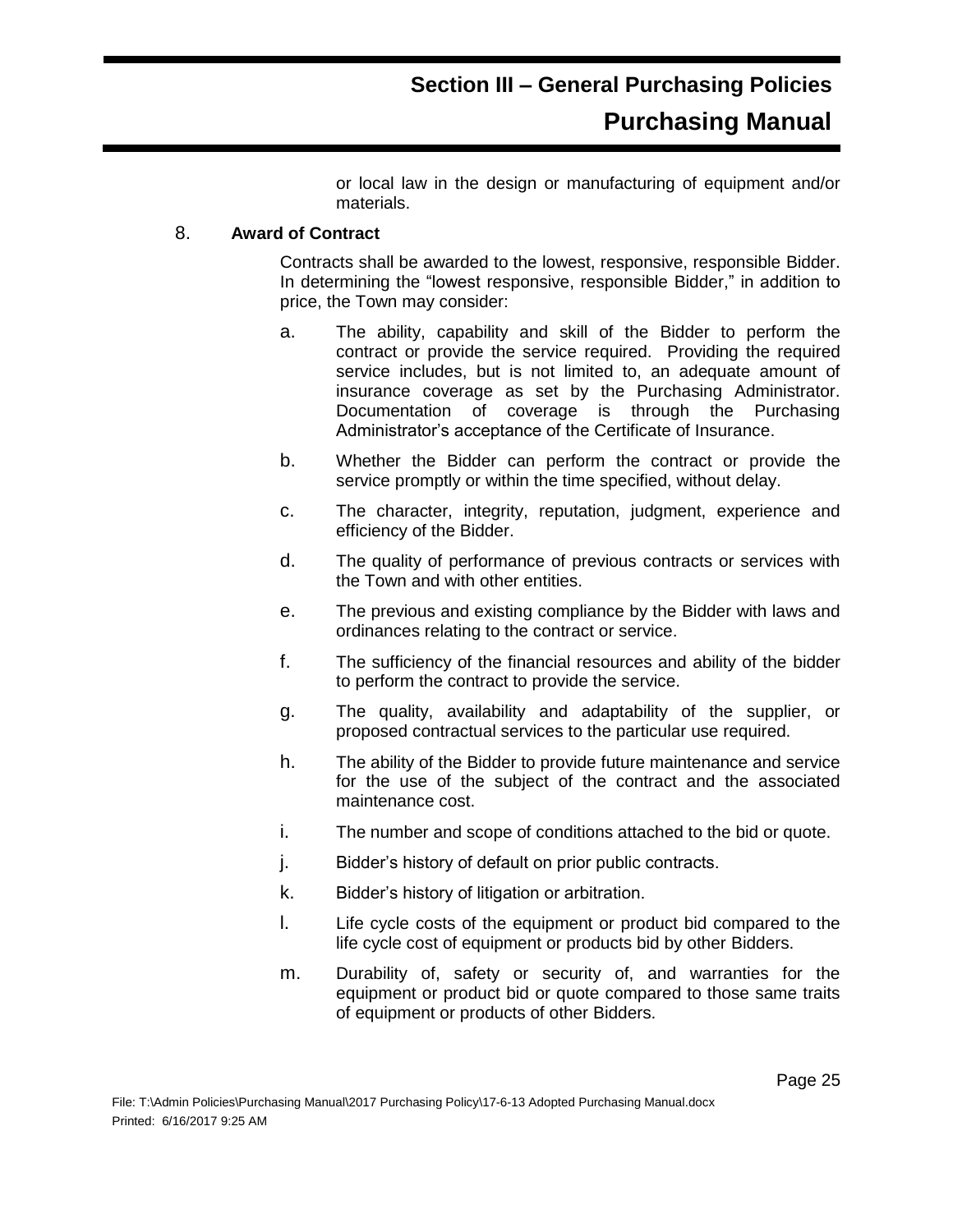A record should be maintained by the Purchasing Administrator of bidding information on materials in regular use. Such records shall include a Bidder's list, specifications, previous quotations and bids received.

Vendors who believe they have been unfairly treated during the formal bidding process may file a complaint with the Town Manager. Complaints shall be submitted in writing within ten (10) days after the aggrieved vendor knows or should have known the facts giving rise thereto. The written protest must be accompanied by a filing fee in the form of a money order or cashier's check payable to Lauderdale-By-The-Sea in an amount equal to ten percent of the contract value, which resulted from an RFP, ITB, LOI or RFQ, but not greater than five thousand dollars (\$5,000). The filing fee shall guarantee the payment of all costs which may be adjudged against the protester in any administrative or court proceeding or in investigating the protest.

The Town Manager or designee shall investigate as far as resources allow and determine the validity of the complaint. If the complaint is not resolved by mutual agreement of the Town and the vendor, the Town Manager or designee shall promptly issue a decision in writing after consulting with the Town Attorney. The decision shall state the reasons for the action taken. A copy of this decision shall be mailed or otherwise furnished immediately to the complainant, and any other party involved.

If a protest is upheld by the Town, the filing fee shall be refunded to the protester.

Following the identification of the lowest responsive, responsible bidder and the resolution of any written vendor protest, the Town Manager shall recommend to the Town Commission that a contract be awarded to the selected vendor.

#### **H. CONSULTANTS' COMPETITIVE NEGOTIATION ACT**

*Florida Statutes Section 287.055*, known as the Consultants' Competitive Negotiation Act (**CCNA**), requires that acquisition of professional architectural, engineering, landscape architectural, design criteria, or surveying and mapping services must be made in compliance with the Consultants' Competitive Negotiation Act if the professional services are for (i) a construction project estimated to cost more than \$325,000, or (ii) a design/planning/study activity where the fee for professional services is more than \$35,000. The Town's purchasing policy shall automatically be modified to reflect any amendments made to *Florida Statutes Section 287.055* and the purchasing thresholds set forth in *Florida Statutes Section 287.017*.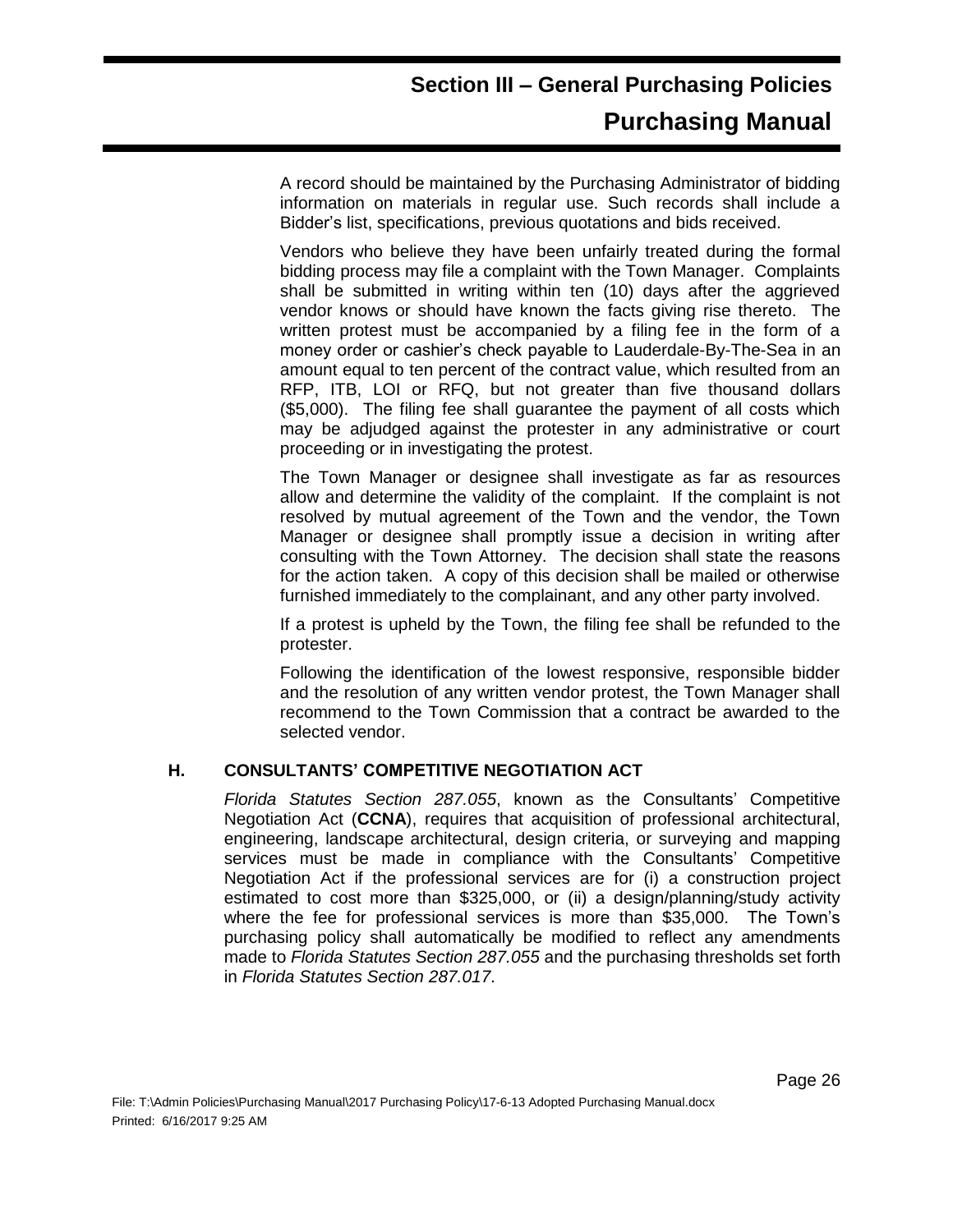Purchases of professional services covered by the Consultants' Competitive Negotiation Act must be made from vendors approved by the Town Commission after the following actions take place:

- 1. Issuing an RFQ without requesting a price quote.
- 2. The RFQ solicitation shall be placed on the Town's website, and advertised in the manner best suited for the particular commodity or service being acquired or procured. The RFQ must include a general description of the project and must indicate how interested consultants may apply for consideration.
- 3. The Town conducts discussions with no fewer than three vendors (or one or more pre-qualified vendors from a library of continuing services contracts) regarding their qualifications, approach to the project, and ability to furnish the required services and the appropriate vendors are certified by the Town as qualified to perform the requested services.
- 4. Selection, in ranked order, of at least three qualified vendors (provided the Town has received responses from three vendors) using current qualifications and performance data (other than price) obtained from each vendor in response to the RFQ document (or drawn from the library of continuing services contracts), subsequent discussions and/or formal presentations if required.
- 5. Fee negotiations in ranked order, with the most qualified firms at compensation which the Town determines is fair, competitive, and reasonable. Alternatively, at the discretion of the Town Manager, the Town may obtain, on a cost reimbursement basis, the assistance of the Florida Department of Transportation or the Florida Department of Management Services in selecting and/or negotiating contracts with consultants covered by the Consultant's Competitive Negotiation Act.

#### **I. SELECTION OF AUDITORS**

Acquisition of financial auditing services to satisfy the annual financial audit requirements of *Florida Statutes Section 218.39* must be made in compliance with the provisions of *Florida Statutes Section 218.391,* which require that RFPs for such audit services be publicly announced and the responsive proposals evaluated and ranked by an audit committee prior to Town Commission selection of an auditor and approval of a contract.

#### J. **PURCHASING DOCUMENTATION**

#### 1. **Documenting a Purchase Request**

After obtaining the required pricing information described above, the department director making the purchase shall provide to the Purchasing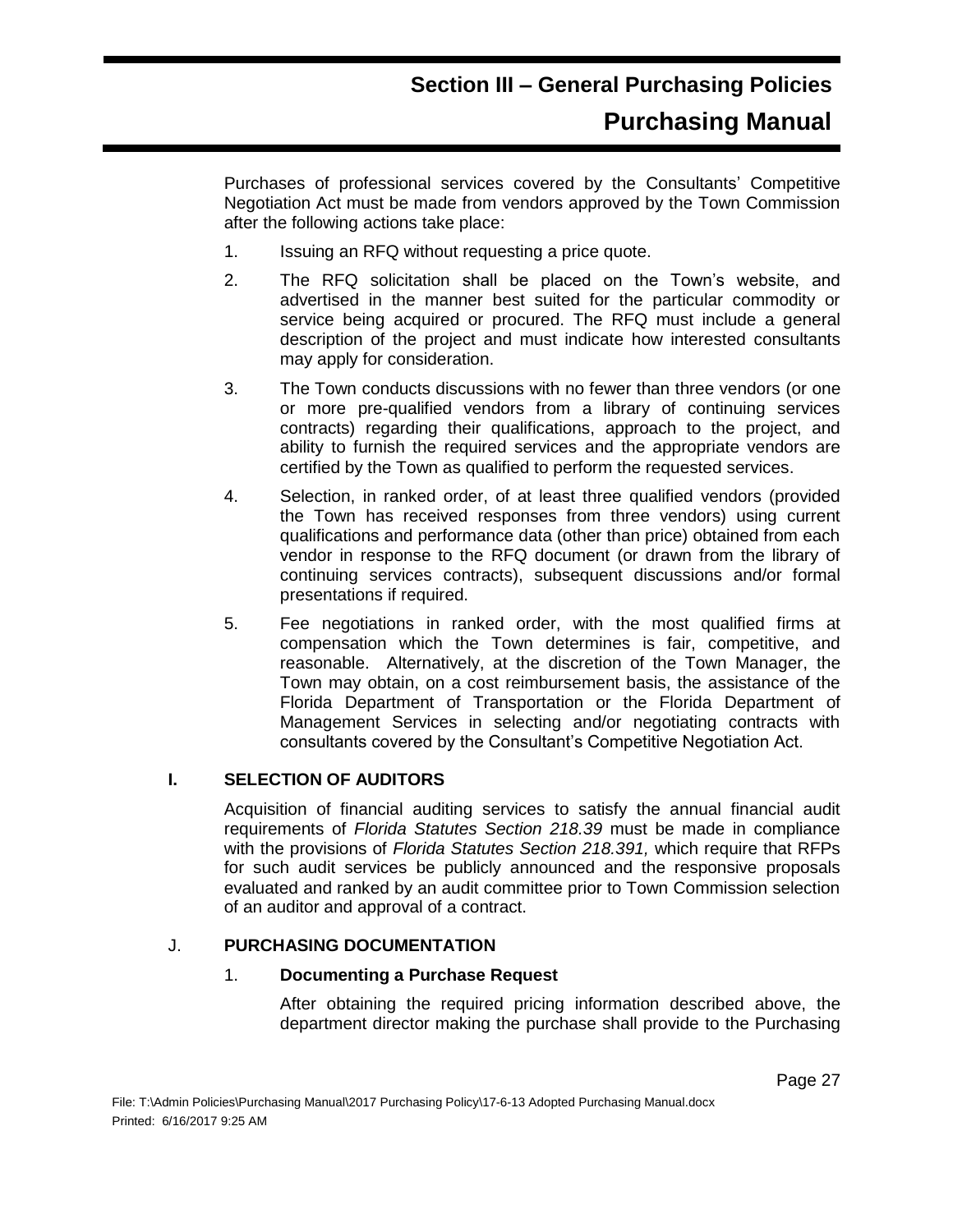Administrator documentation of the quotes or bids received, a recommendation on which vendor is recommended and an explanation of any reasons why the lowest bid was not selected, and other information needed to complete the purchase such as the quantity, quality, price, delivery time/location, of goods, property, and/or services to be acquired and the budgeted account to be charged. The documentation should also detail other conditions of the procurement, such as service, warranty, and payment terms, and indicate that all applicable procurement requirements have been followed. It is the responsibility of the Town department to submit the purchase request sufficiently in advance of the date the goods/services are needed to allow for its timely review, approval and processing.

#### **2. Purchase Orders**

After the Town Finance Director has verified the availability of budgeted funds for the procurement and has verified that the procurement is being made in accordance with the policies prescribed in this manual, the Purchasing Administrator will generate a numbered Purchase Order for purchases in excess of \$10,000. The Purchase Order must be signed by the Purchasing Administrator and the management official who is authorized by Section III, Paragraph B-2 to approve that level of expenditure. In the event that the Purchasing Administrator is not available, Purchase Orders may be signed by the Town Manager.

The issuance of purchase orders by unauthorized individuals will not be recognized by the Town and payment of these obligations will not be approved.

The Purchasing Administrator will keep copies of all issued Purchase Orders.

It is preferred that purchase orders establish a venue for enforcement in Broward County Florida.

#### **K. PROCUREMENTS UTILIZING LAW ENFORCEMENT TRUST FUNDS (LETF)**

All purchases to be paid for utilizing LETF must comply with *Florida Statutes Section 932.7055* and must be approved in advance by the Police Chief and the Town Commission.

A copy of the Town Commission approval must be maintained by the Purchasing Administrator. LETF expenditures are restricted by *Florida Statutes Section 932.7055* to school resource officer, crime prevention, safe neighborhood, drug abuse education, drug prevention, drug treatment, complex/protracted investigation cost, additional police equipment/expertise, or federal grant matching purposes.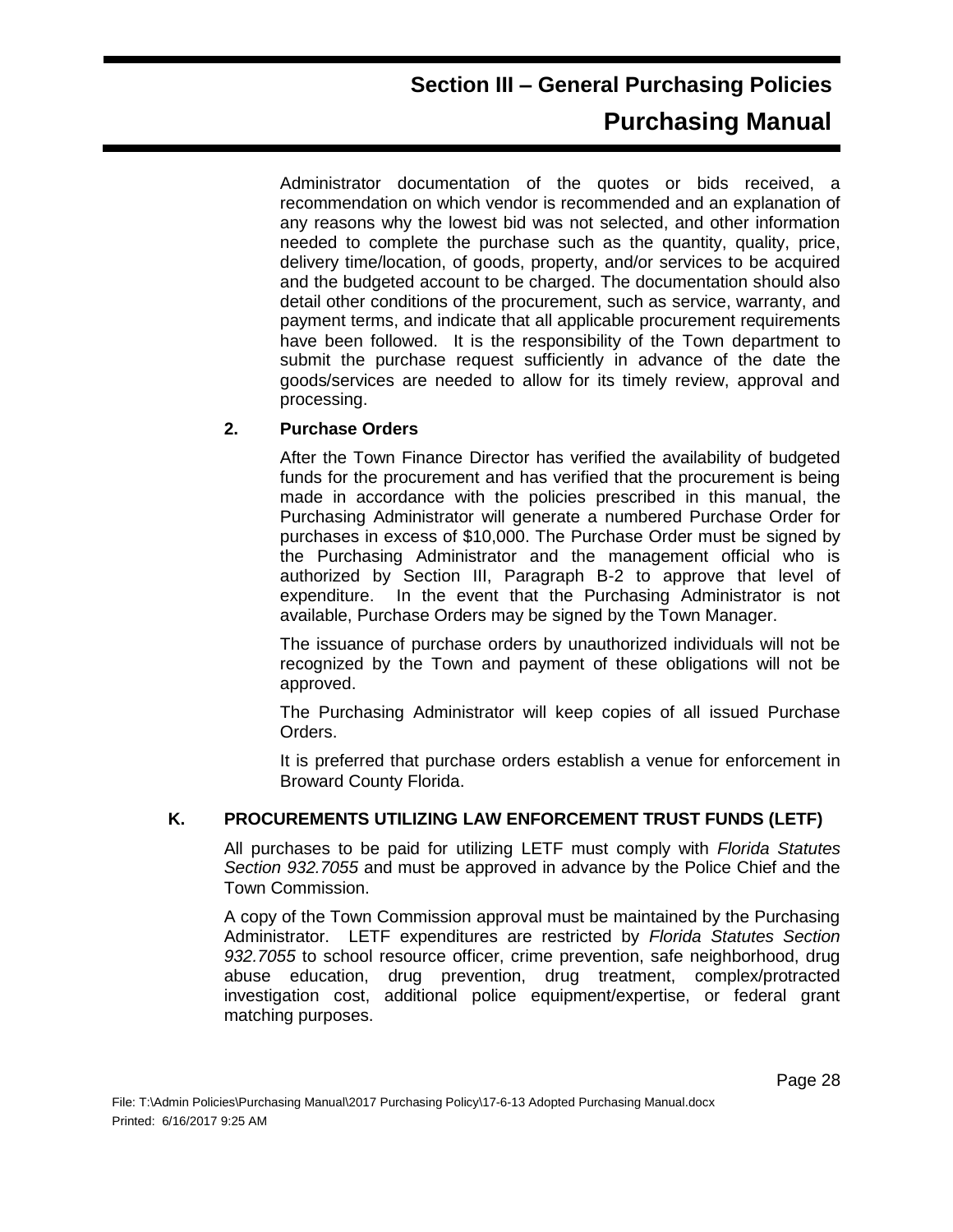#### **L. CONTRACT ADMINISTRATION**

#### **1. Contract Compliance**

After the award of any contract, the Town department using the property/goods/services, or in some cases the construction Project Manager, will ensure that both the Town and the vendor are in compliance with all terms and conditions of the contract including maintaining current insurance certificates. The procuring department will maintain a written record of the vendor's performance relating to contract requirements.

In cases where the vendor does not adhere to delivery and specifications or is in technical breach of a contract, the procuring department must attempt to rectify the situation with the vendor and maintain written record of these attempts. This written record should contain specific instances of non-compliance with contract requirements and a time frame for resolution of the issues involved as well as any change orders. The department shall provide copies of all non-compliance correspondence and records to the Purchasing Administrator.

In cases where the procuring department is unable to rectify a breach of contract with the vendor, the matter shall be turned over to the Purchasing Administrator along with all documents for resolution which may include, but not be limited to recommending to the Town Manager that the contract be canceled; suspension or debarment of the vendor; or institution of appropriate legal action through the Town Attorney.

#### **2. Change Orders**

- a. When circumstances arise that necessitate modifying a vendor's existing contract, a contractual change order may be used provided:
	- i. The changes do not substantially alter the character of the work contracted for and do not vary so substantially from the original specifications as to constitute a new undertaking. Such changes must be reasonable and conscientiously be viewed as being in fulfillment of the original scope of the contract.
	- ii. Further, such changes when viewed against the background of the work described in the contract and the language used in the specifications, must clearly be directed either to the achievement of a more satisfactory result or the elimination of work not necessary to the satisfactory completion of the contract.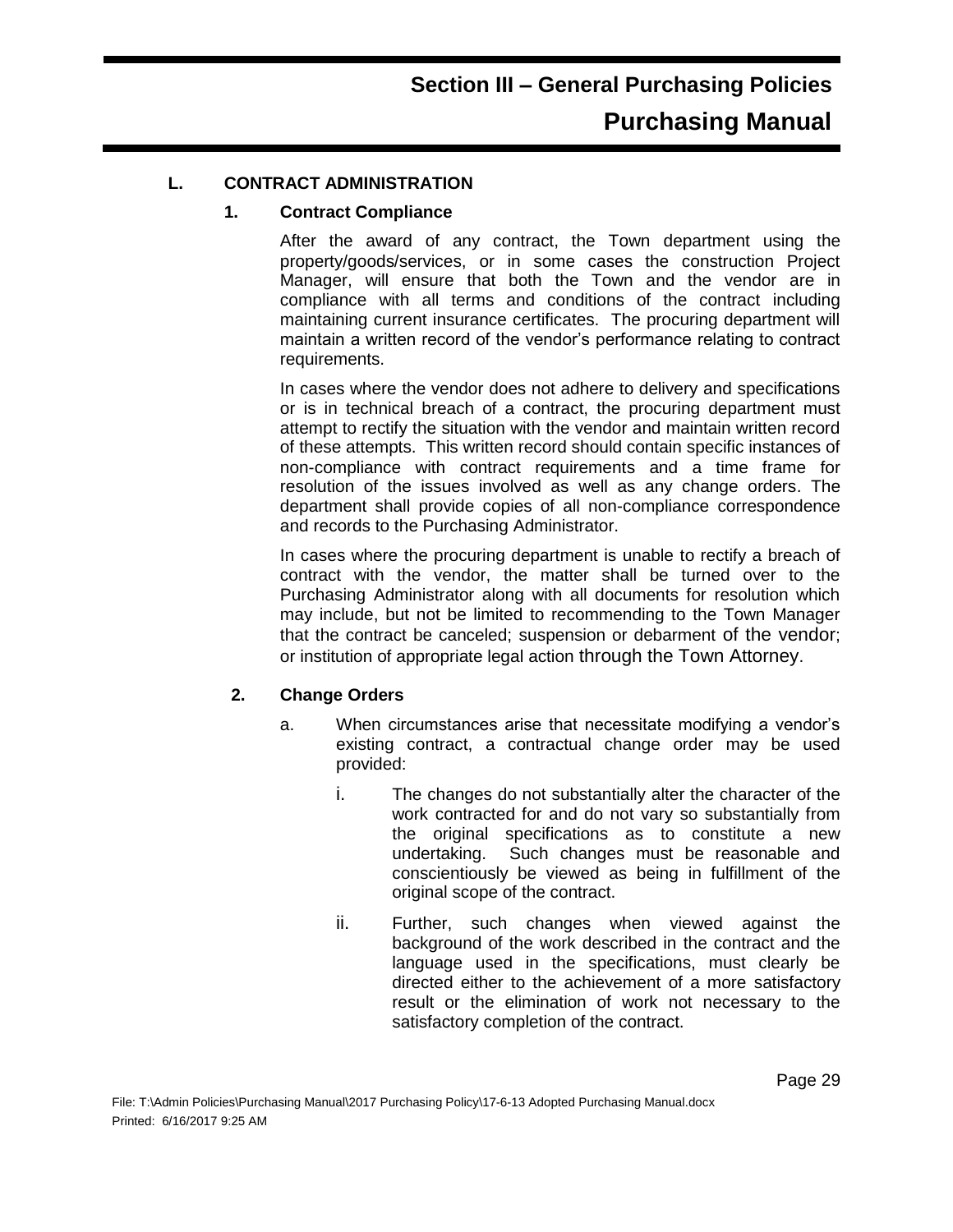- b. Town Manager Approval. The Town Manager or designee is authorized to approve the following types of change orders determined in his/her judgment to be in the best interest of the Town, as follows:
	- i. A change order decreasing the cost of the contract to the Town.

Should the decreased cost materially alter the character of the work contemplated by the contract, the nature and impact of the revision on the original character of the work under contract shall be documented in writing and signed by the vendor and the Town Manager.

- ii. Change orders increasing the cost of the contract by a cumulative amount not to exceed fifteen thousand dollars (\$15,000) or such other dollar amount or percentage specifically authorized by the Town Commission to be within the Town Manager's change order approval authority at the time the original contract was approved by the Town Commission; provided that an appropriation exists within the project account sufficient to pay the amount of the change order.
- iii. Change orders that do not affect the price of the contract.
- c. Town Commission Approval. Except for change orders authorized to be approved by the Town Manager as provided for in Section III (L)(2)(b) above, all other change orders must be formally approved by the Town Commission before work may be authorized to begin, and no claim against the Town for extra work in furtherance of such change order shall be allowed unless said prior approval has been obtained or the original contract with the vendor provides otherwise.

#### **3. Receipt of Goods and Invoice Payment**

When a Town department receives a shipment of goods that have been ordered, an inspection of the contents should be conducted to ensure that the item(s) received match what was ordered, and that it is in satisfactory condition.

An invoice, bill of lading, or packing slip should be included with the shipment and, after inspection, the department opening the shipment should mark the document "received" with the date and signature of the person inspecting the shipment. If any damage to the shipment is detected, this should be noted on the receiving slip. Damaged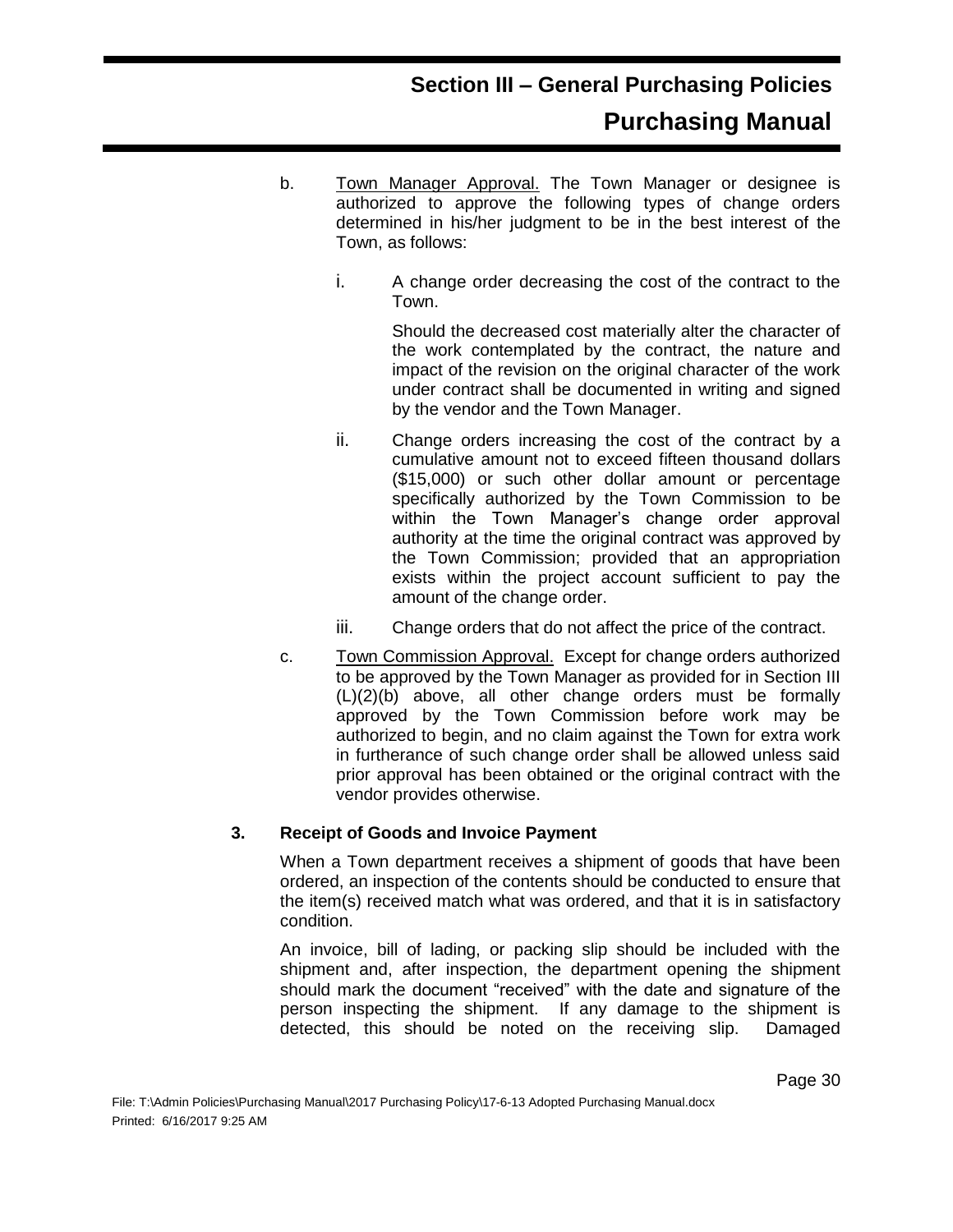merchandise should generally not be accepted and it is the responsibility of the procuring department to resolve damage claims.

All invoices from vendors should be sent directly to the Town's Finance Department by the vendor. If a procuring department receives an invoice and that invoice identically matches the amount of a purchase order, that department should note whether the goods have been received, and whether payment can be made against the specified purchase order number. Then the invoice should be sent directly to the Town's Finance Department with the signature of the department Head indicating the invoice is authorized for payment by that department Head.

When partial shipment is made on an order, any item appearing on the vendor's packing slip and/or invoice that was not received, should be struck out or marked back order (B/O) before signing as the receiver of the goods so listed. In short, signature should be given to the vendor only for goods actually received.

#### **4. Renewal Options or Contract Extension**

Once a contract has been approved by the Town Commission, the Town Manager may exercise any extension or renewal options included in that contract after providing notice at a Commission meeting of the Manager's intent to do so, provided that the terms and conditions of the extension or renewal are consistent with the terms and conditions of the contract approved by the Town Commission.

The Town Manager may exercise any extension or renewal options included in any contract that was originally approved by the Manager and continues to be within the Town Manager's purchasing authority.

#### **5. Temporary Extension of Contracts**

At the discretion of the Town Manager, existing contracts may be extended beyond their specified expiration date for a period of up to ninety days for operational purposes if such extension is deemed by the Town Manager to be in the best interest of the Town.

Extensions beyond ninety days require the approval of the Town Commission.

#### **M. INVENTORY/WAREHOUSE**

At the discretion of the Town Manager, the Town may procure and maintain an inventory of items used on a repeat or continuing basis by one or more departments. Any such items inventoried by the Town will be purchased, warehoused, and distributed in accordance with procedures established by the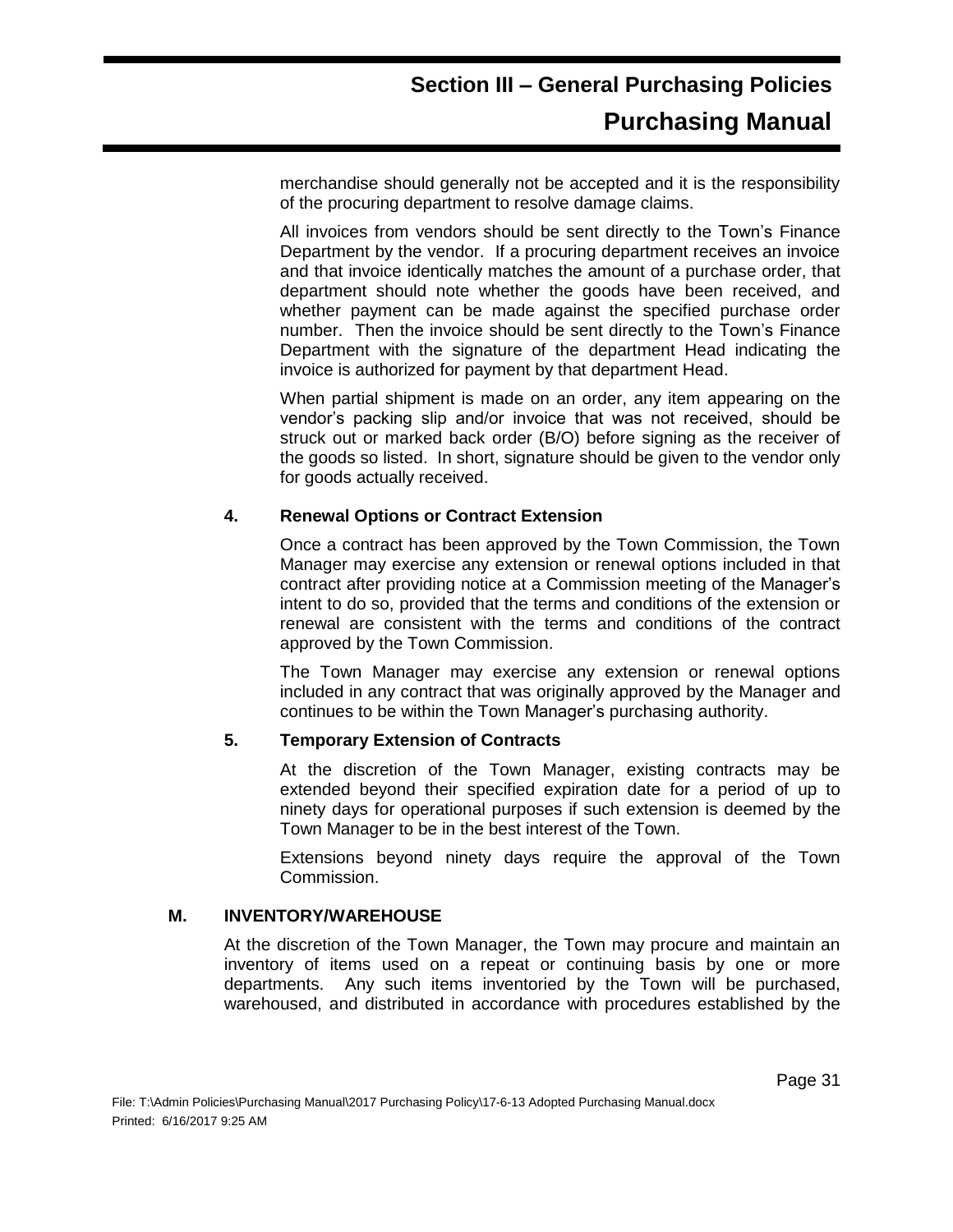Finance Director. Inventory records shall be maintained by an inventory custodian designated by the Finance Director.

#### **N. CONSTRUCTION PROJECTS**

- 1. If the cost of a purchase related to the construction, demolition, renovation, modification, or repair of any public facility, utility, building, or land exceeds twenty thousand dollars (\$20,000) then the requirements for formal competitive selection apply unless waived by the Town Commission or superseded by the special construction procurement requirements in state law.
- 2. The Town will comply with all state statutes applicable to Town construction projects, including, but not limited to, the following:

|      | Florida<br><i><b>Statutes</b></i> | Subject                                                                                                                                                                                                                                                                                                                              |
|------|-----------------------------------|--------------------------------------------------------------------------------------------------------------------------------------------------------------------------------------------------------------------------------------------------------------------------------------------------------------------------------------|
| İ.   | 255.04                            | Preference to home industries in building public buildings.                                                                                                                                                                                                                                                                          |
|      |                                   | Preference shall be given to material men, contractors, builders, architects,<br>and laborers residing in Florida when constructing any public administrative or<br>institutional building provided:                                                                                                                                 |
|      |                                   | there is no increase in cost resulting from the preference, and                                                                                                                                                                                                                                                                      |
|      |                                   | the quality of materials proposed for purchase as well as the qualifications,<br>character, responsibility, and fitness of resident vendors is comparable to non-<br>resident materials and/or vendors.                                                                                                                              |
| ii.  | 255.20                            | Local bids and contracts for public construction works; specification of state-<br>produced lumber.                                                                                                                                                                                                                                  |
|      |                                   | Anytime a non-emergency construction project is estimated to cost more than the<br>statutory minimum, the solicitation of bids/proposals must be publicly advertised at<br>least once in a newspaper of general circulation in Broward County prior to the<br>established bid opening and prior to any scheduled pre-bid conference. |
| iii. | 255.21                            | Provide special facilities for physically disabled access                                                                                                                                                                                                                                                                            |
|      |                                   | Any building or facility intended for use by the general public which is contracted,<br>altered, or operated as a lessee by the Town shall provide the special facilities for<br>physically disabled access specified in Part V of Chapter 553.                                                                                      |
| iv.  | 255.40                            | Asbestos survey required before demolishing any building constructed prior to<br>that date.                                                                                                                                                                                                                                          |
|      |                                   | The Town shall conduct an asbestos survey before demolishing any building<br>constructed prior to September 30, 1983.                                                                                                                                                                                                                |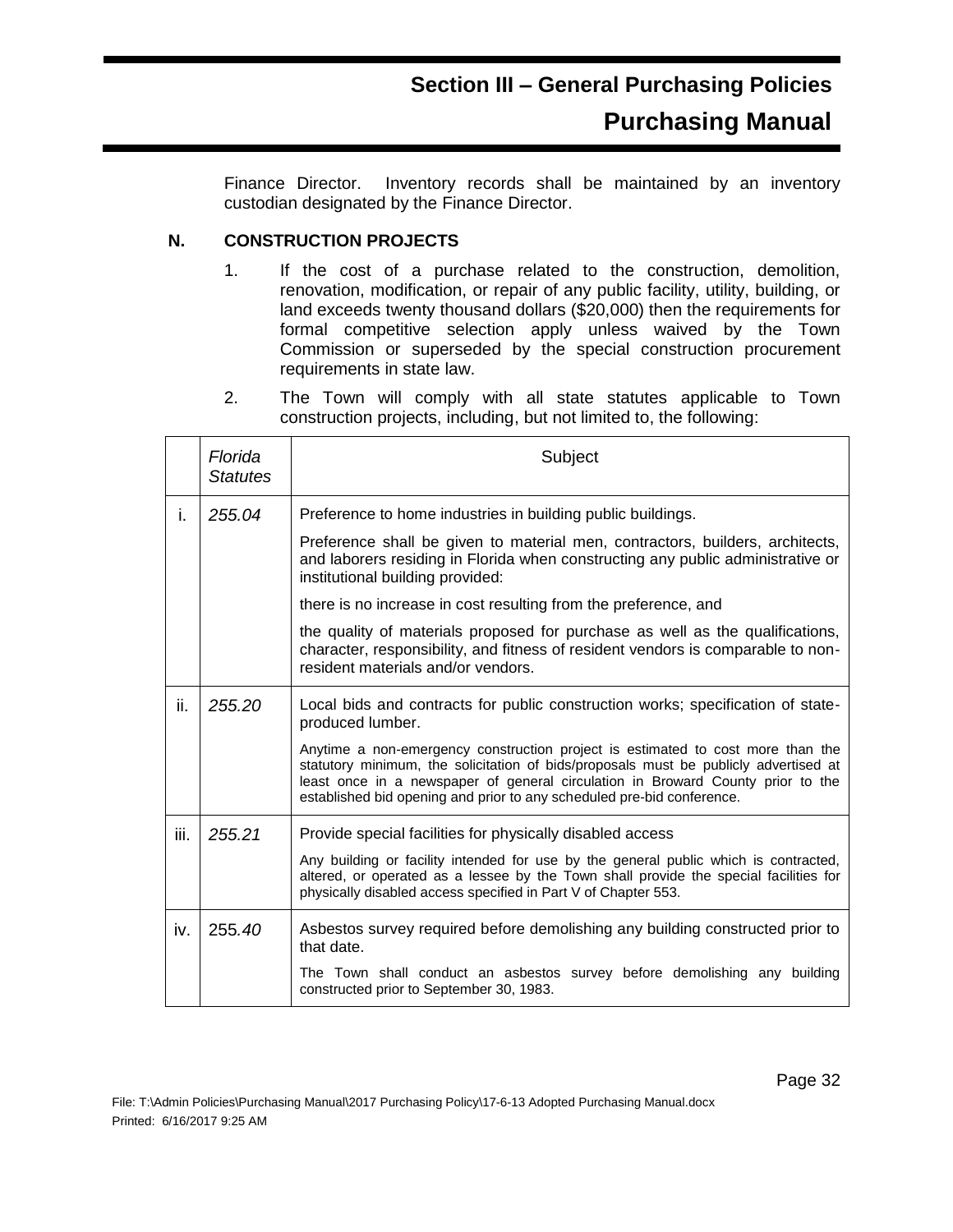#### *3. Section 255.0525 - Advertisements.*

Under Florida Statutes Section 255.0525, anytime a non-emergency construction project is estimated to cost more than two hundred thousand dollars (\$200,000), the solicitation of bids/proposals must be publicly advertised at least once in a newspaper of general circulation in Broward County at least 21 days prior to the established bid opening and at least 5 days prior to any scheduled pre-bid conference. However, for all nonemergency construction projects estimated to cost more than five hundred thousand dollars (\$500,000), the public advertisement must appear at least 30 days before the established bid opening.

For purposes of Section 255.0525 only, emergency is defined as an unexpected event resulting in an interruption in delivery of an essential government service or an immediate danger to either public health/safety or loss of public/private property.

If *Florida Statutes Section 255.0525* is amended to modify the dollar thresholds for advertising, to allow for other forms of advertising, or eliminates or otherwise modifies this requirement, the Town's purchasing policy shall automatically be considered to be modified to track the statutory provisions.

- *4. Section 255.20. Formal Competitive Process.*
	- a. Unless specifically exempted below, *Florida Statutes Section 255.20* requires the use of a formal bidding process as previously described whenever the estimated cost of a non-emergency Town project to construct/improve a public building, structure, or other public work exceeds three hundred thousand dollars (\$300,000) in total, or exceeds seventy-five thousand dollars (\$75,000) in electrical work specifically. The Town's purchasing policy shall automatically be considered to have been adjusted to reflect Consumer Price Index adjustments to the three-hundred thousand dollars (\$300,000) total cost and seventy-five thousand dollars (\$75,000) electrical cost thresholds provided for in *Florida Statutes Section 255.20*.
	- b. All contractors selected for construction projects must be appropriately licensed.
	- c. The estimated cost of the project includes all non-inmate labor as well as the cost of all equipment and materials to be used in the project.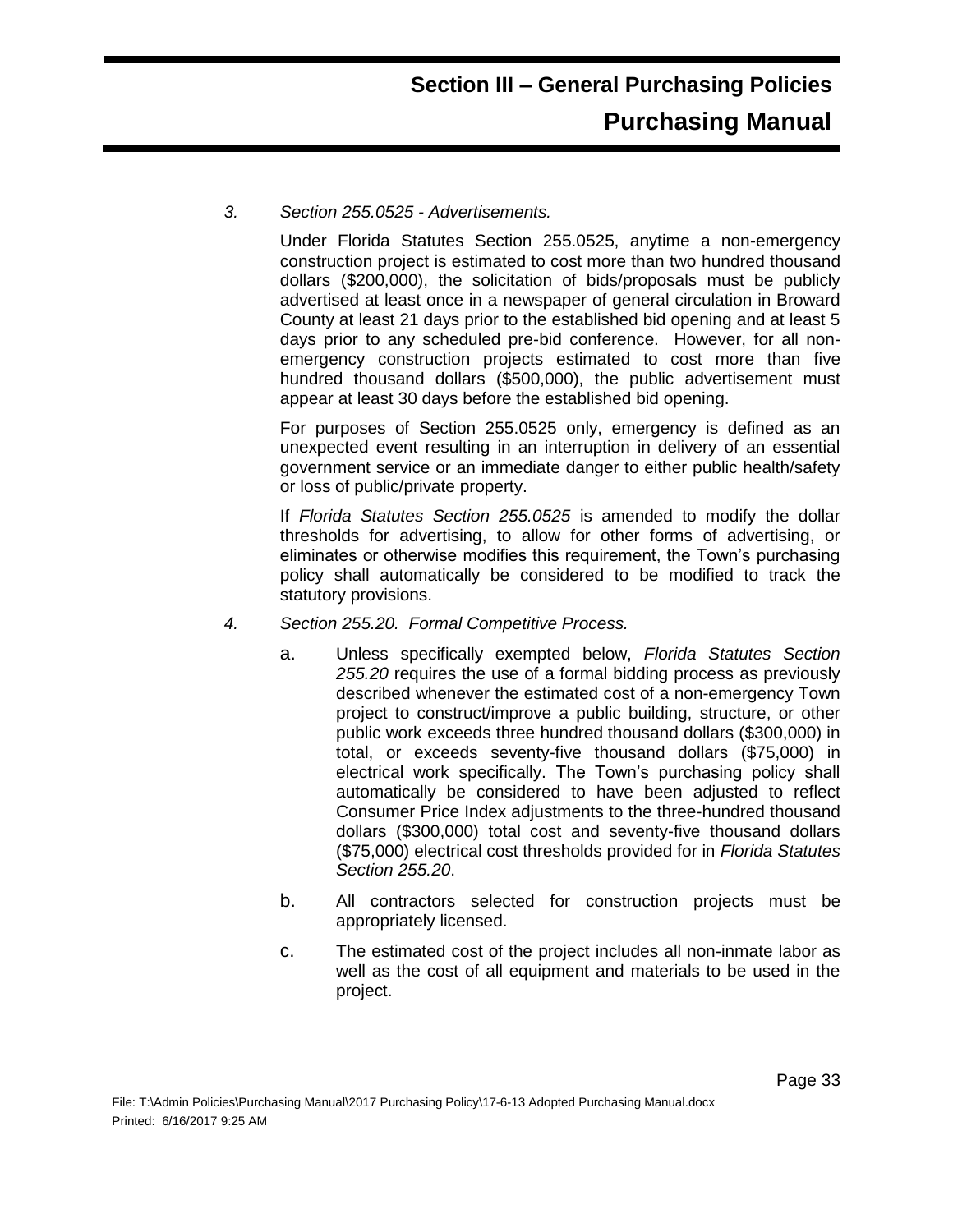- d. If the construction/improvement project relates to a road, bridge, street, highway, or railroad, and is estimated to cost more than two hundred fifty thousand dollars (\$250,000), the Town may:
	- i. Require that interested vendors be certified or qualified to perform such work by publishing a public notice that includes the qualification criteria in the advertisement.
	- ii. Disqualify the bid/proposal of any contractor that is ten percent (10%) or more behind on completing an approved progress schedule for the Town at the time of the RFP/bid advertisement unless FDOT considers the contractor prequalified and eligible.
- e. The requirements of *Florida Statutes Section 255.20* do NOT apply to:
	- i. Projects that have been through the formal bidding process without receiving any responsive bids or proposals.
	- ii. Projects involving repair or maintenance of an existing public facility.
	- iii. Projects using appropriately-licensed Town employees to perform the work (after holding any required public hearing).
	- iv. Projects undertaken exclusively as part of a public educational program.
	- v. Projects whose funding source will be disqualified or lost because the formal bidding process will take longer than the time within which the funding source must be spent.
	- vi. Projects where the successful bidder has either abandoned the job before completion or been terminated by the Town.

**NOTE: The dollar amounts listed in this Section III(N) that are set by state statutes may change over time (higher or lower). Staff has the responsibility to confirm the correct and appropriate amount before proceeding with a purchase.**

#### **End of Section III**

\_\_\_\_\_\_\_\_\_\_\_\_\_\_\_\_\_\_\_\_\_\_\_\_\_\_\_\_\_\_\_\_\_\_\_\_

File: T:\Admin Policies\Purchasing Manual\2017 Purchasing Policy\17-6-13 Adopted Purchasing Manual.docx Printed: 6/16/2017 9:25 AM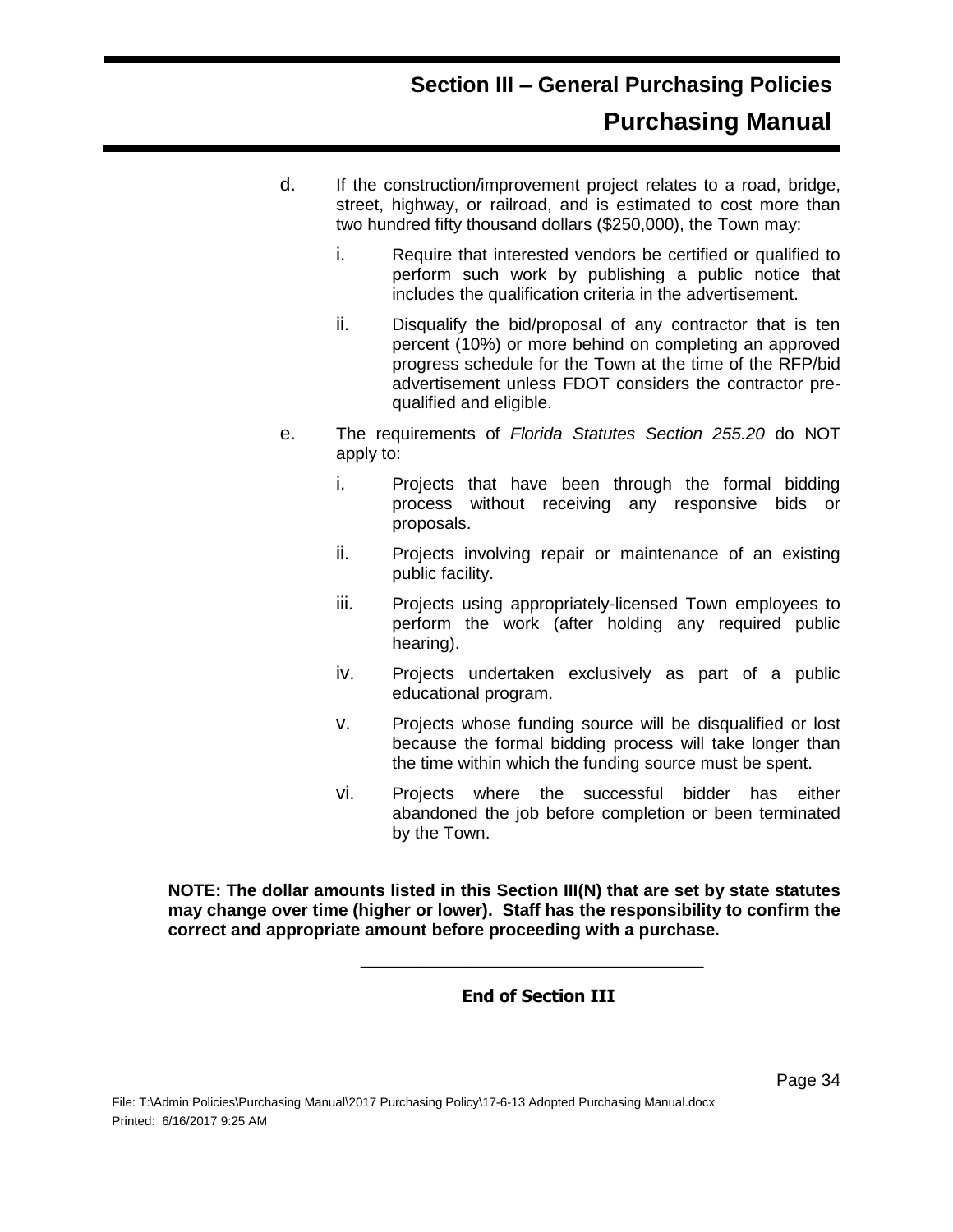**Section**

IV

**Section IV – EXCEPTIONS TO GENERAL PURCHASING POLICIES** 

## **EXCEPTIONS TO GENERAL PURCHASING POLICIES**

To the extent described below, and except as otherwise provided by state law, the following types of purchases are not required to comply with the General Purchasing Policies set forth in Section III of the Purchasing Manual. These purchases, while not subject to the competitive procurement requirements, are still subject to approval by the individuals authorized to approve purchases at various dollar thresholds as outlined in Section III.

#### **A. Sole Source Procurement**

Subject to written justification by the ordering department, the concurrence of the Purchasing Administrator, and the advanced approval of the Town Manager or his or her designee, non-emergency Sole Source Procurement may be awarded for a supply, service or construction item costing up to fifteen thousand dollars (\$15,000) without competition when it is determined that there is only one source available (e.g. repairs or additions from the original equipment manufacturer, only supplier in the area, franchised or licensed distributor or service, patented or proprietary item), or by negotiation where the procurement by competitive procedures is not feasible (e.g. specifications cannot be clearly drawn) nor practical (e.g. bids were solicited but no responsive bid was received from a responsible bidder).

Personal preference, convenience or "to standardize" in the absence of identifiable offsetting cost savings are not sufficient reasons for spending public funds under non-competitive conditions. Each sole source procurement must be justified in writing by the Town official/employee seeking to make a sole source procurement, and, in the case of construction/modification/alteration/repair of any publicly owned facility, recommended in writing by the project architect/engineer (per *Florida Statutes Section 255.04*). If (a) items were purchased under a competitive quote process previously, (b) additional or replacement items are being purchased and there is an aesthetic need for identical items to be utilized and (c) those identical items are only available from that same source, the purchase may be considered a sole source purchase for aesthetic reasons.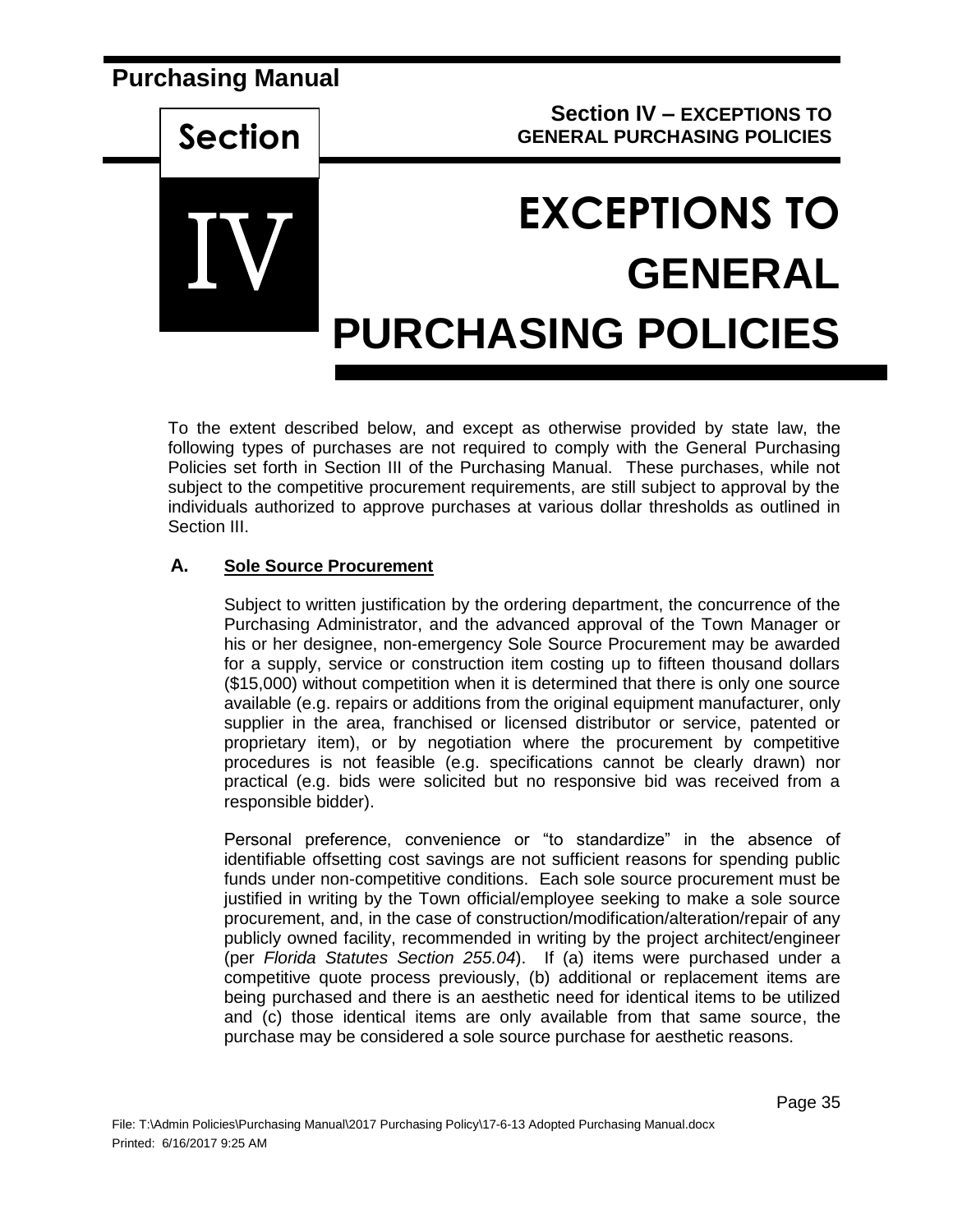#### **Section IV – EXCEPTIONS TO GENERAL PURCHASING POLICIES**

Non-emergency sole source procurements costing more than fifteen thousand dollars (\$15,000) must be approved in advance by the Town Commission. Purchases may not be artificially divided for the purpose of avoiding Town Commission approval.

#### **B. Emergency Procurements**

The Town Manager may make emergency procurements of budgeted commodities or contractual services even if the cost exceeds fifteen thousand dollars (\$15,000) when there exists any level of emergency under the Town's current Comprehensive Emergency Operations Plan or a clear and present threat to public health, property, welfare, safety or other substantial loss to the Town, provided, however that such emergency procurements shall be made with such competition as is practicable under the circumstances.

A written determination of the basis for the emergency and for the selection of the particular contractor shall be included in the contract file. As soon as practicable, a record of the emergency procurement shall be made and shall set forth the contractor's name, the amount and type of the contract, a listing of the commodity or contractual service procured under this contract, contractor invoices/receipts and the number of the purchase order, if any.

In order to maximize the recovery of Town funds, emergency procurements for which insurance, federal and/or state (e.g. FEMA) reimbursement is anticipated should comply with the current insurance policy or federal/state program procurement requirements (e.g. 44 CFR Parts 13 and 206). Unless otherwise directed by the Town Manager, all emergency procurements shall be reviewed for reimbursement eligibility sufficiency by the Purchasing Administrator prior to the execution of an emergency procurement.

The Town Commission shall be notified of such emergency procurements in excess of fifteen thousand dollars (\$15,000) at the first Town Commission meeting held after the emergency procurement.

In any event, any increase over the original amount of an emergency procurement reported to the Town Commission exceeding ten percent (10%) must be reported to the Town Commission to be noted for the record.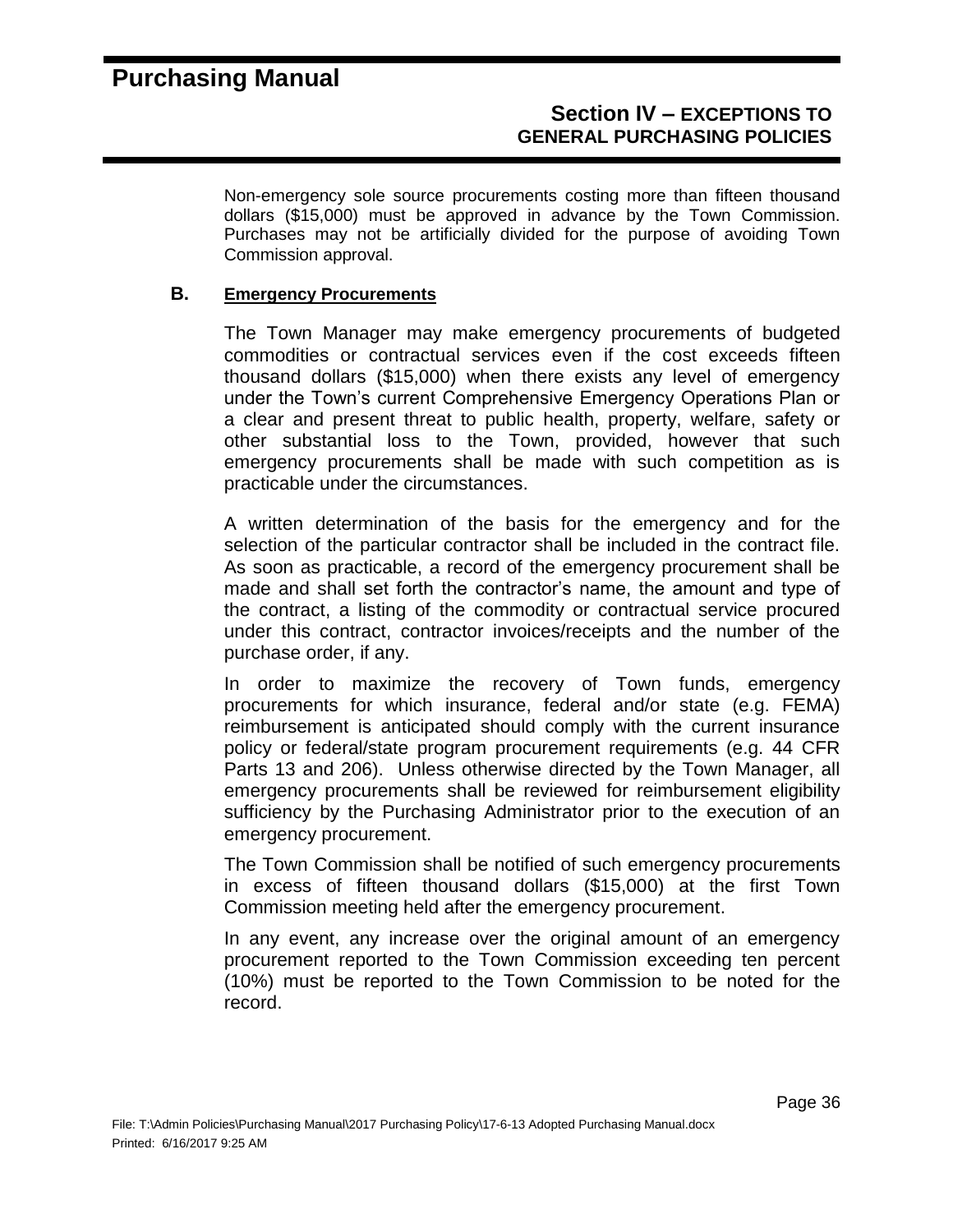#### **Section IV – EXCEPTIONS TO GENERAL PURCHASING POLICIES**

#### **C. Grants**

In any situation where compliance with the Town's General Purchasing Policy will place the Town in conflict with the terms of any grant, the Town shall comply with such grant requirements which are mandatorily applicable and which are either not reflected in the General Purchasing Policies or are contrary to provisions of the General Purchasing Policies. This includes, but is not limited to, Federal Emergency Management Agency (FEMA) disaster recovery assistance per 44 CFR Parts 13 and 206.

#### **D. Professional Services**

Subject to compliance with applicable state law, professional services in amounts that exceed fifteen thousand dollars (\$15,000) may be exempted from the competitive procurement requirements by the Town Commission upon a finding that such procurement is in the best interest of the Town.

At the discretion of the Town Manager, contracts for professional services are exempt from the competitive procurement requirements in amounts up to fifteen thousand dollars (\$15,000).

Any applicable state law, such as the auditor selection procedures (*Florida Statutes Section 218.391*) and *Florida Statutes Section 287.055* (The Consultants' Competitive Negotiation Act), shall be followed if the services being acquired are of a nature and amount that would cause them to be subject to those statutory provisions.

The Town Manager is authorized to enter into multiple awards, open-end, fixed, or any other legal contracts for professional services not covered by *Florida Statutes Section 218.391* or *Florida Statutes Section 287.055* (Consultants' Competitive Negotiation Act) by issuing purchase orders to vendors with continuing budgeted contracts approved by the Town Commission.

#### **E. Cooperative Purchasing (Piggybacking)**

- 1. All purchases of commodities or services under the provisions of federal, state, or a state's political subdivisions' purchasing contracts shall be exempt from the requirements of Section III, provided that the following criteria are all satisfied:
	- a. The terms and conditions of the original contract (including any user surcharge pursuant to *Florida Statutes Sections 287.056 and 287.1345*) are satisfactory to the Town.
	- b. The original contract is current and resulted from a competitive vendor selection process.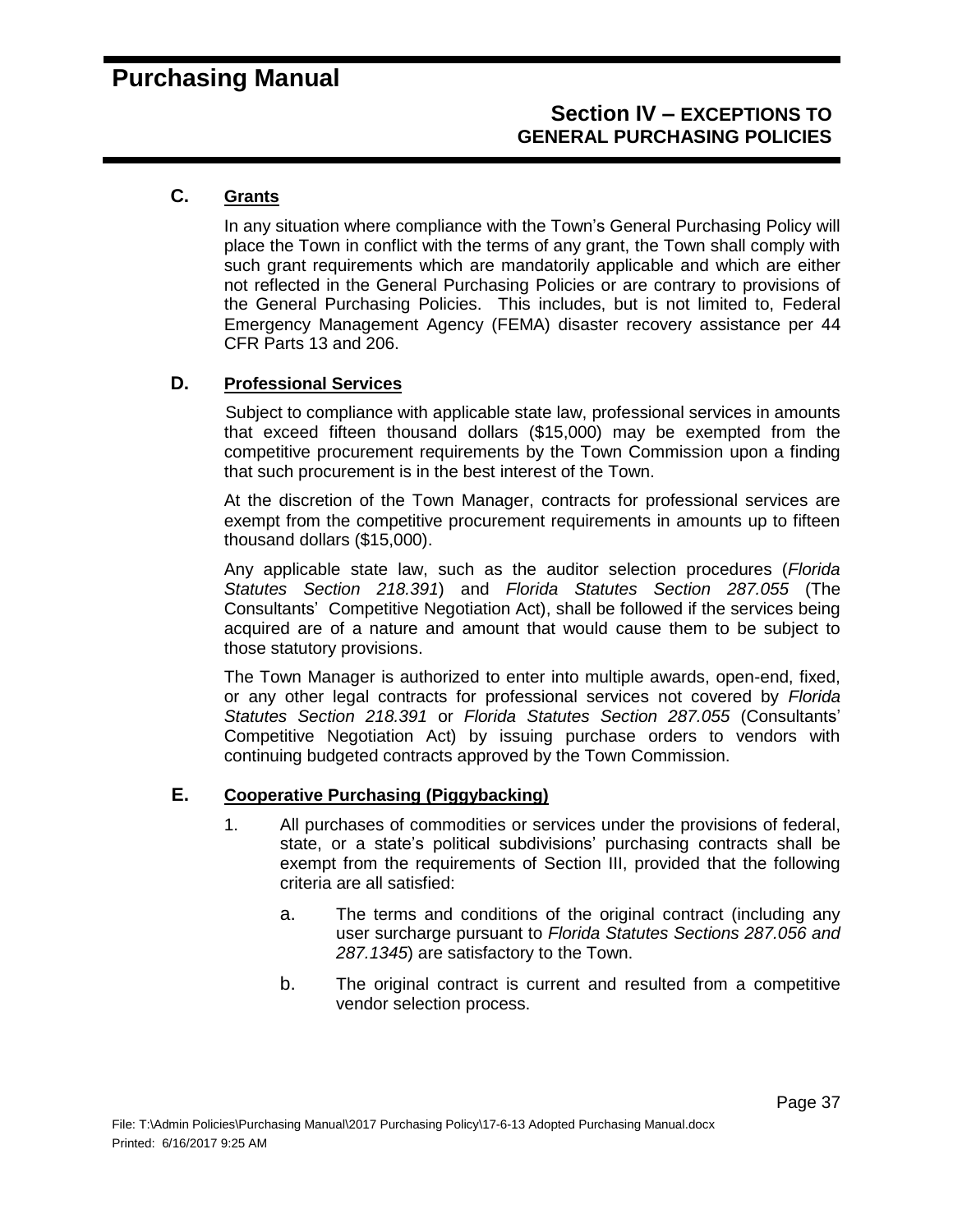#### **Section IV – EXCEPTIONS TO GENERAL PURCHASING POLICIES**

- c. The Department Director or Purchasing Administrator has performed a market survey to determine if the prices of the original contract are fair and reasonable.
- d. The Town Commission authorizes such procurement when the cost of the commodities or services exceeds the Town Manager's purchasing authority.
- e. In utilizing other agencies' contracts, the Town may order lesser quantities than provided in the contract on which the Town is piggybacking as long as the unit cost is the same or less than it was in the original contract. Likewise the Town can negotiate with the vendor a cost lower than that in the contract being piggybacked in the event that the amount of work that would need to be done in a smaller municipality such as the Town is reasonably assumed to be less than required for a larger city or organization.
- f. The Town may exercise any extension options provided in the original contract when utilizing other government agencies' contracts even if the other government agency with the original contract does not exercise the extension option.
- 2. The Town may procure goods and services via contracts that result from the Town's participation in cooperative purchasing groups with other governmental agencies or the Town's use of contracts from state or national cooperative purchasing networks that awarded contracts through open competition.

#### **F. Travel, Meals and Entertainment**

At the discretion of the Town Manager or designee, the Town will pay for the following reasonable and necessary expenses associated with travel and transportation resulting from an employee's or other authorized person's attendance at any meeting, seminar, conference or convention which has been properly approved as having a demonstrated benefit to the Town.

Payments made under this policy are subject to the following limitations and restrictions:

1. **Airfare** is restricted to exclude the cost of first or business class fare. Reservations should be made as far in advance as possible to allow for the lowest possible fare. Quotes for fares shall be obtained from at least three airlines. The lowest fare with a reasonable travel time should be selected.

It is not permissible to select a higher fare ticket because the traveler has a loyalty affiliation with a particular carrier. If the traveler wishes to utilize an airline with which they have a loyalty affiliation, they must reimburse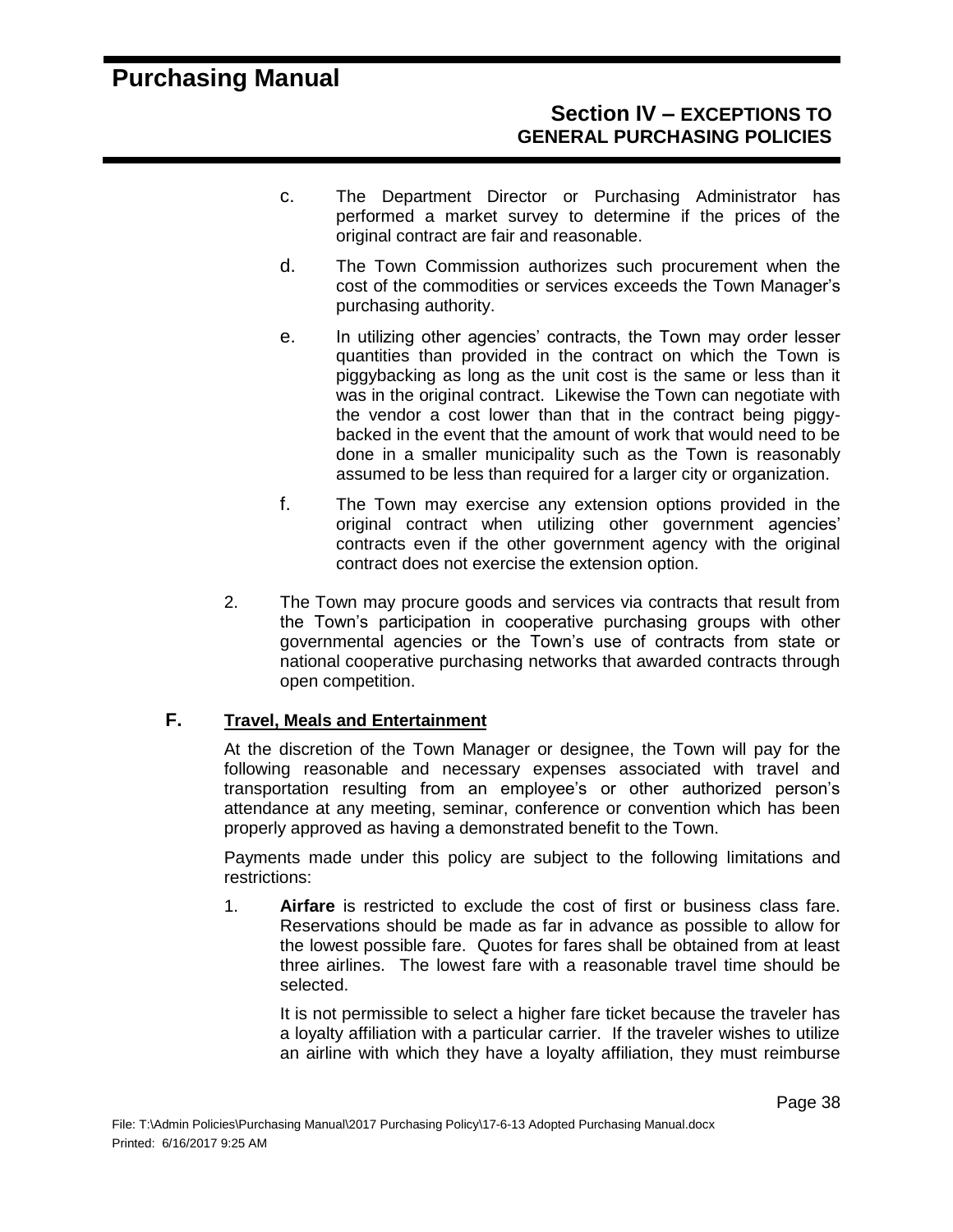#### **Section IV – EXCEPTIONS TO GENERAL PURCHASING POLICIES**

the Town the difference between that fare and the lowest fare available on other airlines with a reasonable travel schedule.

The fare search results from an on-line travel website that displays multiple airlines fares should be printed and submitted with the request for travel expense reimbursement. If the traveler booked an airfare that was higher than was reasonable given the alternatives, they shall only be reimbursed for the lowest fare that was available with a reasonable travel time. The Town Manager or Assistant Town Manager shall make the determination on what is a "reasonable travel time" in such cases.

- 2. **Automobiles** may be rented for remote, extended or emergency travel, subject to the following:
	- a. The location of the meeting, seminar, conference, or convention is different than that of the lodging accommodations, or
	- b. The rental of the automobile is less expensive than other forms of transportation between the lodging and meeting place plus the cost of transport to and from the airport, or
	- c. Rental car tariffs under the state contract must be consulted and used if they are lower than rates that can be attained through other sources.
- 3. **Insurance** is not an allowable expense unless approved in advance of the trip by the Purchasing Administrator.
- 4. **Parking and toll** reimbursement will be allowed provided that the costs are documented and reasonable. Parking at airport or near-airport parking lots will be reimbursed only if the total cost is less than the cost of taxi fare to and from the traveler's home. Transfers from airport to hotel will be reimbursed if submitted upon return from the trip with a receipt.
- 5. **Registration** payments will be made directly by the Town or reimbursed to the employee. Registration fees that exceed the advanced registration fees must be approved by the Town Manager.
- 6. **Meals** for other than local travel (Dade, Broward and Palm Beach counties) will be paid in accordance with the prevailing per diem established by the Internal Revenue Code Continental U.S. rate for meals and incidental expenses, if receipts are not submitted, reduced proportionately for partial days or meals provided through registration of airfare. Such payment is inclusive of all meal-related expenses including non-alcoholic drinks, and tips. The Town Manager can approve additional expenditures substantiated by receipts when the expenditures have a demonstrated benefit to the Town.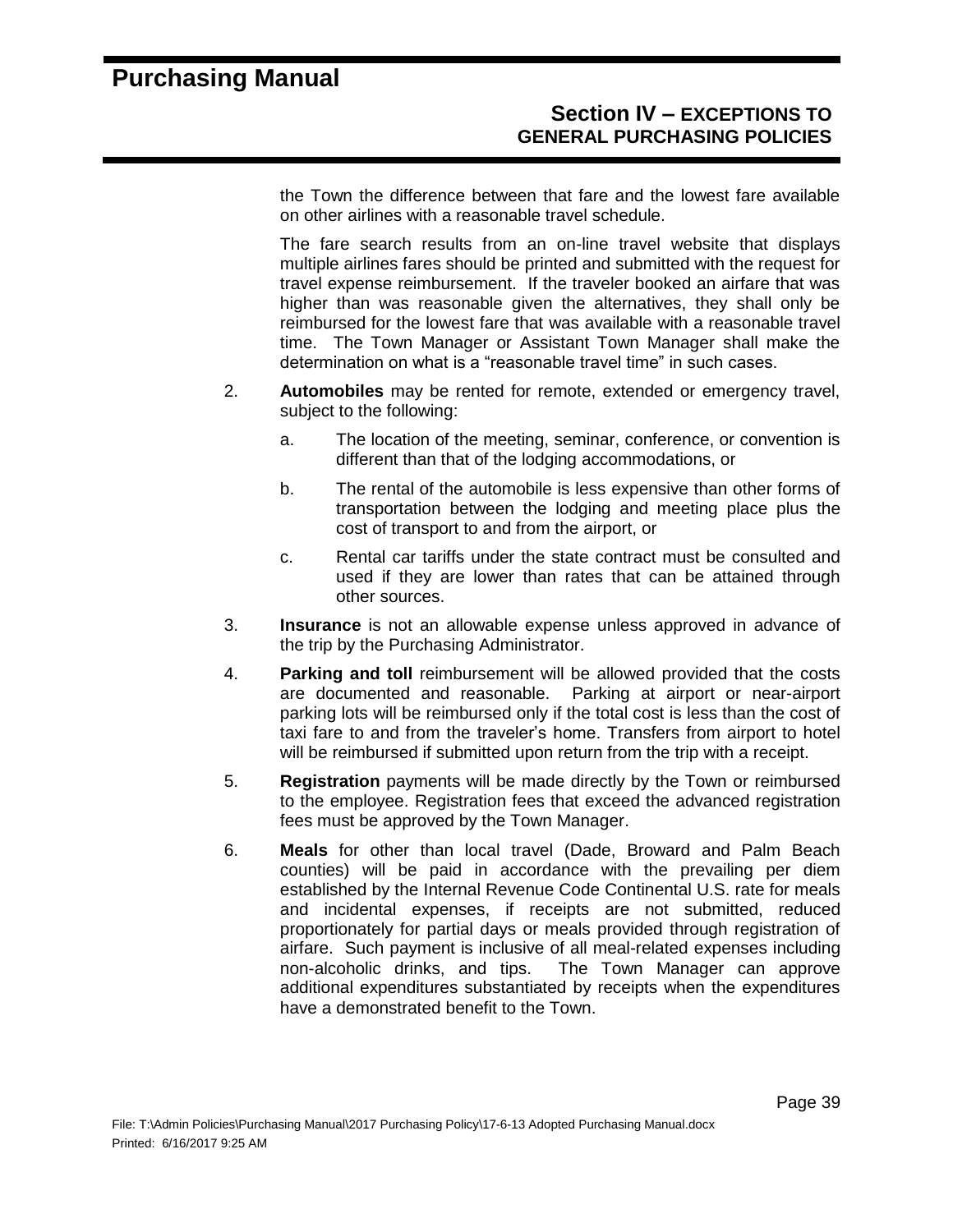#### **Section IV – EXCEPTIONS TO GENERAL PURCHASING POLICIES**

Per Diem amounts paid will be reduced by one-third if the employee begins travel after 9:00 a.m. and/or ends travel before 6:00 p.m. Additionally, all meals otherwise provided in the room rate or in the conference registration fees or prepaid by the Town, exclusive of continental breakfasts, will reduce per diem payments.

Employees will not be entitled to any meal reimbursement for local travel except for meals at professional association meetings (Dade, Broward and Palm Beach counties) unless the employee attended to other business during the time of the pre-paid meal and the Town Manager approves that exception.

- 7. **Lodging** for traveling employees will be reimbursed for the conference or seminar hotel or, in the case of travel not associated with a seminar or conference, at a mid-range priced hotel near the site where the Town's business is being conducted. All reasonable efforts shall be made to have the hotel honor the Town's tax exempt status.
- 8. **Mileage** reimbursement payments to employees who use their personal vehicle for local travel (Dade, Broward and Palm Beach) will be made at the amounts and limits set by the Internal Revenue Code of the United States of America unless the employee is assigned a Town vehicle or is paid an automobile allowance. The cost of gasoline for a Town vehicle will be reimbursed upon presentation of receipts. Employees who are provided an automobile allowance may not also use a Town vehicle for travel or transportation purposes except in under circumstances approved by the Town Manager. Employees seeking payment for use of their personal vehicle must submit a properly completed Claim for Mileage Reimbursement form to the Purchasing Administrator.
- 9. **Tips.** Employees may be reimbursed for small, customary tips for assistance with luggage or hotel services etc. without being required to provide a receipt.
- 10. **A Travel Expense Statement** must be completed before and/or after attending meetings, seminars, conferences, and conventions, as documentation for all related travel and transportation costs as well as the costs of registration. The Travel Expense Statement must be submitted for approval to the Purchasing Administrator within two (2) weeks of return for all types of travel.

Travelers who fail to submit the Travel Expense Statement will be responsible for all costs advanced for the travel. Receipts for all expenses for which the employee is seeking reimbursement, or was advanced funds for travel, must be attached to the Travel Expense Statement. Any incomplete form will be returned by the Purchasing Administrator to the originating department for correction.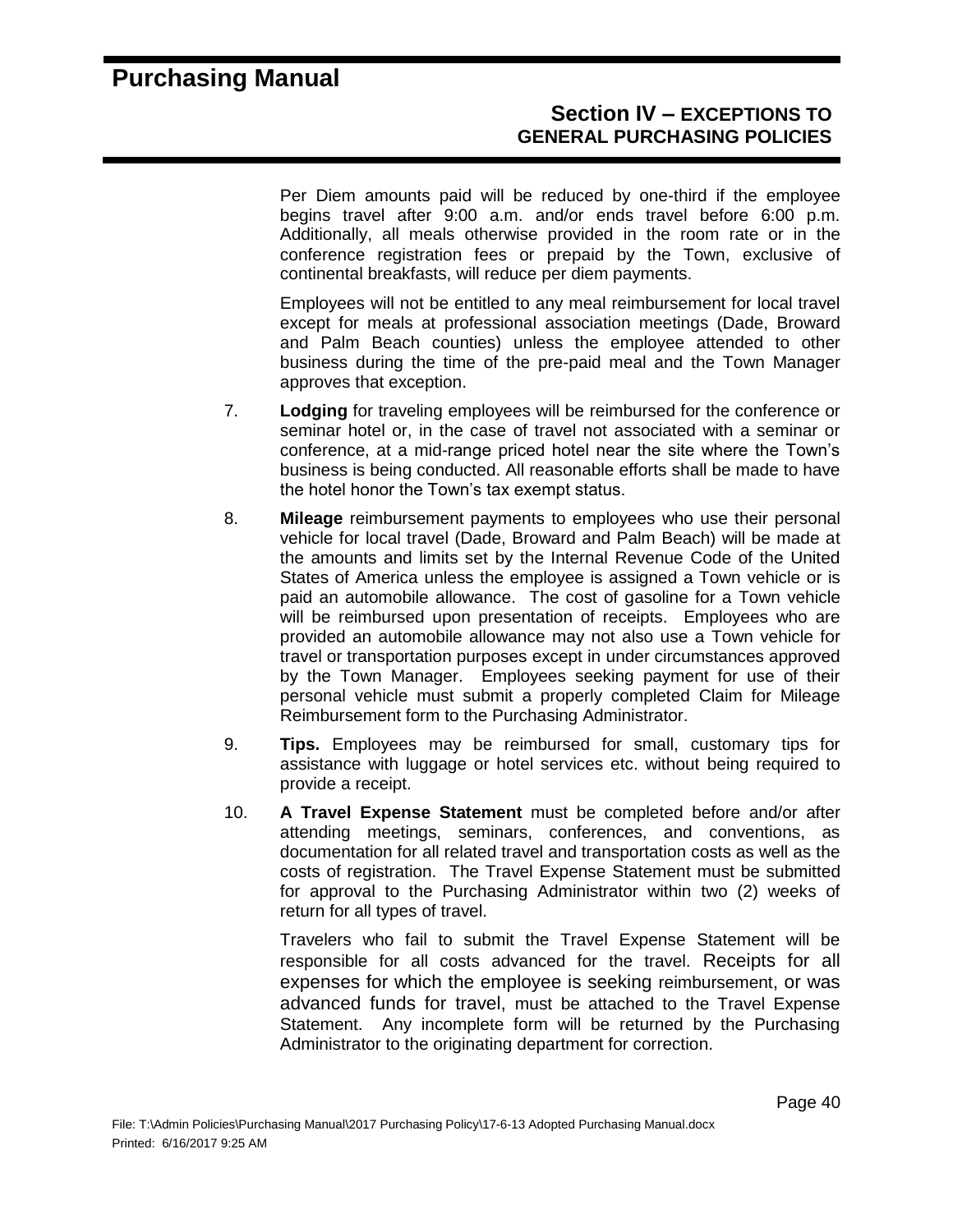#### **Section IV – EXCEPTIONS TO GENERAL PURCHASING POLICIES**

It is the responsibility of the originating department to make sure all paperwork is properly submitted in sufficient time to allow for all approvals and to allow the Finance Department adequate time to prepare advance checks for the traveler.

If an employee who was advanced funds for travel does not submit receipts documenting the expenditure of those funds in compliance with these policies, the employee will be required to reimburse the Town for funds not documented in a properly submitted travel expense report.

#### **G. Purchasing Card (P Card)**

Upon approval of the Town Manager and after execution of a Purchasing Card Program Employee Agreement, the Finance Director will issue a Town credit card for use by the named employee in making purchases on behalf of the Town. The Town credit card may only be issued to Department Directors and employees of higher rank than Department Directors and is subject to the following additional restrictions.

- 1. The Purchasing credit card may be used only by the employee whose name is embossed on the card. The cardholder is responsible and accountable for all transactions that occur on his/her card.
- 2. The purchasing credit card is to be used for Town-authorized purchases only. The purchasing credit card should not be used for any personal use and any such accidental use will require immediate reimbursement to the Town. Personal use of the purchasing credit card that is not disclosed to the Town Manager or Finance Director following discovery of the error and reimbursed will result in disciplinary action that may include dismissal and/or criminal charges.
- 3. A purchasing credit card (p-card) will have a single purchase limit and 30 day purchase limits for each cardholder established by the Town Manager. Charges to the p-card must follow purchasing rules with required documentation. Exceeding these limits will be considered abuse of the Purchasing Credit Card Program and may result in cancellation of the card, disciplinary action, or both.
- 4. The purchasing credit card must be kept in an accessible but secure location. The purchasing credit card account number must be kept confidential.
- 5. All purchasing credit card transaction documentation must be submitted to the Finance Director for matching to the monthly credit card statement, to review the compliance of the charge with purchasing policies, the designation of the Town line item account to be charged, and to determine if adequate funds are available to cover the expense. Failure to submit such documentation may result in the cancellation of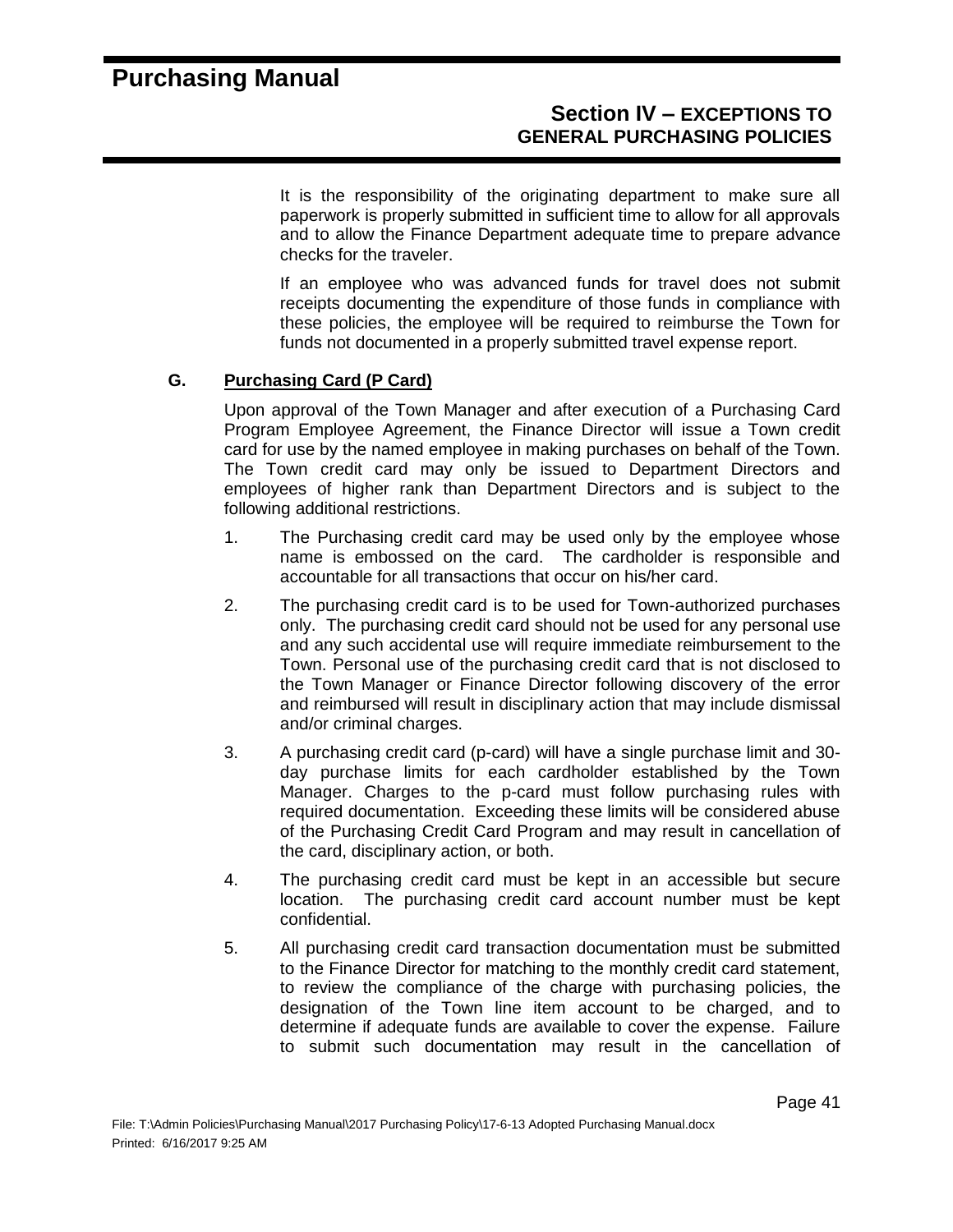#### **Section IV – EXCEPTIONS TO GENERAL PURCHASING POLICIES**

purchasing credit card privileges at the discretion of the Town Manager or designee.

The Town may participate in a municipal consortium that entitles it to a rebate on purchases charged to Town credit cards.

#### **H. Exempt Items**

The following types of expenditures are not subject to the provisions of Section III of this Purchasing Manual and do not require the use of a Purchase Requisition or Purchase Order.

- 1. Budgeted utility bills for electricity, natural gas, telephone, water, sewer, or garbage/trash collection.
- 2. Health-related insurance must be competitively bid per Fla. Stat. Section 112.08, and extensions shall be as provided for in the contract that results from the bid.
- 3. Property, liability, automobile, or workers' compensation insurance premiums can be extended with increases of no more than 5% per year without being rebid, but competitive quotes for these insurance policies should be obtained at a minimum of every three years.
- 4. Budgeted payments of principal and interest or lease obligations originally approved by the Town Commission. Budgeted pension contributions and deferred compensation contributions. Unemployment compensation billings from the State of Florida.
- 5. Remittance of taxes or fees collected on behalf of other governmental entities. Purchase of investment instruments that are made in accord with the Town's investment policy.
- 6. Budgeted services that involve special skill, ability, training, or expertise of a unique, original or creative nature (such as musicians, performers, speakers).
- 7. Legal services.
- 8. Payments made under order of a court determined by the Town Attorney to have competent jurisdiction, or settlements of legal claims where the Town Manager deems it is more cost-effective to settle such claims than to incur the legal costs and time inherent in defending the Town. However, such settlements are subject to the approval thresholds set out in Section III by dollar amounts.
- 9. Advertising costs. This includes, but is not limited to, advertising for procurements, legal notices, recruitment of staff, special events, and the cost of advertising to market the Town.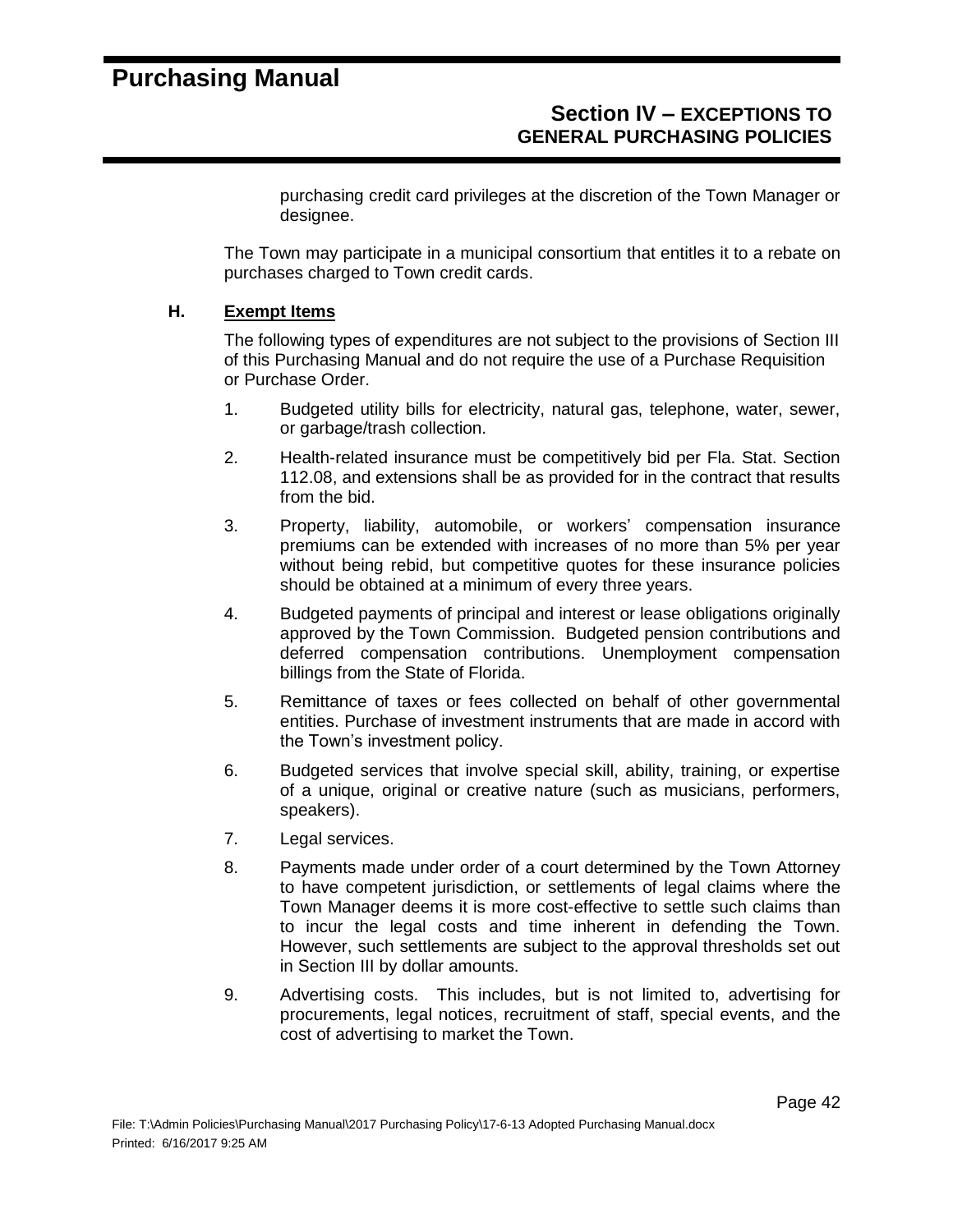#### **Section IV – EXCEPTIONS TO GENERAL PURCHASING POLICIES**

- 10. Contracts for grants, services, goods or shared services with other governmental entities or not-for-profit organizations provided that the prices being paid for such goods or services are reasonable and competitive with the marketplace, or that such contracts assure security or continuity of service that is deemed essential, or when services are needed on a temporary basis and does not warrant the cost to go through a formal procurement effort.
- 11. Use of temporary service providers or independent contractors to fill vacant, budgeted staff positions provided that funds are budgeted to cover these expenses.
- 12. Payments made to non-profit organizations authorized by the Town Commission.

#### **I. Open/Blanket Purchase Orders**

Open/blanket purchase orders may be issued by the Purchasing Administrator only for recurring budgeted procurement of indefinite unspecified types, quantities, and/or unit costs of goods or services from a specified vendor within the current fiscal year on an "as needed" basis. However, individual open/blanket purchase orders for more than two thousand dollars (\$2,000) are subject to the required documentation and thresholds. Also, recurring budgeted procurements of similar goods or services during each fiscal year shall be aggregated for the purpose of applying the purchase approval requirements.

#### **J. Real Estate Acquisition**

The purchase of real property is governed by Florida Statutes Section 166.045, as amended from time to time.

The following land acquisition procedures shall be employed whenever the Town seeks to acquire, by purchase, any real property.

- 1. Prior to initiating any negotiations for the acquisition of any real property with the property owner, the Town shall obtain a written appraisal performed by a state certified real estate appraiser with an MAI designation. Two (2) appraisals are required when the value of the first appraisal exceeds two hundred fifty thousand dollars (\$250,000). Appraisers selected to appraise real property pursuant to this Section shall submit an affidavit substantiating that the appraiser has no vested or fiduciary interest in the property that is the subject of the appraisal.
- 2. Appraisal reports, offers and counter-offers are exempt from the provisions of *Florida Statutes Section 119.07(1)* (Public Records Law) for a period of time as provided in *Florida Statutes Section 166.045,* as amended from time to time.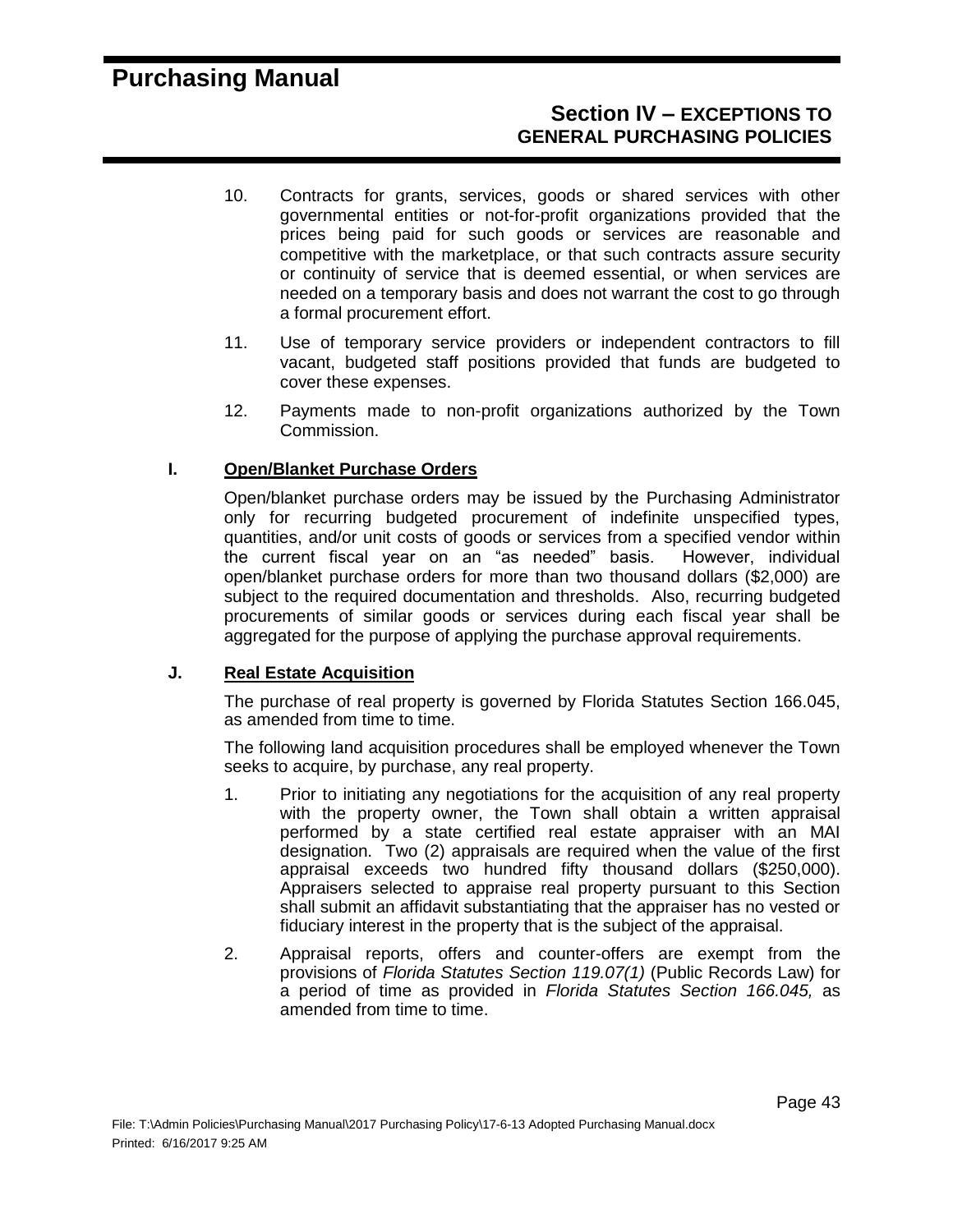#### **Section IV – EXCEPTIONS TO GENERAL PURCHASING POLICIES**

- 3. No negotiations may be commenced or offer or counteroffer made by the Town for the acquisition by purchase of real property without prior authorization of the Town Commission.
- 4. Upon commencement of negotiations, the Town shall inform the property owner, in writing, that all agreements for the purchase of real property are subject to approval by the Town Commission.
- 5. Any agreement by the Town to purchase real property shall be submitted to the Town Commission for approval at a public meeting after thirty (30) days public notice. Notice of the proposed purchase of real property shall be published in a newspaper of general circulation in the Town.
- 6. Evidence of marketable title in the form of title insurance or an abstract of title with title opinion shall be provided to the Town, by the property owner at the property owner's expense, not later than ten (10) calendar days prior to the public hearing.
- 7. If the agreed purchase price exceeds the average appraised price of the two appraisals, the governing body is required to approve the purchase by a majority-plus one vote of the Town Commission. (See Section 166.045(1)(b), Fla. Stat.).
- 8. In order to prevent the premature disclosure of the Town's interest in acquiring a specific parcel of real estate, the Town Manager may expend up to thirty thousand dollars (\$30,000) on related appraisals, and environmental studies without Town Commission approval.

#### **K. Leasing Town-Owned Real Property**

The Town shall have a market analysis done of prevailing market lease rates for like or similar property in advance of leasing Town-owned property, when such lease shall be for a period of two years or more. The Town is not obligated to attain those market rates in the lease, but the market lease rate analysis shall be provided to the Town Commission at a public meeting at which the proposed lease is presented for approval.

Sidewalk café leases, encroachment agreements, and parking space leases are exempt from this requirement.

#### **L. Waiver of Purchasing Procedures**

The Town Commission may waive Town purchasing requirements when they find that an alternative purchasing method is in the best interest of the Town.

**End of Section IV**

\_\_\_\_\_\_\_\_\_\_\_\_\_\_\_\_\_\_\_\_\_\_\_\_\_\_\_\_\_\_\_\_\_\_\_\_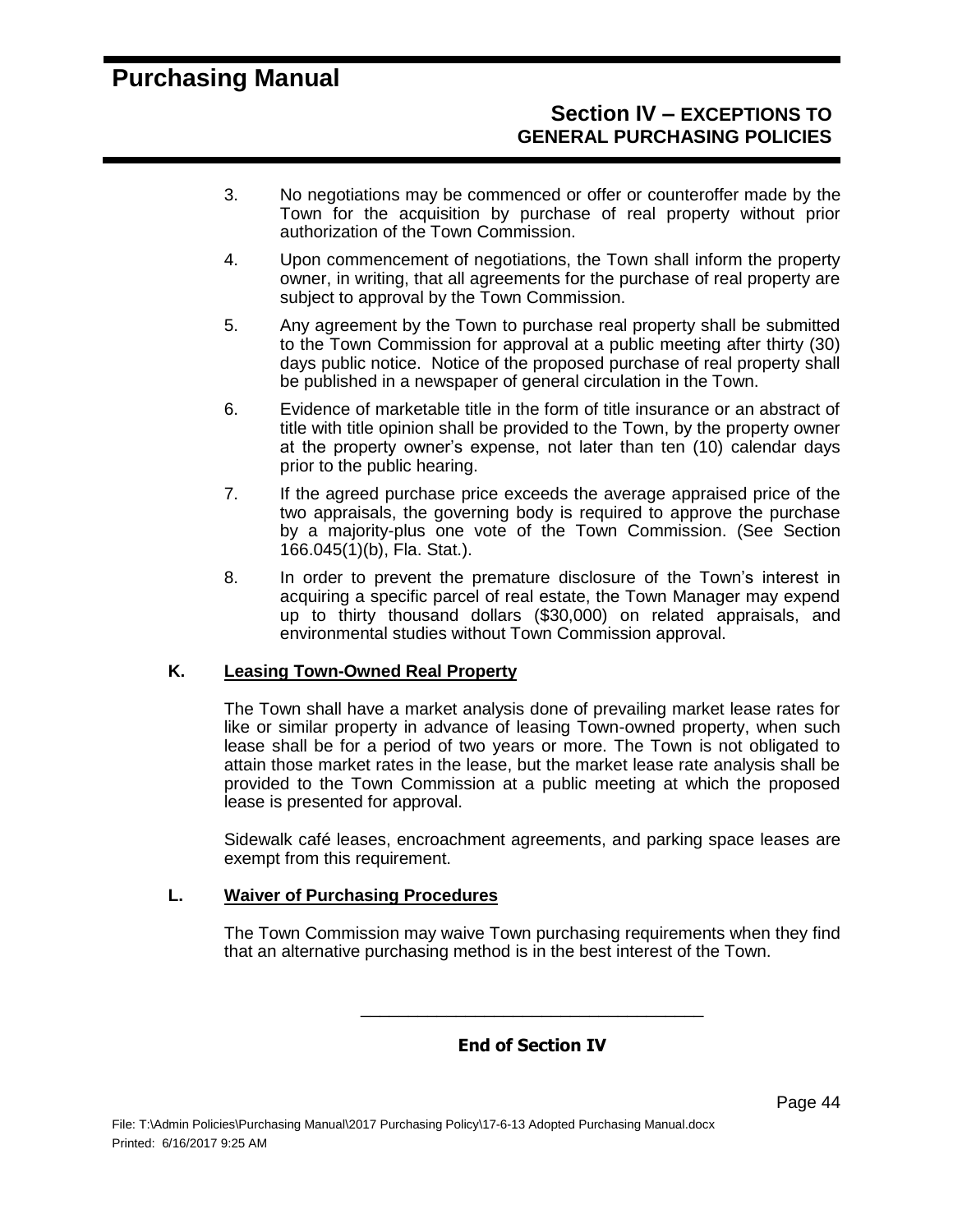

#### **A. Confiscated, Unclaimed or Abandoned Property**

Unless Florida Statutes or grant agreements provide otherwise (e.g. property subject to *Florida Statutes Chapter 717)*, all confiscated, unclaimed, or abandoned property coming into the possession of the Town, or any property other than real property (improved or unimproved) owned by the Town which has become obsolete or which the Town has no need of, shall be disposed of in whichever of the following ways is determined by the Town Manager or designee to be in the best interest of the Town.

- 1. Transfer to another governmental or non-profit entity with the approval of the Town Commission.
- 2. Trade-in on new property.
- 3. Sale at a public auction conducted by a qualified auctioneer.
	- a. In the event of a physical, public auction, the Purchasing Administrator shall establish procedures to assure control of the property to be auctioned and provide an accounting of the auction results.
	- b. The Town Clerk shall advertise the date, time, and location of the physical, public auction at least ten (10) days in advance of the auction date. The advertisement may be made on the Town website, through flyers or mailings, or through a newspaper advertisement or a combination of those methods. The value of the equipment and property to auction shall be considered in determining the extent and methods of advertising to be employed.
	- c. The Purchasing Administrator or designee must be present at the auction during the sale of Town property, except in the case of an internet auction.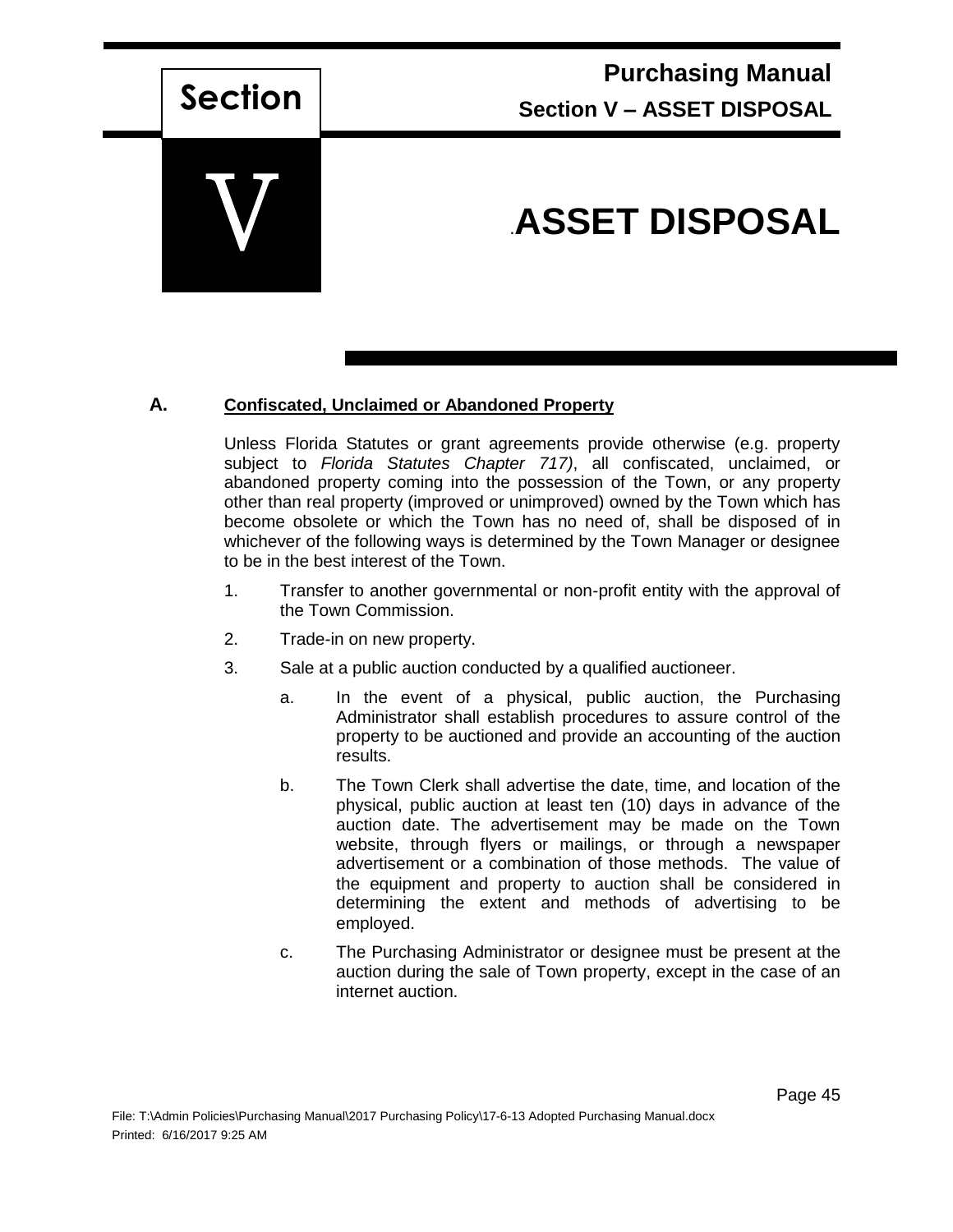## **Purchasing Manual Section V – ASSET DISPOSAL**

- d. The contract with the auctioneer shall require that the auctioneer shall make payment to the Town within fifteen (15) days from the date the auction is held. In addition to the payment, the auctioneer shall provide the Town with sales receipts showing tag number, sale price and to whom each item was sold.
- 4. The Purchasing Administrator shall research and utilize online auctions as an option for disposal of Town property excluding real property, where appropriate. Town staff shall make some assessment of the value of the property to be auctioned prior to the online auction and set a minimum bid price.

#### **B. Real Property**

The following bidding procedures shall be employed whenever the Town seeks to sell and convey any real property belonging to the Town.

- 1. Prior to advertising for bids on Town-owned real property, the Town shall obtain at least one written appraisal performed by a state certified real estate appraiser with an MAI designation. Appraisers selected to appraise real property pursuant to this Section shall, prior to contracting with the Town for appraisal services, submit an affidavit substantiating that the appraiser has no vested or fiduciary interest in the property which is the subject of the appraisal.
- 2. Public notice of the invitation to bid calling for bids for the purchase of the subject real property shall be published once a week for at least two (2) weeks in a newspaper of general Broward County circulation.
- 3. The contract for purchase shall be awarded to the highest bidder whose bid meets the requirements and criteria set forth in the invitation to bid and instructions to bidders unless the Town Commission rejects all bids because they are too low.
- 4. Bid security shall be required for all bids for the purchase of Town-owned real property in an amount equal to ten percent (10%) of the highest appraisal value of the property.
- 5. Disposal of the Town-owned El Prado property is subject to the restrictions contained in Section 7.2 of the Town Charter.

#### **C. Disposal of Surplus, Obsolete, or Damaged Equipment**

1. The Town Manager or designee shall determine whether equipment is surplus, obsolete or damaged, and shall determine the method of disposing of such equipment.